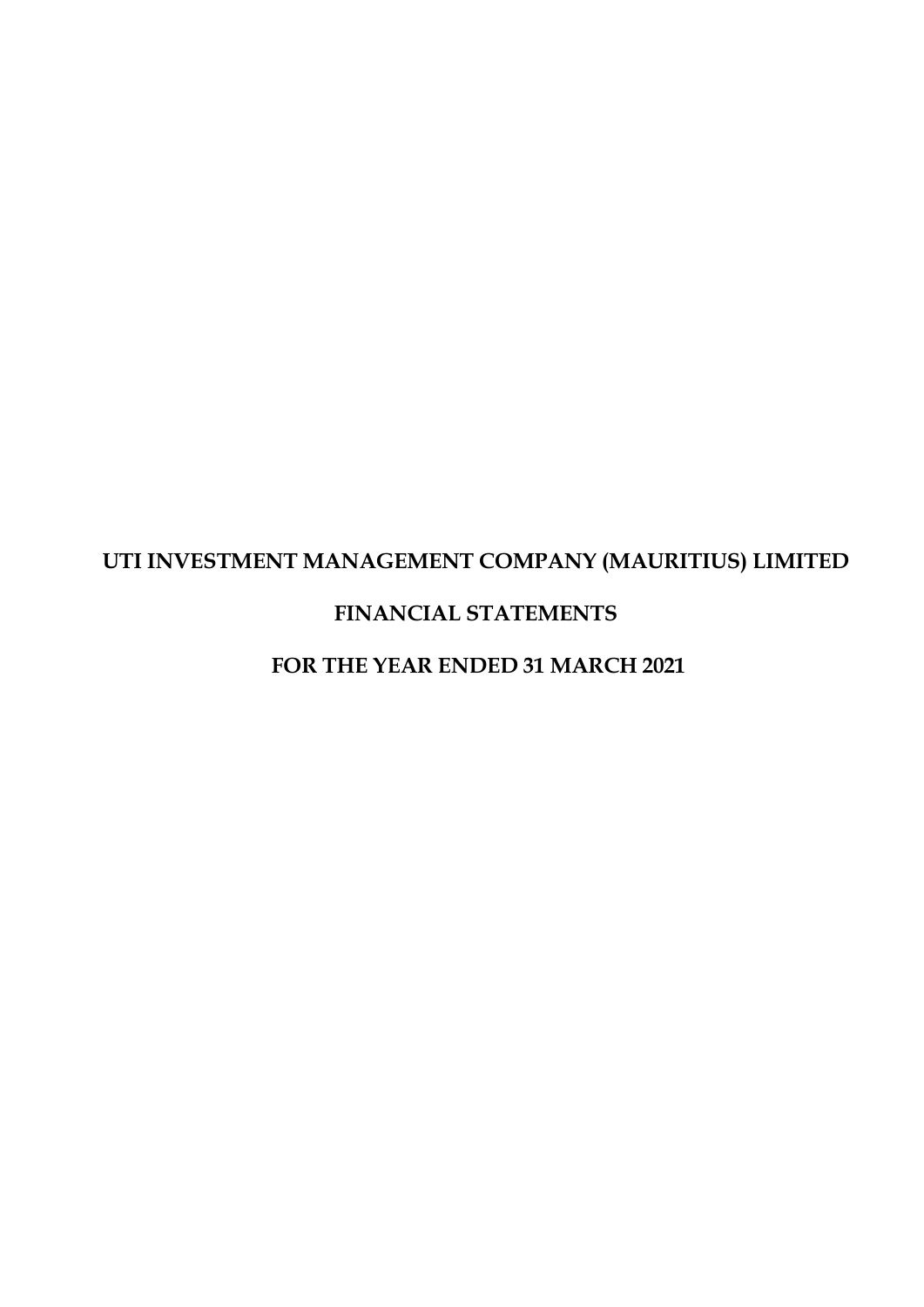# UTI INVESTMENT MANAGEMENT COMPANY (MAURITIUS) LIMITED FINANCIAL STATEMENTS FOR THE YEAR ENDED 31 MARCH 2021 1.

| <b>CONTENTS</b>                                            | <b>PAGES</b>   |
|------------------------------------------------------------|----------------|
| MANAGEMENT AND ADMINISTRATION                              | $\overline{2}$ |
| DIRECTORS' COMMENTARY                                      | $\mathfrak{Z}$ |
| CORPORATE GOVERNANCE REPORT                                | $4 - 13$       |
| CERTIFICATE FROM THE SECRETARY                             | 14             |
| <b>INDEPENDENT AUDITOR'S REPORT</b>                        | $15 - 17$      |
| STATEMENT OF PROFIT OR LOSS AND OTHER COMPREHENSIVE INCOME | 18             |
| STATEMENT OF FINANCIAL POSITION                            | 19             |
| STATEMENT OF CHANGES IN EQUITY                             | 20             |
| STATEMENT OF CASH FLOWS                                    | 21             |
| NOTES TO THE FINANCIAL STATEMENTS                          | $22 - 42$      |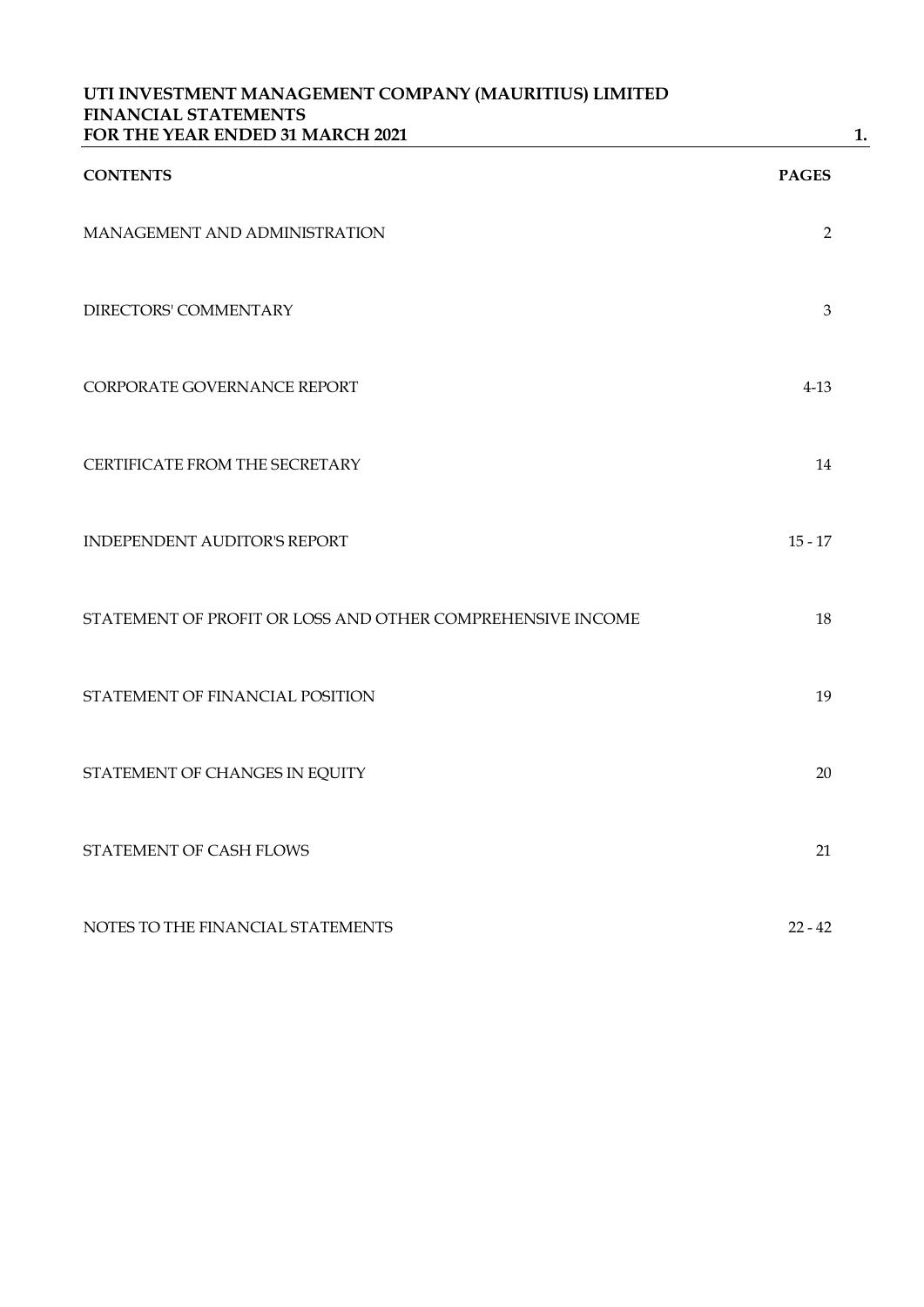# UTI INVESTMENT MANAGEMENT COMPANY (MAURITIUS) LIMITED MANAGEMENT AND ADMINISTRATION 2.

|                                    |                                                                                                                                                                            | Date of appointment                                | Date of resignation |
|------------------------------------|----------------------------------------------------------------------------------------------------------------------------------------------------------------------------|----------------------------------------------------|---------------------|
| <b>DIRECTORS</b>                   | : Patricia Sin Mew Cheung<br>Manish Khandelwal<br>Sweeteebye Balloo                                                                                                        | 16 February 2010<br>11 May 2011<br>8 December 2016 |                     |
| <b>SECRETARY</b>                   | <b>ADMINISTRATOR:</b> Vistra Alternative Investment (Mauritius) Limited<br>AND CORPORATE 3rd Floor, 355 NEX, Rue du Savoir<br>Cybercity<br><b>Ebene 72201</b><br>Mauritius |                                                    |                     |
| <b>REGISTERED</b><br><b>OFFICE</b> | : 3rd Floor, 355 NEX, Rue du Savoir<br>Cybercity<br><b>Ebene 72201</b><br>Mauritius                                                                                        |                                                    |                     |
| <b>AUDITORS</b>                    | : Ernst & Young<br>9th Floor, NeXTeracom, Tower 1<br>Cybercity<br>Ebène<br>Mauritius                                                                                       |                                                    |                     |
| <b>BANKER</b>                      | : The Mauritius Commercial Bank Limited<br>P.O Box 52, Sir William Newton Street<br>Port Louis<br>Mauritius                                                                |                                                    |                     |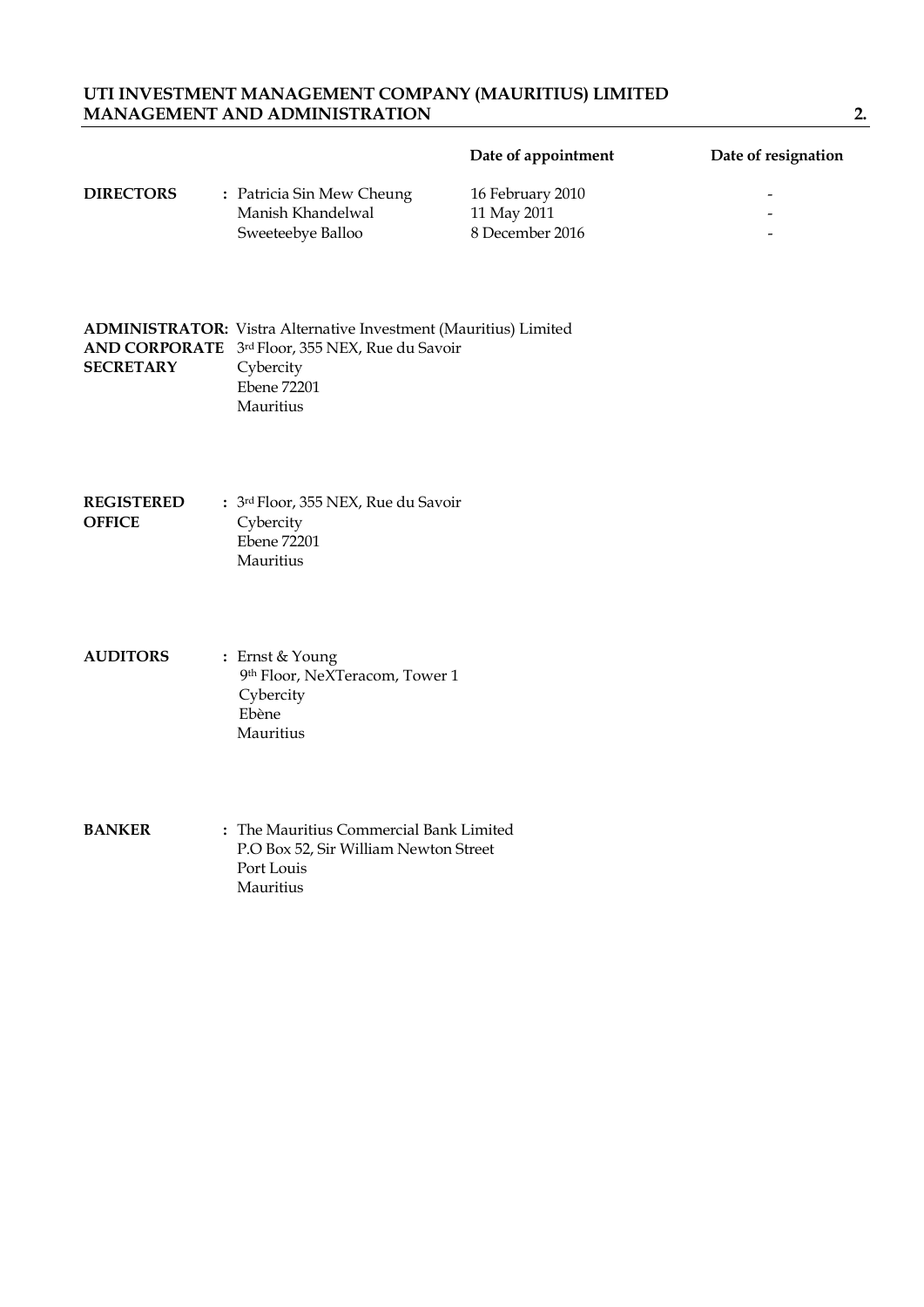# UTI INVESTMENT MANAGEMENT COMPANY (MAURITIUS) LIMITED DIRECTORS' COMMENTARY 3.

The directors present their report commentary and the financial statements of UTI Investment Management Company (Mauritius) Limited (the "Company") for the year ended 31 March 2021.

## PRINCIPAL ACTIVITY

The principal activity of the Company is to act as investment manager of Shinsei UTI India Fund (Mauritius) Limited, The UTI Rainbow Fund Limited, and UTI International Wealth Creator 4.

## REVIEW OF THE BUSINESS

The Company's profit for the year ended 31 March 2021 is USD 1,914,209 (2020: USD 693,902).

No dividend was declared during the year under review (2020: USD 500,000).

# DIRECTORS' RESPONSIBILITY IN RESPECT OF THE FINANCIAL STATEMENTS

The Company's directors are responsible for the preparation and fair presentation of the financial statements, comprising the Company's statement of financial position at 31 March 2021, and the statement of comprehensive income, the statement of changes in equity and statement of cash flows for the year then ended, and the notes to the financial statements, which include a summary of significant accounting policies and other explanatory notes, in accordance with International Financial Reporting Standards and complies with the Companies Act 2001 and for such internal control as the directors determine is necessary to enable the preparation of financial statements that are free from material misstatement, whether due to fraud and error.

The directors have made an assessment of the Company's ability to continue as a going concern taking into consideration the impact of COVID-19 and have no reason to believe the business will not be a going concern in the year ahead.

By order of the Board

…………………………………………………………………………. Vistra Alternative Investments (Mauritius) Limited CORPORATE SECRETARY

Date: 16.04.2021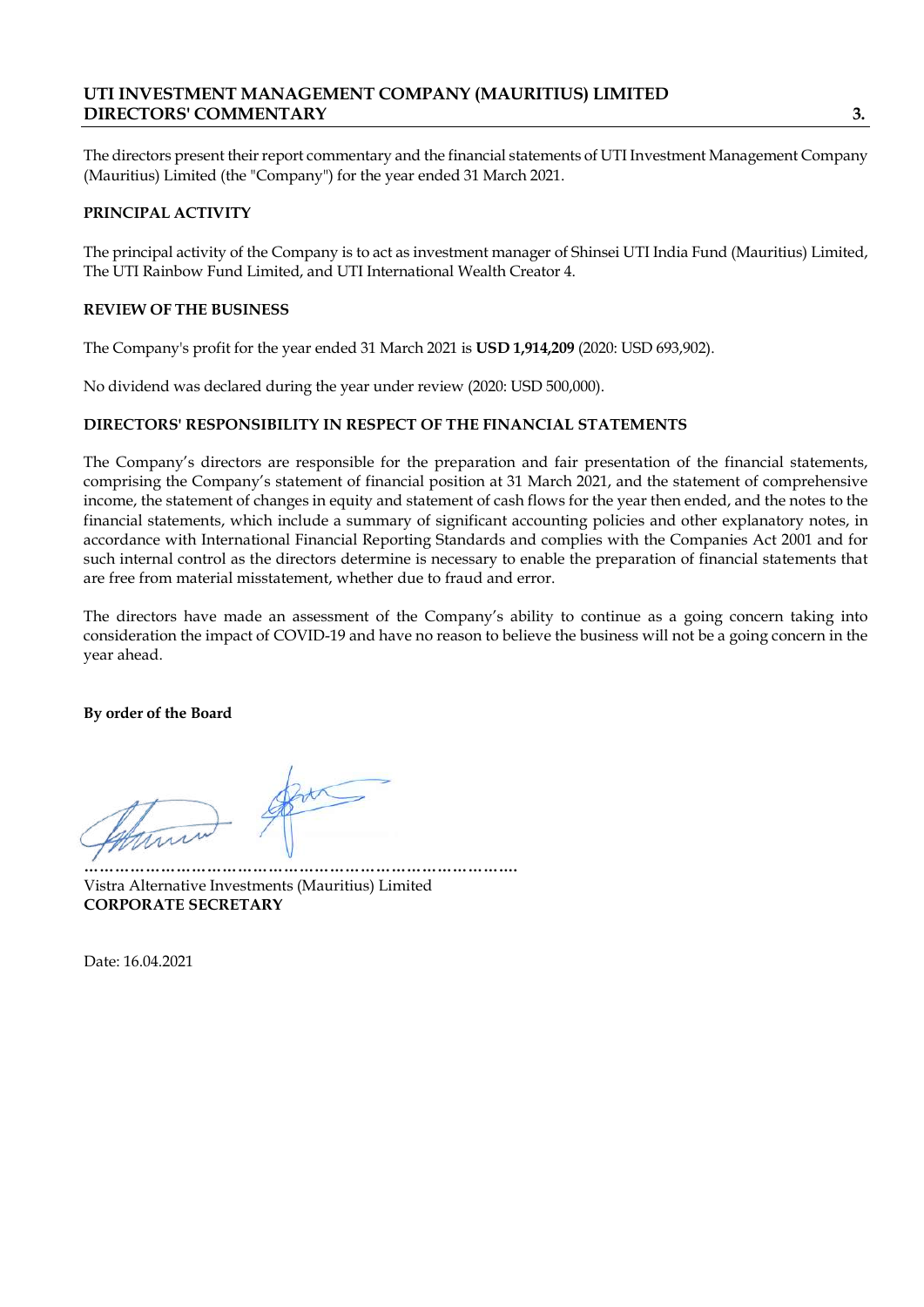# UTI INVESTMENT MANAGEMENT COMPANY (MAURITIUS) LIMITED CORPORATE GOVERNANCE REPORT 4.

The National Committee on Corporate Governance has in accordance with section 65 (c) of the Financial Reporting Act 2004 issued the Second Edition of the National Code of Corporate Governance (the "Code") which has been published in the Government Gazette on 3 December 2016. The Code is applicable as from the reporting year (financial period) ending 30 June 2018. For Global Business Companies providing financial services, this is a mandatory requirement as per the FSC circular issued on 28 February 2018. The new Code is applicable for year ends on or after 30 June 2018.

The Code comprises of eight principles and is on an "apply and explain" basis, thus departing from the previous code which as on a "comply or explain" basis. The Corporate Governance report of the Company describes the main corporate governance framework and application of the eight principles of the New Code as applied by the Company.

Corporate governance consists of a system of structuring, operating and controlling a company and involves a set of relationship between all the stakeholders. Sound principles of corporate governance are essential to ensure fairness, integrity, transparency and to achieve high level of stakeholders' trust and confidence in the organisation.

# Company Information

UTI Investment Management Company (Mauritius) Limited (the "Company") was incorporated in Mauritius on 17 November 2006 and holds a Category 1 Global Business Licence issued by the Financial Services Commission (the "FSC"). The Company is authorised by the FSC to operate as a Collective Investment Scheme ("CIS") Manager.

The principal activity of the Company is to act as investment manager of Shinsei UTI India Fund (Mauritius) Limited, The UTI Rainbow Fund Limited, and UTI International Wealth Creator 4. The registered office is located at 3rd Floor, 355 NEX, Rue du Savoir, Cybercity, Ebene 72201, Mauritius.

# PRINCIPLE 1 – GOVERNANCE STRUCTURE

The Company is committed to high standards of corporate governance with the Board being accountable to the shareholders for good governance. The Board of Directors recognises that the Report on Corporate Governance for Mauritius is regarded as best practice and therefore uses its best endeavours to ensure compliance with the provisions set out in the Code. The Board is ultimately responsible for properly directing the affairs of the Company in conformity with legal and regulatory frameworks, and consistent with best governance practices.

The Board is accountable to the stakeholders for the performance of the Company. A formalised Board Charter including the Code of ethics, job descriptions, position statements, organisation chart and statement of accountabilities has not been adopted due to the size of the Company. The role and responsibilities of the Board are governed by the Company's Constitution and the code of ethics are already part of the Compliance Manual of the Company.

# PRINCIPLE 2 – STRUCTURE OF THE BOARD

The Board of Directors is the Company's supreme governing body and has full power over the affairs of the Company. The Board has a unitary structure comprising of executive and independent directors. The members of the Board are elected at the meeting of shareholder.

## Role of the Board

In accordance with the Company's constitution, the Board has all the necessary powers for managing, directing and supervising the management of the business and affairs of the Company. The Board is collectively accountable and responsible for the long-term success of the Company, its reputation and governance. The Board is ultimately responsible for properly directing the affairs of the Company in conformity with legal and regulatory frameworks, and consistent with best governance practices.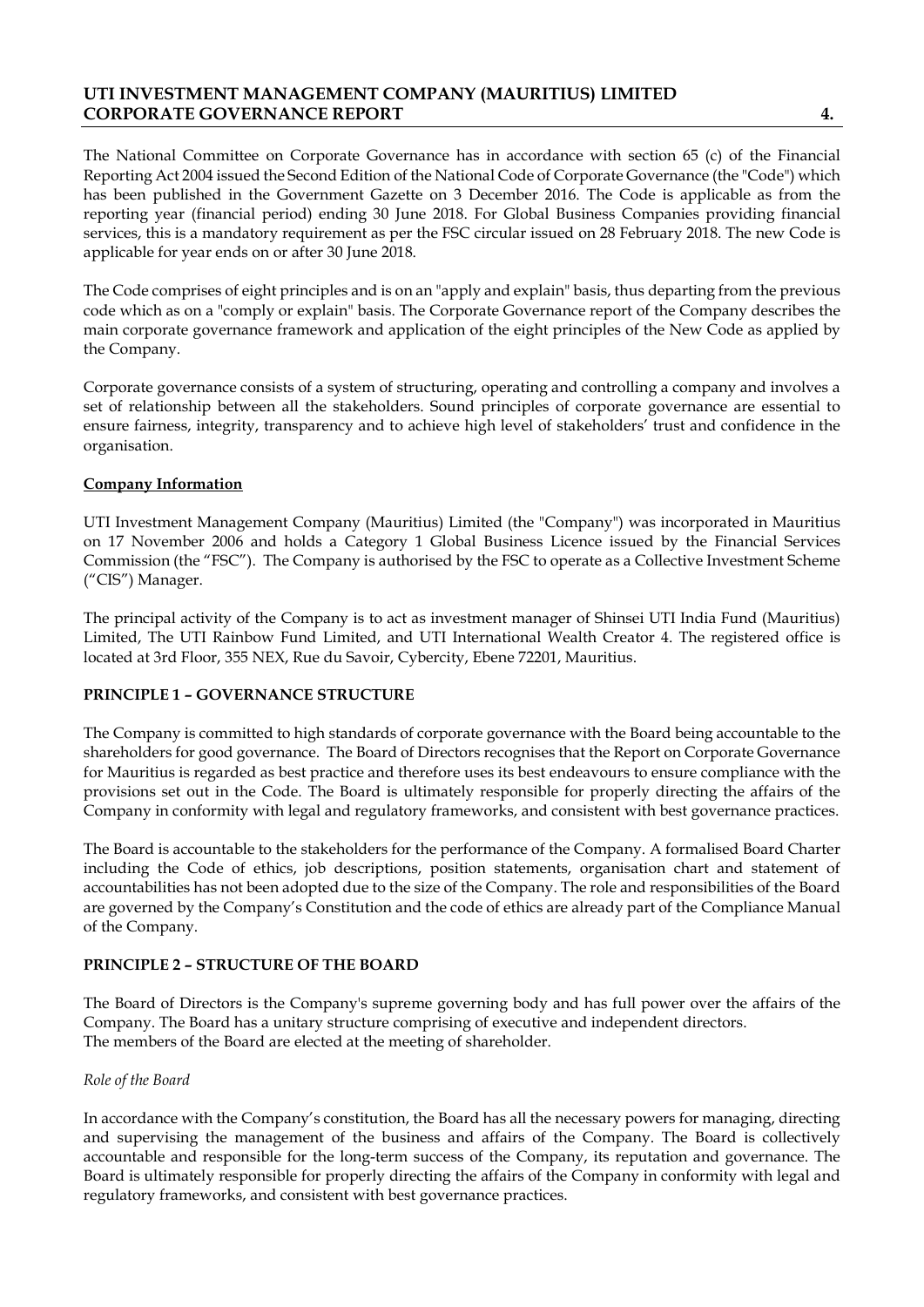# PRINCIPLE 2 – STRUCTURE OF THE BOARD (CONTINUED)

## Board meetings

There is no permanent chairperson to the Board. A Chairperson is elected at the start of every Board meeting.

During the year from 1 April 2020 to 31 March 2021, there were three Board meetings during which the Board considered the following main items:

- Examined all statutory matters;
- Approved the audited financial statements;
- Reviewed the Company's performance;
- Ensured compliance with all applicable legislations;
- Took note of changes in legislations which may affect the Company;
- Approval of the business risk assessment and Compliance Manual of the Company; and
- Review of the Anti-Money Laundering framework of the Company.

On 27 November 2020, the directors held a meeting at the registered office of the Company to examine all statutory matters, compliance with all applicable legislation and take note of all the changes in legislations affecting the Company for the period ended 31 October 2020. The directors have discussed the implementation of an independent audit of the Company and testing of the AML/CFT systems and controls in place for the Company, consider the requirements for conducting the Business Risk Assessment of the Company, appointment of a compliance officer. The directors have also adopted a code of ethics and internal control framework covering the Anti-Money Laundering/Combating Financial Terrorism policies, establishing procedures and controls in place for the Company, hereafter named the "Compliance Manual".

On 18 February 2021, the directors of the Company have also approved the business risk assessment of the Company taking into consideration the nature, scale and complexity of the Company's activities; the products and services provided, the persons to whom and the manner in which the products and services are provided, the nature, scale, complexity and location of the customer's activities, reliance on third Vistra Alternative Investments (Mauritius) Limited for elements of the customer due diligence process and technological developments.

|                         | <b>Board of Directors</b> |
|-------------------------|---------------------------|
|                         |                           |
| Number of meetings held |                           |
|                         |                           |
| Meetings attendance:    |                           |
| Manish Khandelwal       |                           |
| Patricia Sin Mew Cheung |                           |
| Sweeteebye Balloo       | З                         |

The following table gives the record of attendance for financial year 2021:

#### Board Committees

Due to the nature of the activities of the Company, no sub-committees (Audit Committee, Corporate Governance Committee, Board Risk Committee or Remuneration Committee) have been set up. As the Company evolves, these will be considered. The Company provides investment management services and the directors do not receive any remuneration for their services. As from the year 2021, the board of directors would be conducting an annual review of the risk appetite, risk assessment of the Company and perform a review of the effectiveness of the corporate governance measures in place.

At this stage, the level of sophistication and scale of the Company's operations is such that there is no requirement to appoint additional directors with reference to diversity.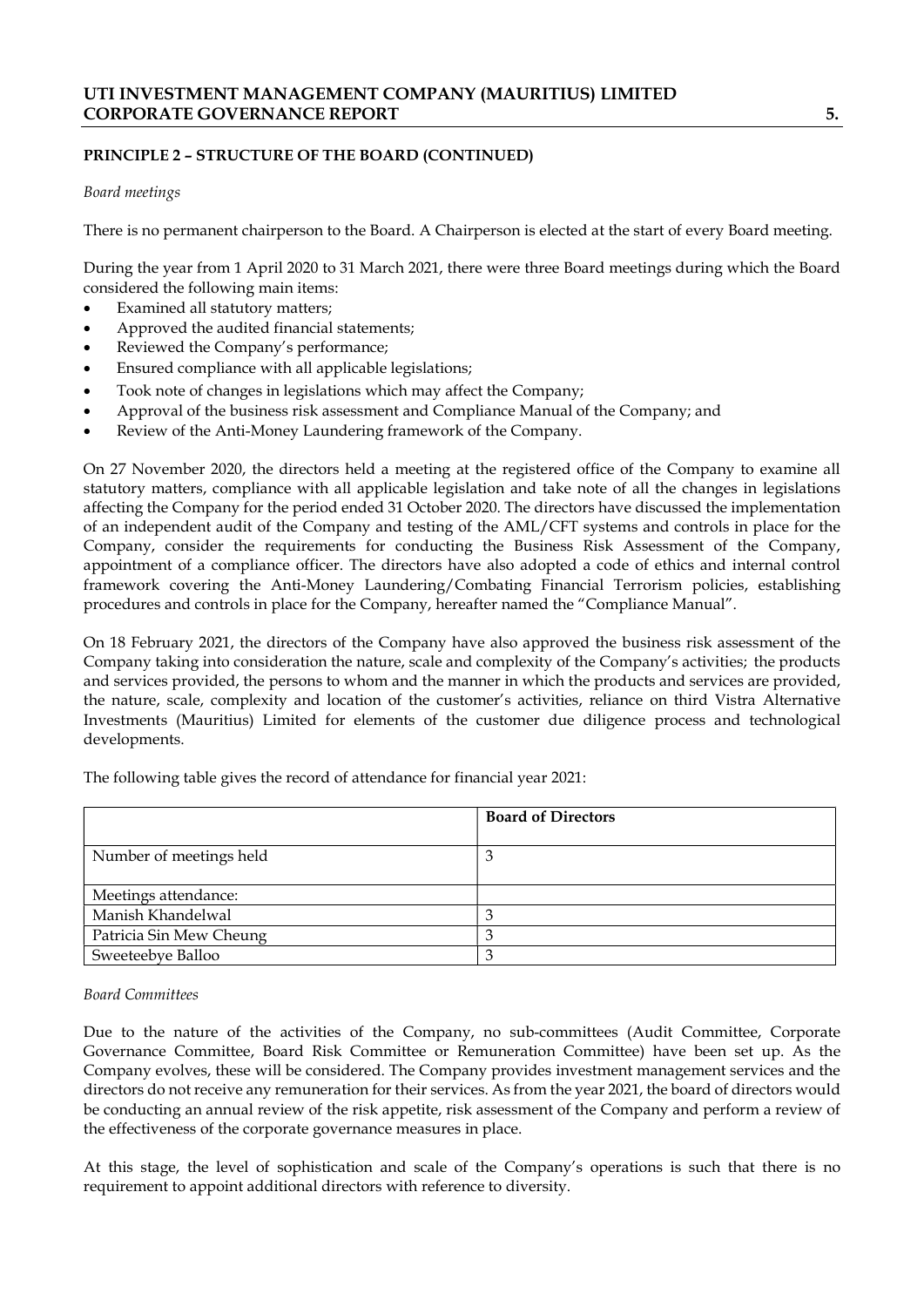## PRINCIPLE 2 – STRUCTURE OF THE BOARD (CONTINUED)

## Board Committees (Continued)

The administrator, Vistra Alternative Investments (Mauritius) Limited, has an internal audit which regularly reviews the effectiveness of internal control procedures. Due to the size of the Company, the Company did not conduct an internal audit for the year ended 31 March 2021. The Board recognises the importance of conducting this exercise and the Company has appointed an independent auditor to conduct an audit on the AML/CFT Framework of the Company including review of the policies, procedures and controls in place.

The profile of the directors are as follows:

## Mr Manish Khandelwal – Singapore Resident (executive director):

Mr Manish Khandelwal, appointed on the Board on 11 May 2011 is a commerce graduate (B.COM), LLB (A) and has done his Master's in Business Administration (MBA) from Symbiosis Institute of Business Management, Pune in the year 2004. Manish has more than 10 years of experience in the investment management industry. Prior to joining UTI International (Singapore) Private Limited, he was working with UTI Asset Management Company Ltd in India. He worked in the areas of Institutional Sales, Distribution, Retail Sales & Marketing and PMS (Portfolio Management services). He was regularly interacting with the intermediaries, service providers and also responsible for advising high net worth clients on their mutual fund investments. Manish is presently working as Senior Vice President with UTI International (Singapore) private Limited and his job responsibilities consist of fund structuring and product development for the UTI group's International Business.

## Ms Patricia Sin Mew Cheung – Mauritian Resident (independent director):

Ms Patricia Sin Mew Cheung, appointed on the board on 30 November 2016, is the Head of Alternative Investments of Vistra (Mauritius) Limited. After having worked for International Management (Mauritius) Ltd and International Financial Services Ltd as Senior Manager and Manager respectively, Patricia joined Deutsche Bank (Mauritius) Ltd in March 2009 and subsequently joined Vistra (Mauritius) Limited in May 2018. Patricia holds a Bachelor of Laws degree (with honours) from the University of London and a bachelor's Degree in economics from Murdoch University in Australia.

## Mrs Sweeteebye Balloo - Mauritian Resident (independent director):

Mrs Sweeteebye Balloo (Sweetee), appointed on the board on 8 December 2016, is the Head of Operations of Vistra (Mauritius) Limited. Prior to joining Vistra in May 2018, she was Assistant Vice President and Head of Client Services at Deutsche International Trust Corporation (Mauritius) Limited, the corporate service provider of Deutsche Bank Group in Mauritius. She has more than 10 years of experience in the global business sector acquired at leading fund and corporate services providers in Mauritius and has in depth knowledge in, fund/company set up, company secretarial and administration, accounting, taxation and compliance matters. She is a member of the Mauritius Institute of Directors and also acts as director and as alternates of nonexecutive director on various Global Business Companies.

## Company Secretary

Vistra Alternative Investments (Mauritius) Limited has been appointed Company Secretary on 17 November 2006. The Company Secretary is a wholly owned subsidiary of Vistra Group. The head office is located in Hong Kong which is a member of Financial Action Task Force.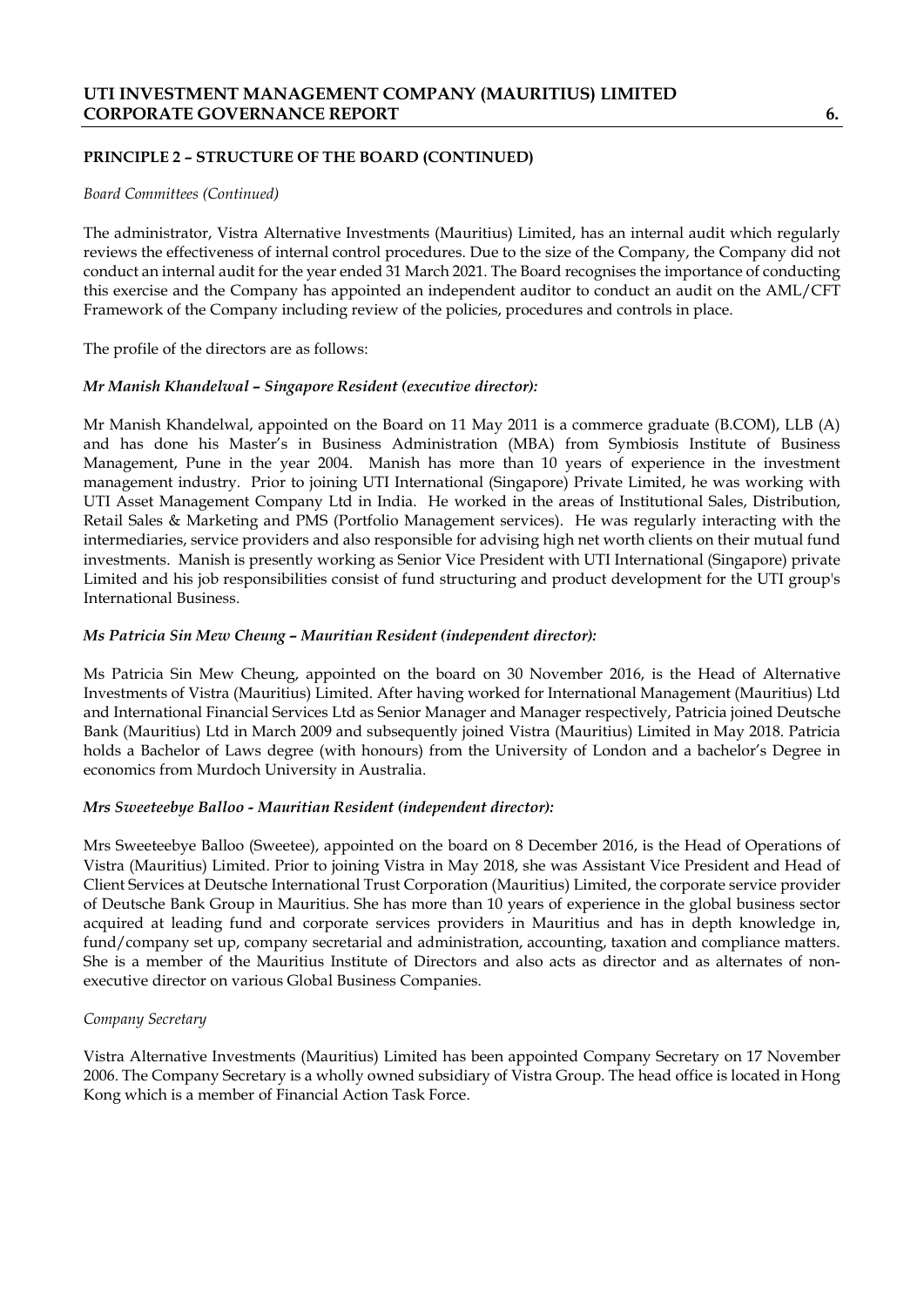# UTI INVESTMENT MANAGEMENT COMPANY (MAURITIUS) LIMITED CORPORATE GOVERNANCE REPORT 7.

## PRINCIPLE 3 – DIRECTOR APPOINTMENT PROCEDURES

All the directors of the Company have been appointed following the appointment procedures as outlined in the Company's constitution. The Board may appoint any person to be a director, either to fill a casual vacancy or as an additional director in so far that the total number of directors will not at any time exceed the number fixed in accordance with the Constitution of the Company. The Director so appointed by the Board will hold office until the next following annual meeting and will then be eligible for re-appointment.

The Directors are aware of their legal duties and the Board encourages its members to keep themselves abreast of changes and trends in the business and in the Company's environment and markets and of changes and trends in the economic, political, social and legal climate generally. The Directors are also kept abreast through continuous professional development training modules on all the changes in the regulations especially on the Anti-Money Laundering, corporate governance and securities sector.

No established policy for succession planning is currently required in view of the Company's limited size and complexity.

The current structure of the Company does not require any induction and orientation. The appointed directors are experienced professionals in their fields. The Board of Directors and the Company Secretary will determine the content for the induction and orientation should the need arise.

# PRINCIPLE 4 – DIRECTORS DUTIES, REMUNERATION AND PERFORMANCE

The Board uses its best efforts to ensure that:

- 1) its members can act critically and independently of one another;
- 2) each Board member can assess the broad outline of the Company's overall policy;
- 3) each Board member has sufficient expertise to perform his/her role as a Board member;
- 4) the Board matches the Board profile and comprises directors from both genders with at least one male and one female director;
- 5) at least one Board member is a financial expert, meaning he has expertise in financial administration and accounting for companies similar to the Company in size and sophistication;
- 6) at least one Board member is an investment adviser expert, meaning that he has expertise in managing investments in the area and segments where the Company is rendering its services; and
- 7) no less than 1 of the Board members is independent.

As at 31 March 2021, the Board comprised of 3 members. The Board members have a diverse mix of skills and experience and are distinguished by their professional ability, integrity and independence of opinion.

## Board appraisal and evaluation

Given the size of the organisation and the smooth running of the operations, the Board has not carried out an evaluation exercise for the financial year ended 31 March 2021. The board is of view that based on the business model of the Company will not necessitate any evaluation of the Board effectiveness. However, the Board fully recognizes the importance of such an exercise and assures the stakeholders of the Company that such exercise would be considered should the need for it arise in future.

The re-appointment of directors is approved at every annual meeting of the shareholder.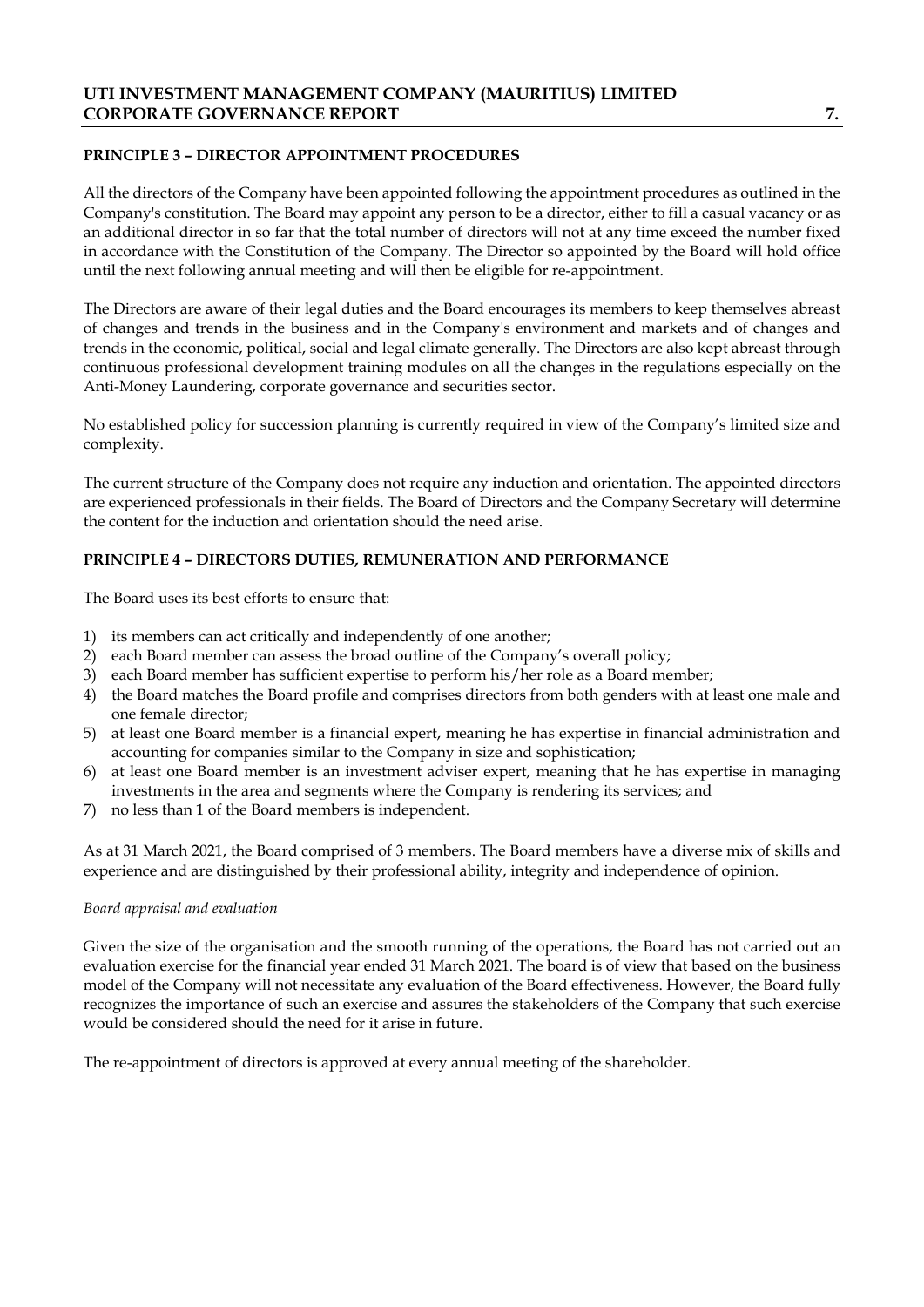# UTI INVESTMENT MANAGEMENT COMPANY (MAURITIUS) LIMITED CORPORATE GOVERNANCE REPORT 8.

# PRINCIPLE 4 – DIRECTORS DUTIES, REMUNERATION AND PERFORMANCE (CONTINUED)

#### Directors' interest and dealings in shares

The directors have no interest in the share capital of the Company. All new directors are required to notify in writing to the Company Secretary their direct and indirect interests in the Company.

Directors, after becoming aware of the fact that they are interested in a transaction or proposed transaction with the Company has to disclose the matter to the Board.

|                                                    | No of shares |
|----------------------------------------------------|--------------|
| <b>Directors</b>                                   |              |
| Manish Khandelwal                                  | nil          |
| Patricia Sin Mew Cheung                            | nil          |
| Sweeteebye Balloo                                  | nil          |
|                                                    |              |
| <b>Secretary</b>                                   |              |
| Vistra Alternative Investments (Mauritius) Limited | nil          |

#### Avoidance of conflicts

The directors shall never use their position to achieve personal gains and they shall make full disclosure of any matter which may affect the impartiality of any Board decision.

#### Access to information

Directors of the Company are entitled to have access, at all reasonable times, to all relevant Company information and to the Management, if useful to perform their duties.

During the discharge of their duties, the Directors are entitled to seek independent professional advice at the Company's expense and have access to the records of the Company.

## Information Technology

The Company does not have an office and infrastructure in Mauritius. All these are outsourced as part of the agreement for management services with Vistra Alternative Investments (Mauritius) Limited. Monitoring and evaluation with respect to Information Technology is performed by Vistra Alternative Investments (Mauritius) Limited.

## Directors' remuneration

There is no remuneration committee which has been set up due to the size of the Company.

The directors have neither received director fees from the Company nor remuneration in the form of share options or bonuses associated with the organisational performance. The fees charged by the administrator, Vistra Alternative Investment (Mauritius) Limited, incorporate the fees for provision of directorship services as disclosed in note 14(g).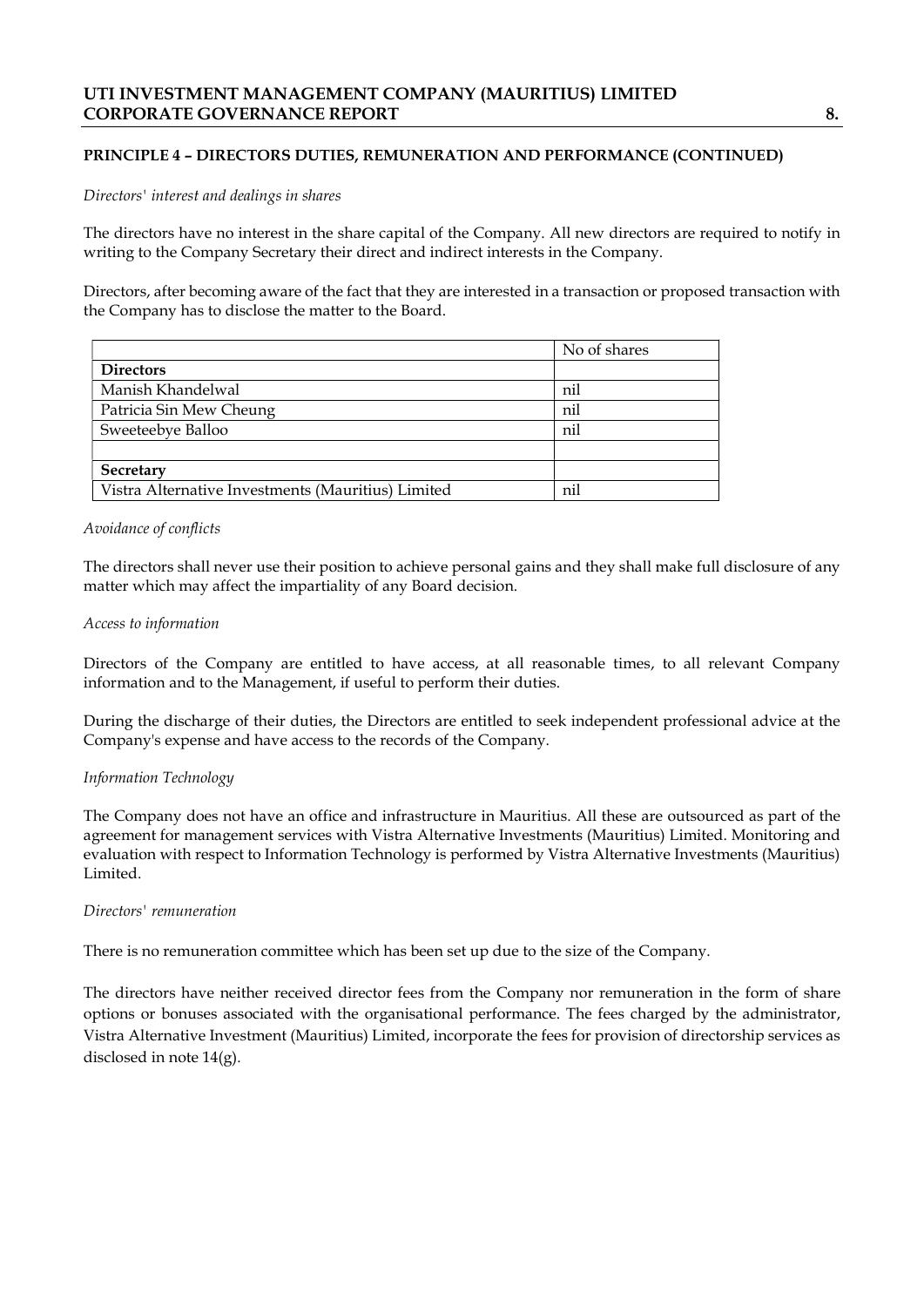## PRINCIPLE 5 – RISK GOVERNANCE AND INTERNAL CONTROL

Risk management is the discipline by which risks are identified, assessed and prioritised. It is essential to understand the multiple dimensions of risks in order to manage them effectively, with the aim of increasing shareholder value.

Risk management is essential for improving performance, growth and sustainable value creation. The process for identifying and managing risks has been set by the Board. The Board is responsible for managing the Company's internal controls and risks associated and for reviewing their effectiveness.

Risk management is an integral part of the Company's strategic management and is the mechanism through which risks associated with the Company's activities are addressed.

The key objectives of the risk management system include:

- 1) The identification, assessment and mitigation of risks on a timely basis;
- 2) The provision of timely information on risky situations and appropriate risk responses;
- 3) The identification of potential opportunities which would result in increasing firm value; and
- 4) The instillation of a culture of risk management throughout the Company.

The process for identifying and managing risks has been set by the Board. The Board is responsible for managing the Company's internal controls and risks associated and for reviewing their effectiveness. The Board has overall responsibility for the establishment and oversight of the Company's risk management framework in particular for setting out the objectives, policies and processes for measuring and managing the principal risks that the Company is willing to take in achieving its strategic objectives, for the Company's internal controls and for reviewing their effectiveness.

Operational and compliance risks are identified, analysed and managed by the Board with the assistance of the Corporate Secretary. Financial and strategic risks are predominately identified, analysed and managed by the Board. Risks identified are assessed for both likelihood of occurrence and potential financial impact.

As regards capital risk management, the Company manages its capital to ensure that it will be able to continue as a going concern while maximising the return to stakeholders through the optimisation of the debt and equity balance. The capital structure of the Company consists of equity comprising issued capital and an accumulated loss. The Company's management reviews the capital structure of the Company on regular basis. Financial risk management is disclosed in note 10 to the financial statements.

On 18 February 2021, the board of directors of the Company has approved the Business Risk Assessment ("BRA") conducted on the Company. The board of directors have discussed the methodology and findings from the BRA, including the weaknesses identified, risk categorisation and controls put in place to mitigate the risk exposure. The risk factors, impact and mitigates were thoroughly examined and resulted in an overall low risk rating for the Company. The Company follows the Compliance Manual whereby all suspicious transactions are escalated to the Money Laundering Officer of the Company for further investigation and onward reporting to the Financial Intelligence Unit in compliance with the regulatory framework.

# PRINCIPLE 6 – REPORTING WITH INTEGRITY

The Company is committed to the highest standard of business integrity, transparency and professionalism in all its activities to ensure that the activities within the Company are managed ethically and responsibly to enhance business value for all stakeholders. As an essential part of this commitment, the Board endeavours to apply the Code of Corporate Governance for Mauritius.

The Company also remains committed to the fostering of high ethical and moral standards and has adopted some fundamental principles in the way it conducts its activities.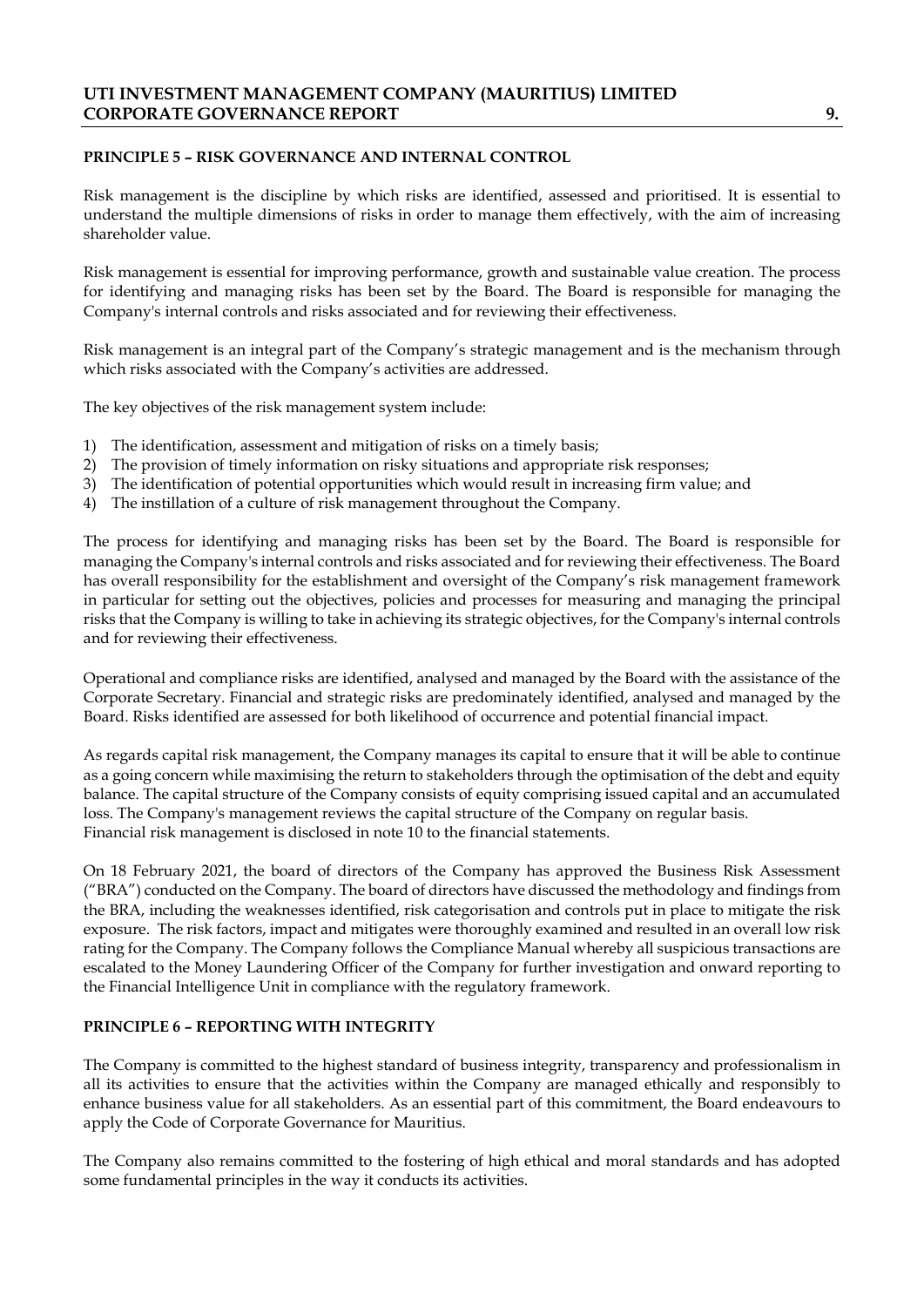# UTI INVESTMENT MANAGEMENT COMPANY (MAURITIUS) LIMITED **CORPORATE GOVERNANCE REPORT 10.** 10.

## PRINCIPLE 6 – REPORTING WITH INTEGRITY (CONTINUED)

The audited financial statements of the Company are filed with the Financial Services Commission as per The Financial Services Act 2007. The last audited financial statements for the year ended 31 March 2020 was filed with the Financial Services Commission on 16 April 2020. Given the nature of the Company's structure and size of its operations, no website has been created for the purpose of reporting any information relevant to the Company.

The Directors are responsible for the preparation and fair presentation of these financial statements in accordance with International Financial Reporting Standards and in compliance with the requirements of the Mauritius Companies Act 2001. This responsibility includes designing, implementing and maintaining internal control relevant to the preparation and fair presentation of financial statements that are free from material misstatement, whether due to fraud or error; selecting and applying appropriate accounting policies; and making accounting estimates that are reasonable in the circumstances.

The directors have made an assessment of the Company's ability to continue as a going concern taking into consideration Covid-19 and have no reason to believe the business will not be going concern in the year ahead.

# PRINCIPLE 7 – AUDIT

Given the Company is a privately owned entity with only one shareholder and the nature of operations, size of the entity and operating model, no internal audit function has been designed. Internal audit work would be outsourced to an independent service provider with appropriate level of expertise on an ad hoc basis should the Board deem it necessary. The administrator, Vistra Alternative Investments (Mauritius) Limited, has an internal audit which regularly reviews the effectiveness of internal control procedures. For the year under review, the Board is satisfied on the internal process in place.

The re-appointment of external audit firm is approved by the shareholder of the Company at the Annual Meeting. The shareholder has delegated the authority for fixing the audit remuneration to the directors of the Company. The objectivity and independence of the external auditors are assessed for non- audit services.

## Auditors' Fees

The fees paid/payable to the auditors for audit and other services were:

|                                             | Audit      | Tax Fees         |
|---------------------------------------------|------------|------------------|
| Ernst & Young – year ended 31<br>March 2021 | USD 11,845 | <b>USD 2,588</b> |
| Ernst & Young - year ended 31<br>March 2020 | USD 11,845 | <b>USD 2,588</b> |

# PRINCIPLE 8 – RELATIONS WITH SHAREHOLDERS AND OTHER STAKEHOLDERS

# RELATIONS WITH SHAREHOLDERS

## Holding structure

The share capital of the Company consists of 50,000 ordinary shares of nominal value of USD1 each as at 31 March 2021 and are solely held by UTI International Ltd.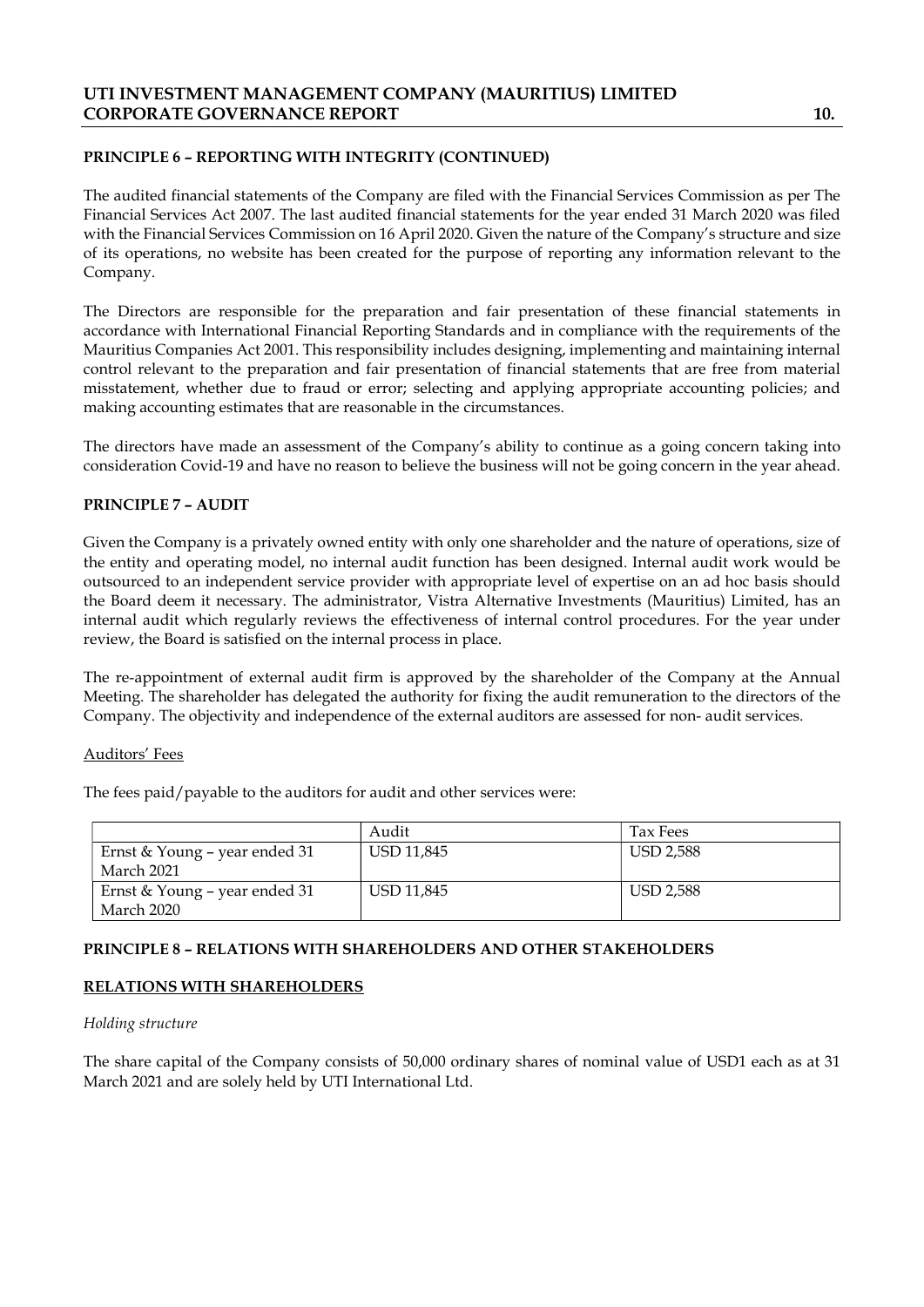# PRINCIPLE 8 – RELATIONS WITH SHAREHOLDERS AND OTHER STAKEHOLDERS (CONTINUED)

## RELATIONS WITH SHAREHOLDERS (CONTINUED)

## Dividend policy

Subject to the provisions of the Companies Act 2001 and the Constitution of the Company, the Board may authorise and declare a dividend or other distribution at such time and of such amount (subject to the solvency test) and to any shareholders of the Company as it thinks fit.

During the year ended 31 March 2021, no dividend was declared and paid to the sole ordinary shareholder, UTI International Ltd (2020: USD 500,000).

## Shareholder's agreements affecting governance of the Company by the Board

The Directors confirm that to the best of their knowledge, they are not aware of the existence of any such agreement in place during the year under review.

## Engagement with shareholders

The Board places great importance on open and transparent communication with its shareholders. In compliance with the Companies Act 2001, shareholders are invited to the annual meeting of the Company at which the Board is also present. The Company's annual meeting provides an opportunity to shareholders to raise and discuss matters relating to the Company with the Board.

The next annual meeting will be held before 30 September 2021.

# RELATIONSHIP WITH OTHER STAKEHOLDERS

The Company encourages active co-operation with all its stakeholders, which include the funds for which it acts as investment manager, amongst others.

# **OTHERS**

## Material clauses of the constitution

There are no clauses of the Company's Constitution deemed material enough for separate disclosure.

Share option plan

The Company does not have any share option plan.

## Third party management agreement

The Company is managed under agreement for management services with Vistra Alternative Investments (Mauritius) Limited. The latter provides corporate secretarial and accounting services to the Company.

Related Party Transactions

For related party transactions, please refer to the financial statements.

## Sustainability

The Company is committed to the highest standards of integrity and ethical conduct when dealing with all its stakeholders.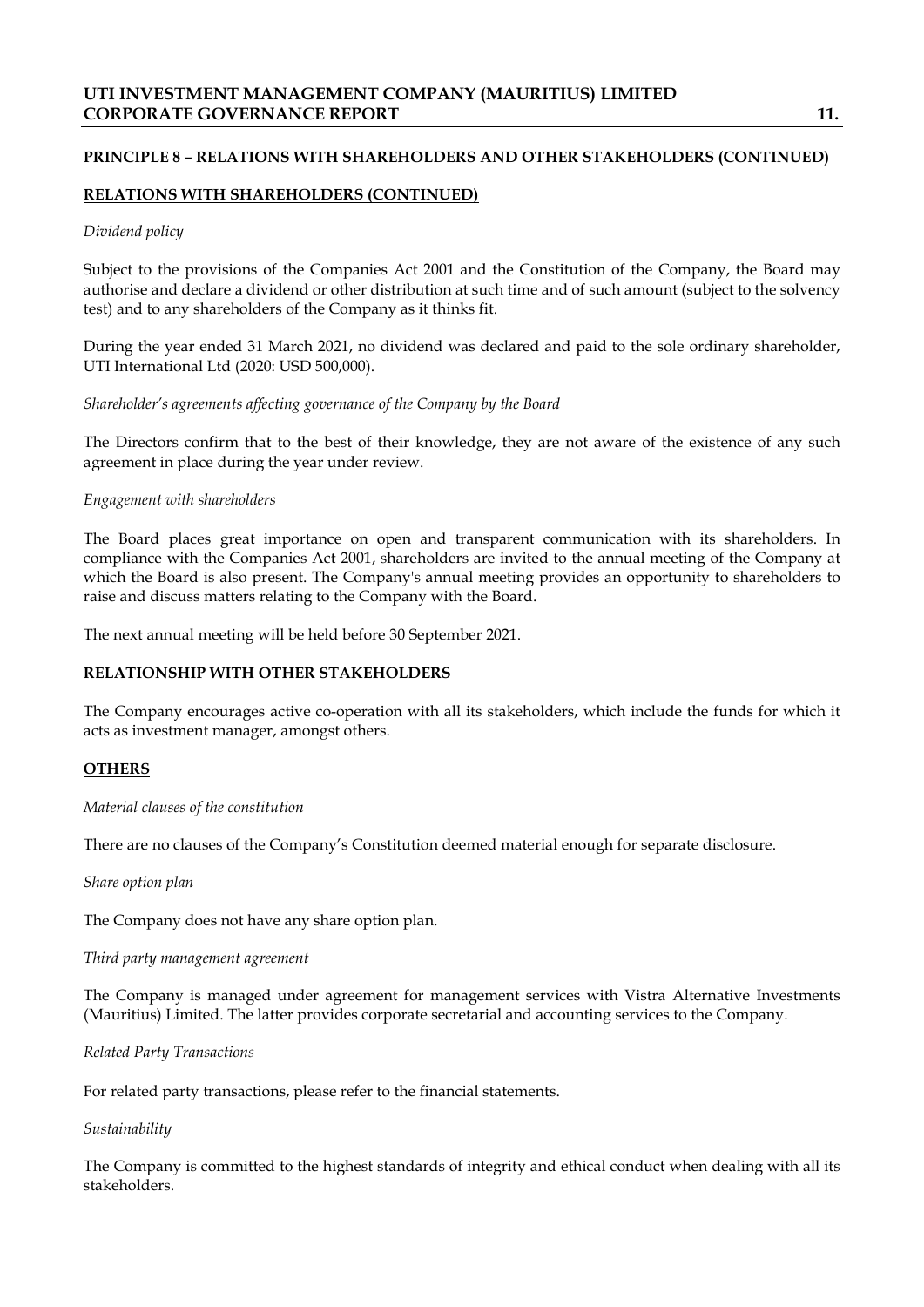# PRINCIPLE 8 – RELATIONS WITH SHAREHOLDERS AND OTHER STAKEHOLDERS (CONTINUED)

# OTHERS (CONTINUED)

Miscellaneous

The Company made no charitable or political donations during the year under review (2020: Nil).

## Appreciation

The Board expresses its appreciation and gratitude to all those involved for their contribution during the year.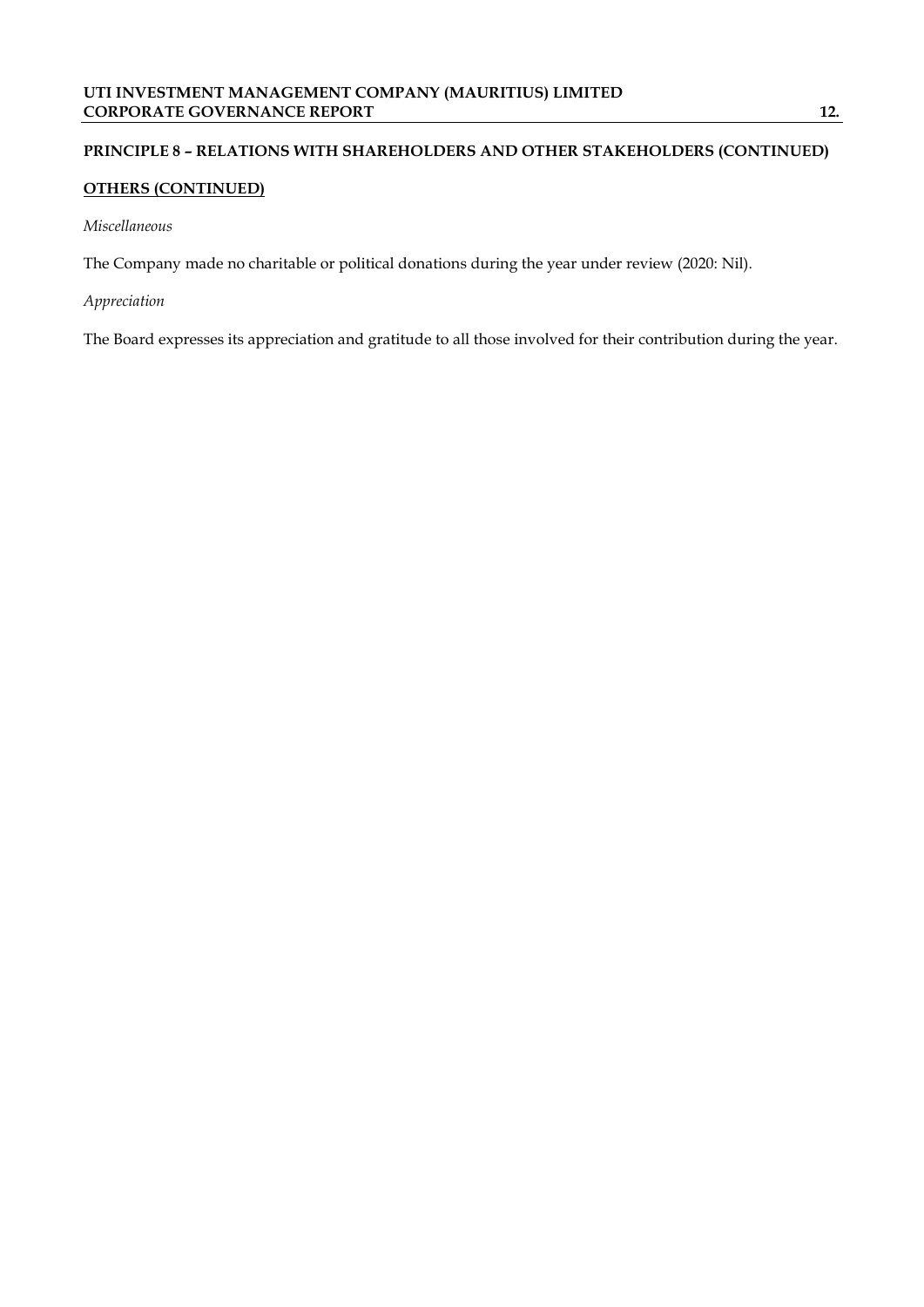## COMPLIANCE STATEMENT FOR THE YEAR ENDED 31 MARCH 2021

We, the Directors of UTI Investment Management Company (Mauritius) Limited, confirm to the best of our knowledge that the Company has complied with all of its obligations and requirements under the National Code of Corporate Governance for Mauritius (2016).

**Sweeteebye Balloo**

**Director** 

Date: **16.04.2021**

 $15 - 47$ 

**Patricia Sin Mew Cheung Director Date: 16.04.2021**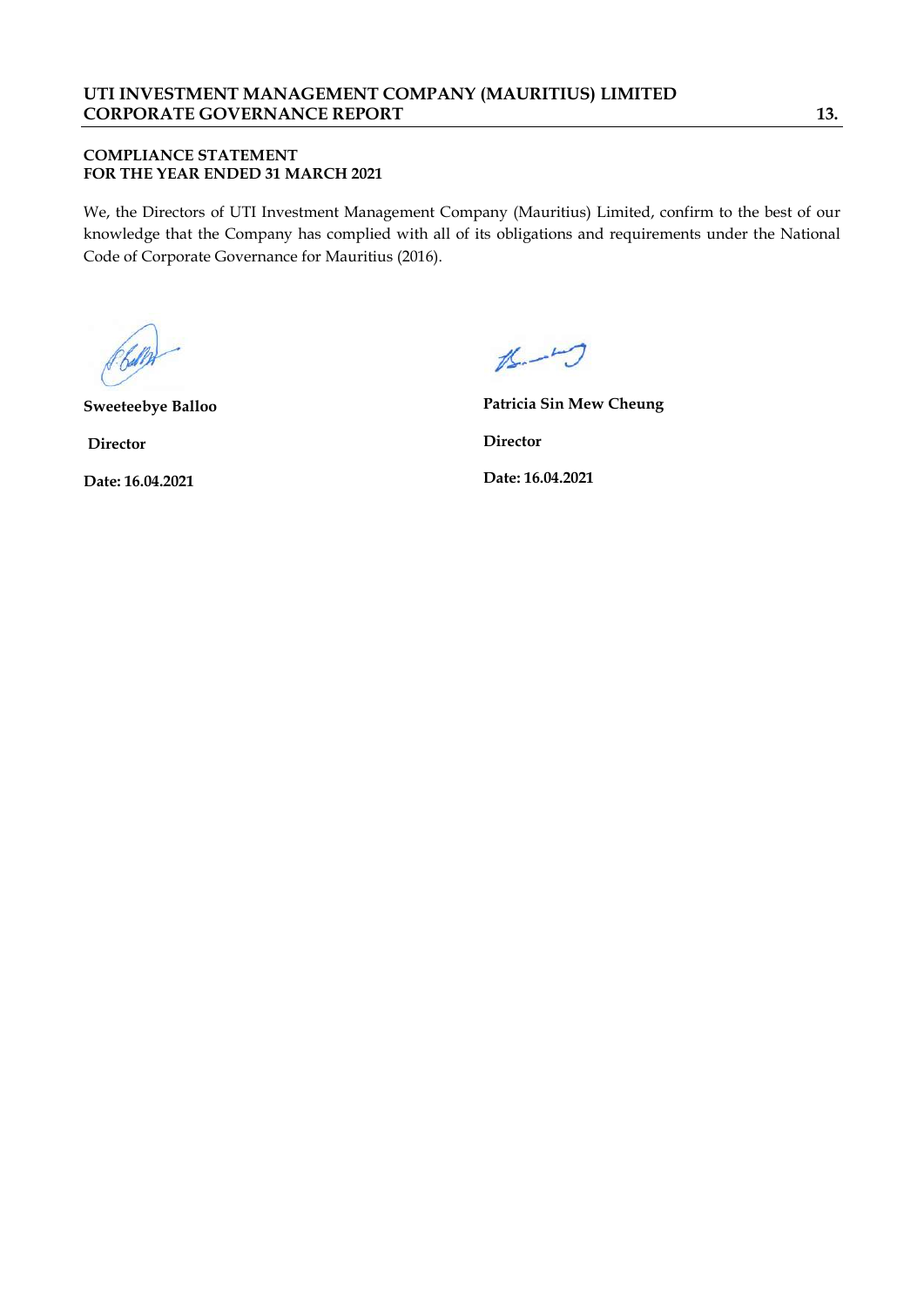# CERTIFICATE FROM THE SECRETARY TO THE MEMBER OF UTI INVESTMENT MANAGEMENT COMPANY (MAURITIUS) LIMITED 14.

We certify to the best of our knowledge and belief that the Company has filed all such returns as are required of UTI Investment Management Company (Mauritius) Limited under the Companies Act 2001, during the financial year ended 31 March 2021.

……………………………………………………………………...…... Vistra Alternative Investment*s* (Mauritius) Limited Corporate Secretary

Date: 16.04.2021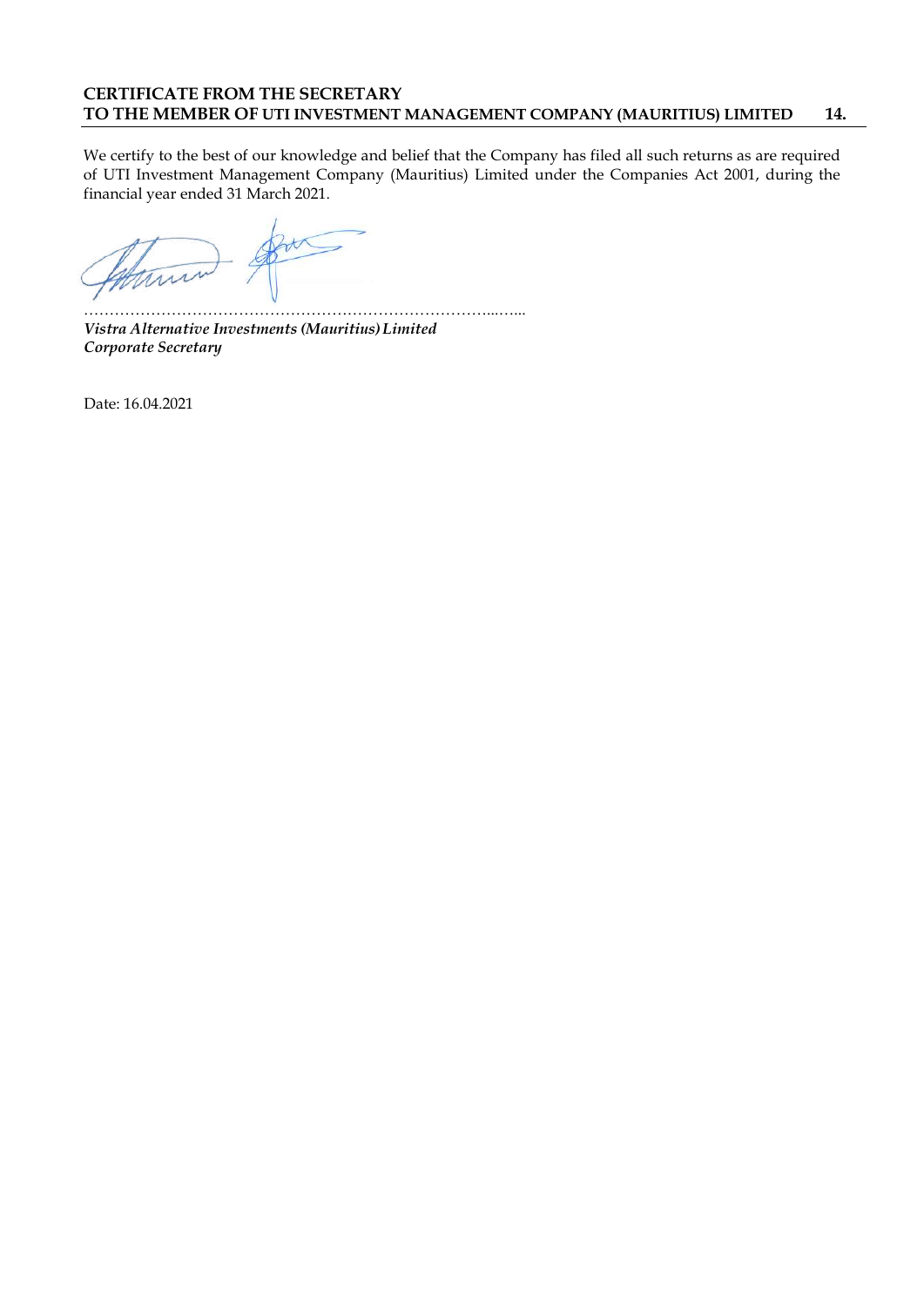

**Ernst & Young Mauritius** 9th Floor, NeXTeracom Tower I Cybercity, Ebene Mauritius

Tel: +230 403 4777 Fax: +230 403 4700 ey.com

**15.**

# **INDEPENDENT AUDITOR'S REPORT**

## **TO THE MEMBERS OF UTI INVESTMENT MANAGEMENT COMPANY (MAURITIUS) LIMITED**

## **REPORT ON THE AUDIT OF THE FINANCIAL STATEMENTS**

#### **Opinion**

We have audited the financial statements of UTI Investment Management Company (Mauritius) Limited (the "Company") set out on pages 18 to 42 which comprise the statement of financial position as at 31 March 2021, and the statement of profit or loss and other comprehensive income, statement of changes in equity and statement of cash flows for the year then ended, and notes to the financial statements, including significant accounting policies.

In our opinion, the financial statements give a true and fair view of, the financial position of UTI Investment Management Company (Mauritius) Limited as at 31 March 2021, and of its financial performance and its cash flows for the year then ended in accordance with International Financial Reporting Standards and comply with the Companies Act 2001.

#### **Basis for Opinion**

We conducted our audit in accordance with International Standards on Auditing (ISAs). Our responsibilities under those standards are further described in the Auditor's Responsibilities for the Audit of the Financial Statements section of our report. We are independent of the Company in accordance with the International Ethics Standards Board for Accountants' Code of Ethics for Professional Accountants (IESBA Code) together with the ethical requirements that are relevant to our audit of the financial statements of the Company and in Mauritius, and we have fulfilled our other ethical responsibilities in accordance with the IESBA Code. We believe that the audit evidence we have obtained is sufficient and appropriate to provide a basis for our opinion.

#### **Other Information**

The directors are responsible for the other information. The other information comprises the information included in the document titled "UTI Investment Management Company (Mauritius) Limited Financial Statements for the year ended 31 March 2021", which includes the Directors' Commentary, the Corporate Governance Report and the Certificate from the Secretary as required by the Companies Act 2001. The other information does not include the financial statements and our auditor's report thereon.

Our opinion on the financial statements does not cover the other information and we do not express an audit opinion or any form of assurance conclusion thereon.

In connection with our audit of the financial statements, our responsibility is to read the other information and, in doing so, consider whether the other information is materially inconsistent with the financial statements or our knowledge obtained in the audit, or otherwise appears to be materially misstated. If, based on the work we have performed, we conclude that there is a material misstatement of this other information, we are required to report that fact. We have nothing to report in this regard.

#### **Corporate Governance Report**

The Directors are responsible for preparing the Corporate Governance Report. Our responsibility under the Financial Services Commission' Circular Letter CL280218 is to report on the compliance with the Code of Corporate Governance disclosed in the Corporate Governance Report and assess the explanations given for noncompliance with any requirement of the Code. From our assessment of the disclosures made on corporate governance in the Corporate Governance Report, the Company has complied with the requirements of the Code.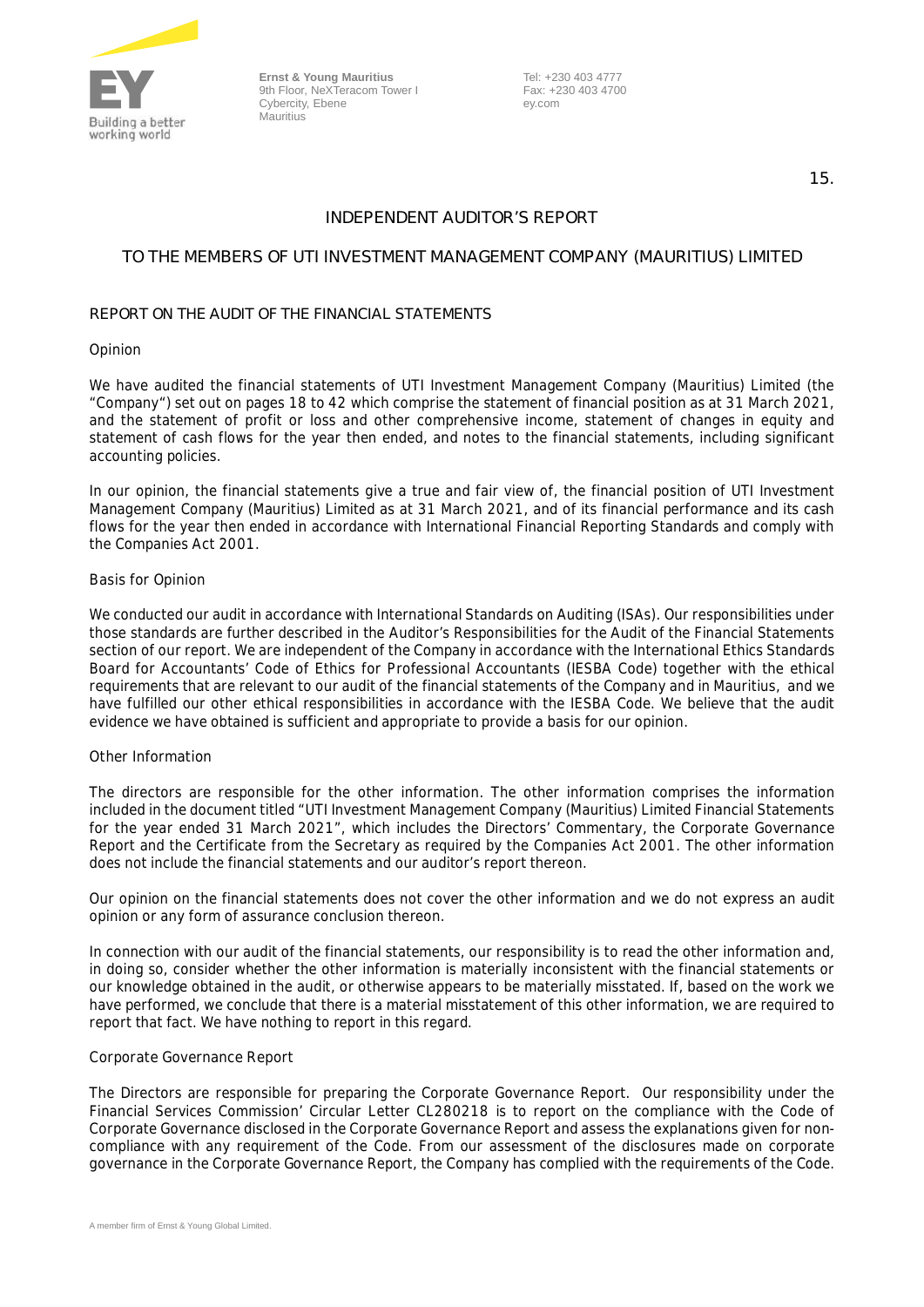

## **INDEPENDENT AUDITOR'S REPORT**

# **TO THE MEMBERS OF UTI INVESTMENT MANAGEMENT COMPANY (MAURITIUS) LIMITED (CONTINUED)**

## **REPORT ON THE AUDIT OF THE FINANCIAL STATEMENTS (CONTINUED)**

#### **Responsibilities of the Directors for the Financial Statements**

The directors are responsible for the preparation and fair presentation of the financial statements in accordance with International Financial Reporting Standards and the requirements of the Companies Act 2001**,** and for such internal control as the directors determine is necessary to enable the preparation of financial statements that are free from material misstatement, whether due to fraud or error.

In preparing the financial statements, the directors are responsible for assessing the Company's ability to continue as a going concern, disclosing, as applicable, matters related to going concern and using the going concern basis of accounting unless the directors either intend to liquidate the Company or to cease operations, or have no realistic alternative but to do so.

**Auditor's Responsibilities for the Audit of the Financial Statements**

Our objectives are to obtain reasonable assurance about whether the financial statements as a whole are free from material misstatement, whether due to fraud or error, and to issue an auditor's report that includes our opinion. Reasonable assurance is a high level of assurance, but is not a guarantee that an audit conducted in accordance with ISAs will always detect a material misstatement when it exists. Misstatements can arise from fraud or error and are considered material if, individually or in the aggregate, they could reasonably be expected to influence the economic decisions of users taken on the basis of these financial statements.

As part of an audit in accordance with ISAs, we exercise professional judgement and maintain professional scepticism throughout the audit. We also:

- · Identify and assess the risks of material misstatement of the financial statements, whether due to fraud or error, design and perform audit procedures responsive to those risks, and obtain audit evidence that is sufficient and appropriate to provide a basis for our opinion. The risk of not detecting a material misstatement resulting from fraud is higher than for one resulting from error, as fraud may involve collusion, forgery, intentional omissions, misrepresentations, or the override of internal control.
- · Obtain an understanding of internal control relevant to the audit in order to design audit procedures that are appropriate in the circumstances, but not for the purpose of expressing an opinion on the effectiveness of the Company's internal control.
- · Evaluate the appropriateness of accounting policies used and the reasonableness of accounting estimates and related disclosures made by the directors.
- · Conclude on the appropriateness of the director's use of the going concern basis of accounting and based on the audit evidence obtained, whether a material uncertainty exists related to events or conditions that may cast significant doubt on the Company's ability to continue as a going concern. If we conclude that a material uncertainty exists, we are required to draw attention in our auditor's report to the related disclosures in the financial statements or, if such disclosures are inadequate, to modify our opinion. Our conclusions are based on the audit evidence obtained up to the date of our auditor's report. However, future events or conditions may cause the Company to cease to continue as a going concern.
- · Evaluate the overall presentation, structure and content of the financial statements, including the disclosures, and whether the financial statements represent the underlying transactions and events in a manner that achieves fair presentation.

**16.**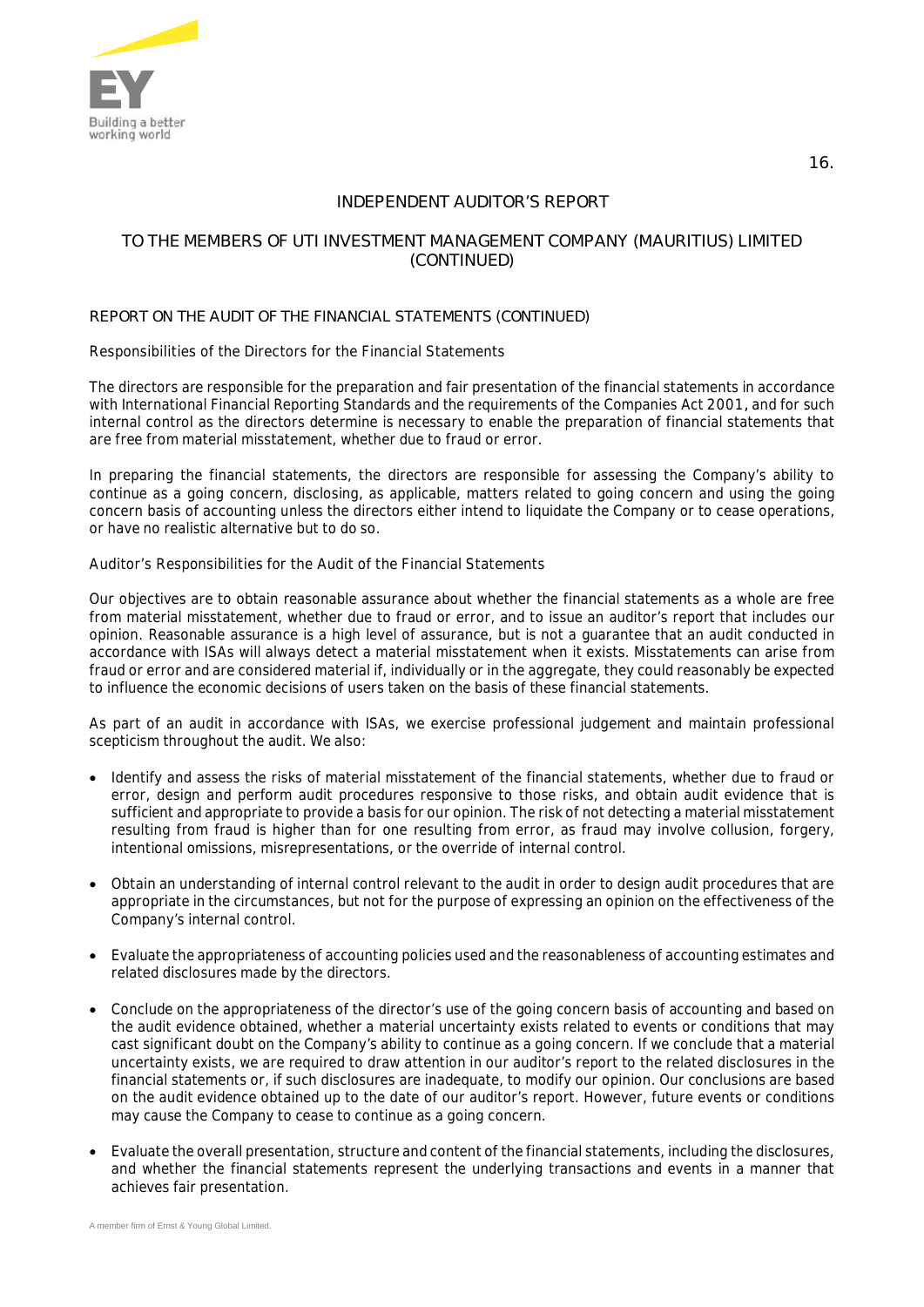

# **INDEPENDENT AUDITOR'S REPORT**

# **TO THE MEMBERS OF UTI INVESTMENT MANAGEMENT COMPANY (MAURITIUS) LIMITED (CONTINUED)**

## **REPORT ON OTHER LEGAL AND REGULATORY REQUIREMENTS**

**Auditor's Responsibilities for the Audit of the Financial Statements (Continued)**

We communicate with the directors regarding, among other matters, the planned scope and timing of the audit and significant audit findings, including any significant deficiencies in internal control that we identify during our audit.

**Use of our report**

This report is made solely to the Company's members, as a body, in accordance with Section 205 of the Companies Act 2001. Our audit work has been undertaken so that we might state to the Company's members those matters we are required to state to them in an auditor's report and for no other purpose. To the fullest extent permitted by law, we do not accept or assume responsibility to anyone other than the Company and the Company's members, as a body, for our audit work, for this report, or for the opinions we have formed.

**Companies Act 2001**

We have no relationship with or interests in the Company other than in our capacity as auditor, tax advisors and dealings in the ordinary course of business.

We have obtained all the information and explanations we have required.

In our opinion, proper accounting records have been kept by the Company as far as it appears from our examination of those records.

with 2

Ebène, Mauritius Licensed by FRC

Date: 16 April 2021

**ERNST & YOUNG PATRICK NG TSEUNG, A.C.A**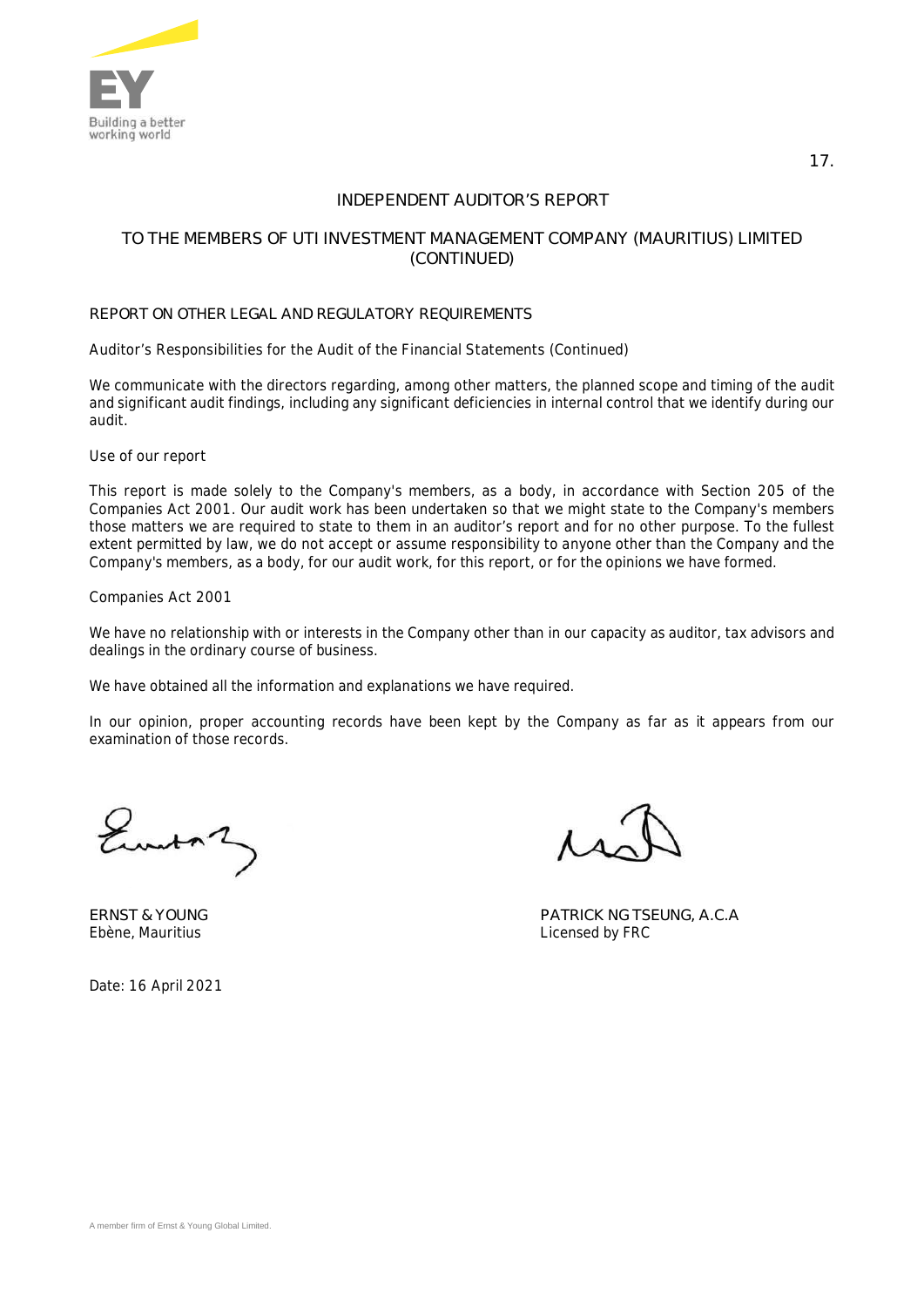# UTI INVESTMENT MANAGEMENT COMPANY (MAURITIUS) LIMITED STATEMENT OF PROFIT OR LOSS AND OTHER COMPREHENSIVE INCOME FOR THE YEAR ENDED 31 MARCH 2021 18.

|                                                                        |              | 2021       | 2020       |
|------------------------------------------------------------------------|--------------|------------|------------|
|                                                                        | <b>Notes</b> | <b>USD</b> | <b>USD</b> |
| <b>INCOME</b>                                                          |              |            |            |
| Investment management fees                                             | 13           | 2,148,790  | 2,277,268  |
| Interest income                                                        |              |            | 8,587      |
| Net gain from financial assets at fair value through profit or         |              |            |            |
| loss                                                                   | 5            | 924,504    |            |
|                                                                        |              | 3,073,294  | 2,285,855  |
| <b>EXPENSES</b>                                                        |              |            |            |
| Investment advisory fees                                               | 13           | 475,299    | 491,576    |
| Marketing cost                                                         | 13           | 356,949    | 371,523    |
| Management fees                                                        | 13           | 239,790    | 249,356    |
| Administration fees                                                    |              | 15,008     | 15,000     |
| Audit fees                                                             |              | 10,696     | 13,630     |
| Investment committee fee                                               |              | 7,376      | 9,333      |
| Professional fees                                                      |              | 11,029     | 7,718      |
| License fee                                                            |              | 4,800      | 4,625      |
| <b>Bank</b> charges                                                    |              | 2,246      | 2,566      |
| <b>Trail fees</b>                                                      |              |            | 10,182     |
| Sundry expenses                                                        |              | 4,288      | 19,727     |
| Net loss from financial assets at fair value through profit or<br>loss | 5            |            | 364,402    |
|                                                                        |              | 1,127,481  | 1,559,638  |
| Profit for the year before tax                                         |              | 1,945,813  | 726,217    |
| Income tax expense                                                     | 9            | (31, 604)  | (32, 315)  |
| Profit/total comprehensive income for the year                         |              | 1,914,209  | 693,902    |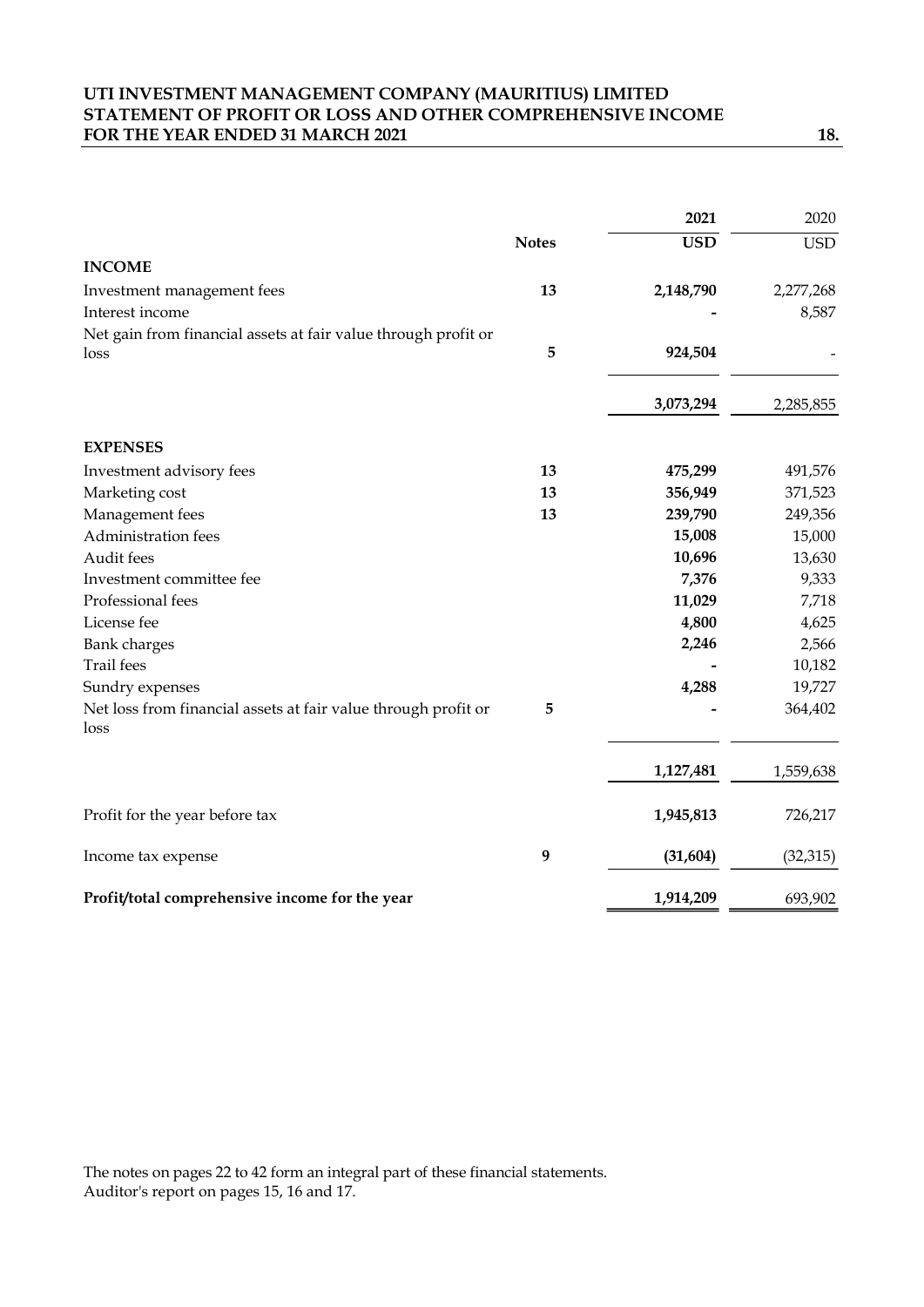# UTI INVESTMENT MANAGEMENT COMPANY (MAURITIUS) LIMITED STATEMENT OF FINANCIAL POSITION AS AT 31 MARCH 2021 19.

|                                                       |              | 2021       | 2020       |
|-------------------------------------------------------|--------------|------------|------------|
|                                                       | <b>Notes</b> | <b>USD</b> | <b>USD</b> |
| <b>ASSETS</b>                                         |              |            |            |
| Non-current assets                                    |              |            |            |
| Financial assets at fair value through profit or loss | 5            | 1,972,771  | 1,048,267  |
| Total non-current assets                              |              | 1,972,771  | 1,048,267  |
| <b>Current assets</b>                                 |              |            |            |
| Trade receivables and other assets                    | 6            | 695,961    | 691,345    |
| Cash at bank                                          |              | 2,116,277  | 1,102,417  |
| <b>Total current assets</b>                           |              | 2,812,238  | 1,793,762  |
| <b>Total assets</b>                                   |              | 4,785,009  | 2,842,029  |
| <b>EQUITY AND LIABILITIES</b>                         |              |            |            |
| Equity                                                |              |            |            |
| Issued capital                                        | 7            | 50,000     | 50,000     |
| Retained earnings                                     |              | 4,448,400  | 2,534,191  |
| Total equity                                          |              | 4,498,400  | 2,584,191  |
| <b>Current liabilities</b>                            |              |            |            |
| Trade and other payables                              | 8            | 279,350    | 248,985    |
| Tax liability                                         | 9            | 7,259      | 8,853      |
| <b>Total current liabilities</b>                      |              | 286,609    | 257,838    |
| Total equity and liabilities                          |              | 4,785,009  | 2,842,029  |
|                                                       |              |            |            |

Approved by the Board of Directors on 16 April 2021 and signed on its behalf by:

 $\overline{\mathcal{L}}$  , and the contract of the contract of the contract of the contract of the contract of the contract of the contract of the contract of the contract of the contract of the contract of the contract of the contrac

 $15 - 47$ 

Sweeteebye Balloo **Patricia Sin Mew Cheung** Director Director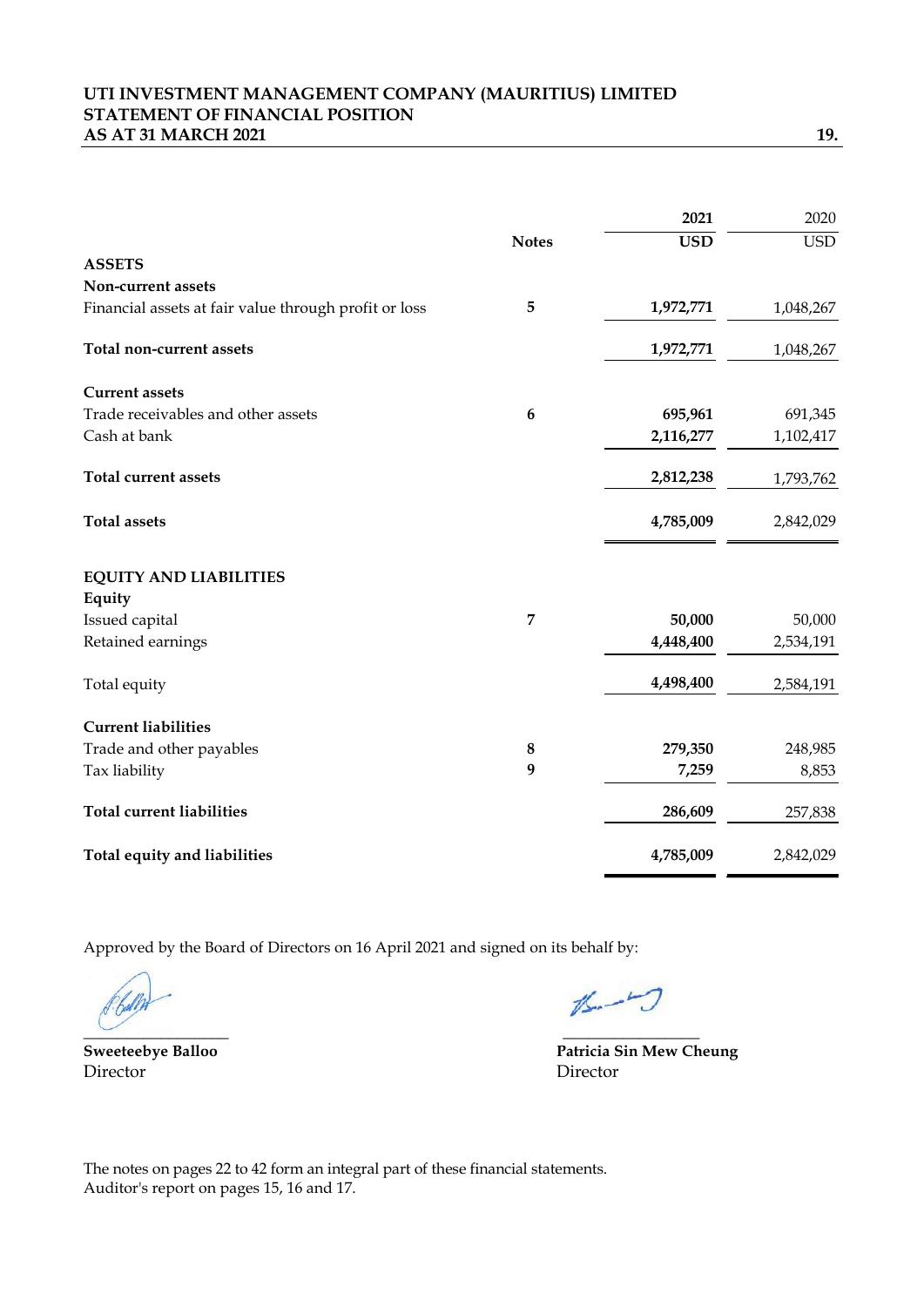# UTI INVESTMENT MANAGEMENT COMPANY (MAURITIUS) LIMITED STATEMENT OF CHANGES IN EQUITY FOR THE YEAR ENDED 31 MARCH 2021 20.

|                                                | Issued<br>capital<br><b>USD</b> | Retained<br>earnings<br><b>USD</b> | Total<br><b>USD</b> |
|------------------------------------------------|---------------------------------|------------------------------------|---------------------|
| At 1 April 2019                                | 50,000                          | 2,340,289                          | 2,390,289           |
| Profit/total comprehensive income for the year |                                 | 693,902                            | 693,902             |
| Total comprehensive income for the year        |                                 | 693,902                            | 693,902             |
| Dividend (Note 16)                             |                                 | (500,000)                          | (500,000)           |
| At 31 March 2020                               | 50,000                          | 2,534,191                          | 2,584,191           |

|                                                | <b>Issued</b> | Retained   |            |
|------------------------------------------------|---------------|------------|------------|
|                                                | capital       | earnings   | Total      |
|                                                | <b>USD</b>    | <b>USD</b> | <b>USD</b> |
| At 1 April 2020                                | 50,000        | 2,534,191  | 2,584,191  |
| Profit/total comprehensive income for the year |               | 1,914,209  | 1,914,209  |
| Total comprehensive income for the year        |               | 1,914,209  | 1,914,209  |
| Dividend (Note 16)                             |               |            |            |
| At 31 March 2021                               | 50,000        | 4,448,400  | 4,498,400  |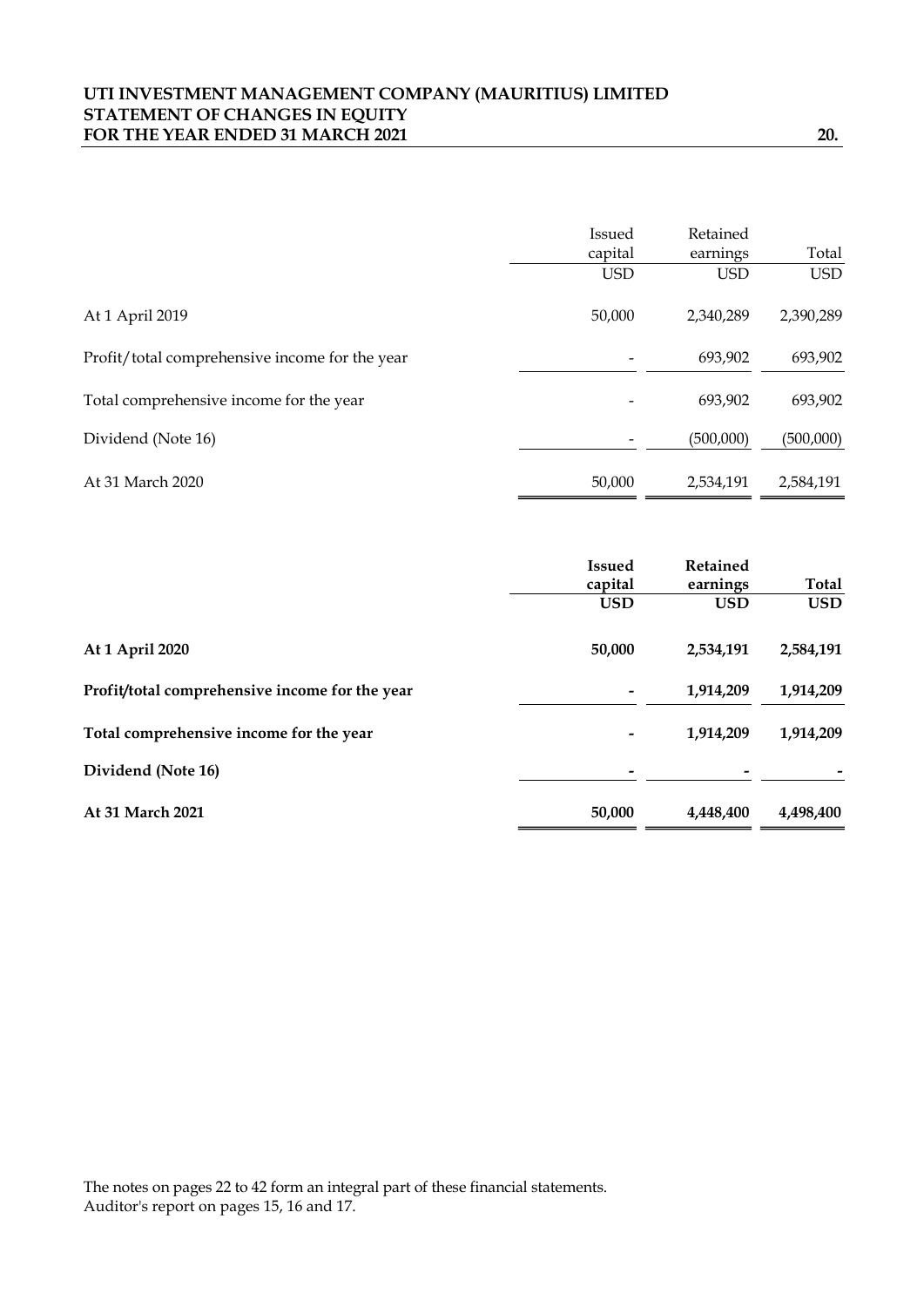# UTI INVESTMENT MANAGEMENT COMPANY (MAURITIUS) LIMITED STATEMENT OF CASH FLOWS FOR THE YEAR ENDED 31 MARCH 2021 21.

|                                                                               |              | 2021       | 2020       |
|-------------------------------------------------------------------------------|--------------|------------|------------|
|                                                                               | <b>Notes</b> | <b>USD</b> | <b>USD</b> |
| <b>Operating activities</b>                                                   |              |            |            |
| Profit before tax                                                             |              | 1,945,813  | 726,217    |
| Adjustment to reconcile profit before tax to net<br>cash flows:               |              |            |            |
| Net (gain)/loss from financial assets at fair value<br>through profit or loss | 5            | (924, 504) | 364,402    |
| <b>Working capital changes:</b>                                               |              |            |            |
| Increase in trade receivables and<br>other assets                             |              | (4,616)    | (267, 586) |
| Increase in trade and other payables                                          |              | 30,365     | 72,927     |
|                                                                               |              | 1,047,058  | 895,960    |
| Income tax paid                                                               | 9            | (33, 198)  | (32,905)   |
| Net cash flows generated from operating activities                            |              | 1,013,860  | 863,055    |
| Cash flow from financing activities                                           |              |            |            |
| Dividend paid                                                                 |              |            | (500,000)  |
| Net cash used in investing activities                                         |              |            | (500,000)  |
| Net increase in cash at bank                                                  |              | 1,013,860  | 363,055    |
| Cash at bank at 1 April                                                       |              | 1,102,417  | 739,362    |
| Cash at bank at 31 December                                                   |              | 2,116,277  | 1,102,417  |
|                                                                               |              |            |            |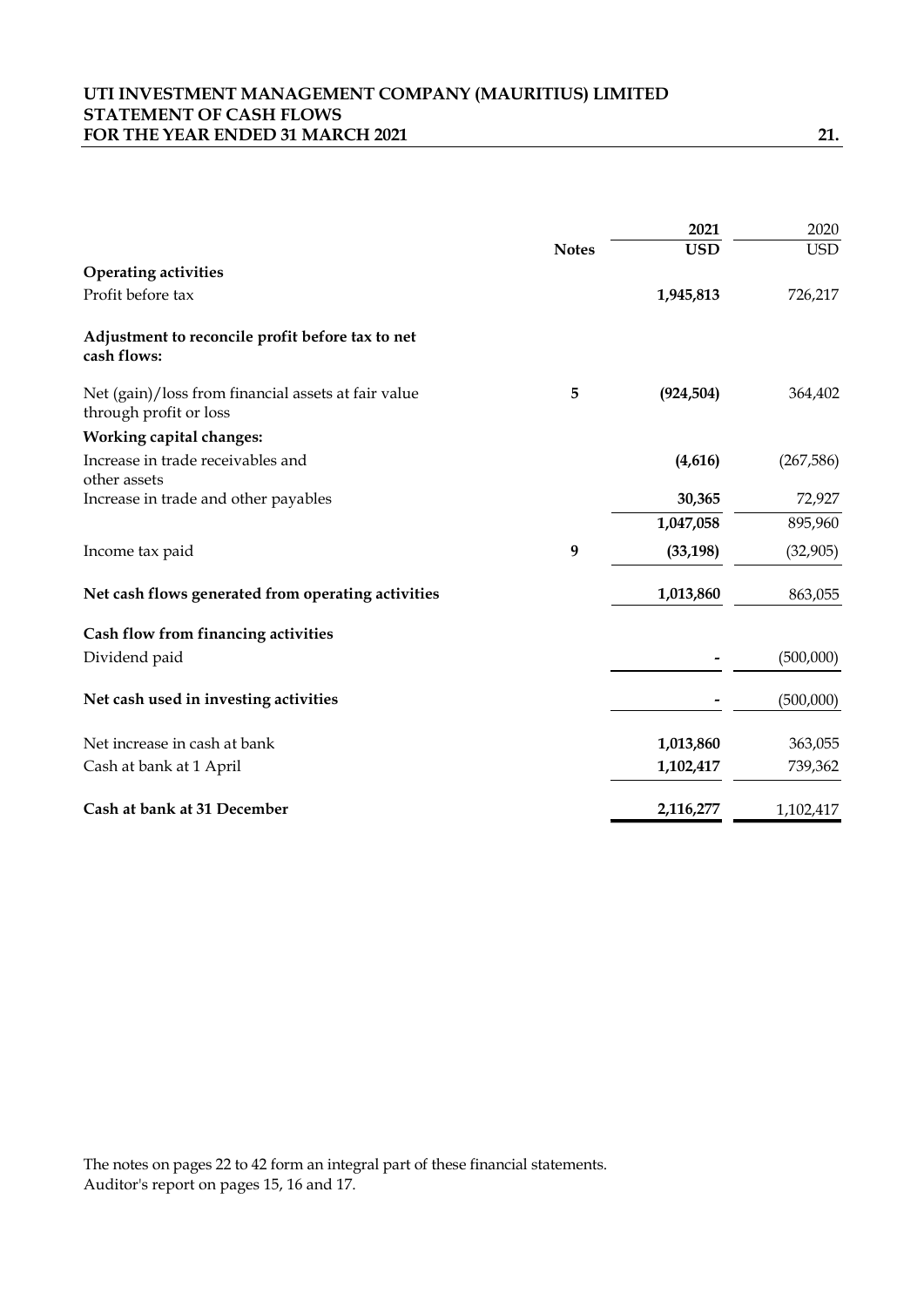#### 1. GENERAL INFORMATION

UTI Investment Management Company (Mauritius) Limited is a privately owned company limited by shares, incorporated in Mauritius on 17 November 2006. The Company holds a Category 1 Global Business Licence and is regulated by the Financial Services Commission.

The principal activity of the Company is to act as investment manager of Shinsei UTI India Fund (Mauritius) Limited, The UTI Rainbow Fund Limited and UTI International Wealth Creator 4.

The financial statements of the Company for the year ended 31 March 2021 were authorised for issue in accordance with a resolution of the directors as stated on page 19.

## 2. BASIS OF PREPARATION

The financial statements have been prepared under the historical cost basis except for financial assets at fair value through profit or loss which have been measured at fair value. The principal accounting policies applied in the preparation of the financial statement are set out below.

## 2.1 STATEMENT OF COMPLIANCE

The financial statements have been prepared in accordance with International Financial Reporting Standards ("IFRS") as issued by the International Accounting Standards Board (IASB) and comply with Companies Act 2001. The financial statements are presented in United States Dollars (USD) (presentation currency) which is also the currency of the primary economic environment in which the Company operates (functional currency).

# 2.2 SUMMARY OF SIGNIFICANT ACCOUNTING POLICIES

#### (a) Foreign currency translation

#### Functional and presentation currency

The Company's functional currency is the USD, which is the currency of the primary economic environment in which it operates. The Company's performance is evaluated and its liquidity is managed in USD. Therefore, the USD is considered as the currency that most faithfully represents the economic effects of the underlying transactions, events and conditions. The Company's presentation currency is also the USD.

#### Transactions and balances

Transactions in foreign currencies are initially recorded by the Company at its functional currency rates prevailing at the date of the transaction. Monetary assets and liabilities denominated in foreign currencies are retranslated at the functional currency spot rate of exchange ruling at the reporting date. All differences are taken to profit or loss. Non-monetary items that are measured in terms of historical cost in a foreign currency are translated using the exchange rates as at the dates of the initial transactions. Non-monetary items measured at fair value in foreign currency are translated using the exchange rates at the date when the fair value is determined.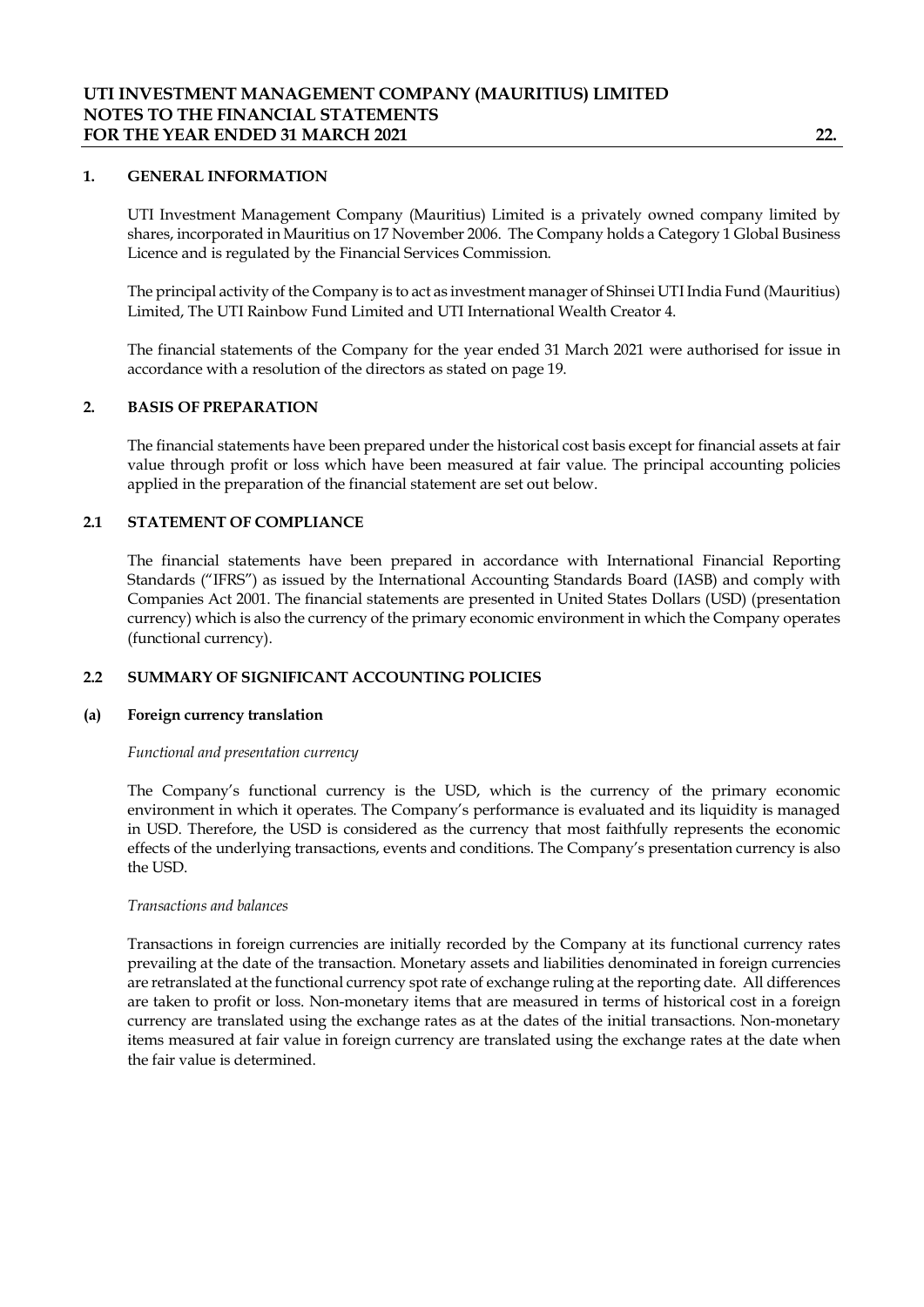(b) Financial Instruments

## (i) Financial assets

## Initial recognition and measurement

Financial assets are classified, at initial recognition, as subsequently measured at amortised cost, fair value through other comprehensive income (OCI), and fair value through profit or loss.

The classification of financial assets at initial recognition depends on the financial asset's contractual cash flow characteristics and the Company's business model for managing them. With the exception of trade receivables (i.e management fee receivable) that do not contain a significant financing component or for which the Company has applied the practical expedient, the Company initially measures a financial asset at its fair value plus, in the case of a financial asset not at fair value through profit or loss, transaction costs. Trade receivables that do not contain a significant financing component or for which the Company has applied the practical expedient are measured at the transaction price determined under IFRS 15. In order for a debt instrument to be classified and measured at amortised cost or fair value through OCI, it needs to give rise to cash flows that are 'solely payments of principal and interest (SPPI)' on the principal amount outstanding. This assessment is referred to as the SPPI test and is performed at an instrument level.

The Company's business model for managing financial assets refers to how it manages its financial assets in order to generate cash flows. The business model determines whether cash flows will result from collecting contractual cash flows, selling the financial assets, or both.

Purchases or sales of financial assets that require delivery of assets within a time frame established by regulation or convention in the market place (regular way trades) are recognised on the trade date, i.e., the date that the Company commits to purchase or sell the asset.

The Company's financial assets include investment in redeemable shares, cash at bank and trade receivable.

#### Subsequent measurement

For purposes of subsequent measurement, financial assets are classified in four categories:

- Financial assets at amortised cost (debt instruments)
- Financial assets at fair value through OCI with recycling of cumulative gains and losses (debt instruments)
- Financial assets designated at fair value through OCI with no recycling of cumulative gains and losses upon derecognition (equity instruments)
- Financial assets at fair value through profit or loss

#### Financial assets at amortised cost (debt instruments)

The Company includes in this category trade receivables and cash at bank. The Company measures financial assets at amortised cost if both of the following conditions are met:

- The financial asset is held within a business model with the objective to hold financial assets in order to collect contractual cash flows; and
- The contractual terms of the financial asset give rise on specified dates to cash flows that are solely payments of principal and interest on the principal amount outstanding.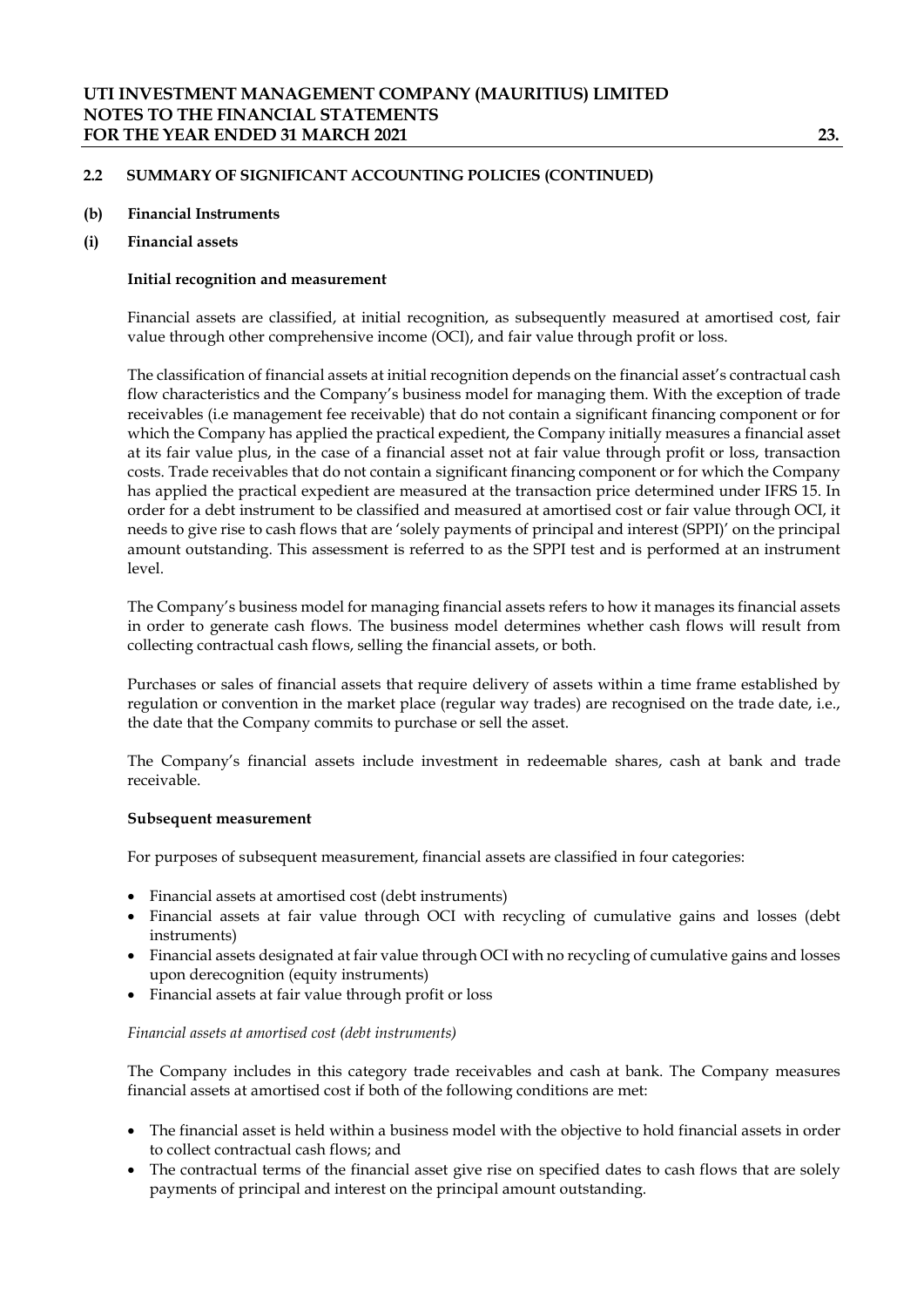## (b) Financial Instruments (continued)

## (i) Financial assets (continued)

Financial assets at amortised cost are subsequently measured using the effective interest rate (EIR) method and are subject to expected credit loss. Gains and losses are recognised in profit or loss when the asset is derecognised, modified or impaired. The losses arising from expected credit loss are recognised in the statement of profit or loss.

## Financial assets at fair value through profit or loss

A financial asset meeting the definition of debt instrument is measured at fair value through profit or loss if:

- (a) Its contractual terms do not give rise to cash flows on specified dates that are solely payments of principal and interest (SPPI) on the principal amount outstanding or;
- (b) It is not held within a business model whose objective is either to collect contractual cash flows, or to both collect contractual cash flows and sell or;
- (c) At initial recognition, it is irrevocably designated as measured at FVPL when doing so eliminates or significantly reduces a measurement or recognition inconsistency that would otherwise arise from measuring assets or liabilities or recognising the gains and losses on them on different bases.

The Company includes in this category debt instruments that comprise of investments in redeemable shares at the option of the holder that are held under a business model to manage them on a fair value basis for investment income and fair value gains and do not meet the SPPI test.

After initial measurement, the Company measures financial instruments which are classified as at fair value through profit or loss at fair value. Subsequent changes in the fair value of those financial instruments are recorded in net gain or loss on financial assets and liabilities at fair value through profit or loss in the statement of comprehensive income. Dividends earned or paid on these instruments are recorded separately in dividend revenue or expense in the statement of comprehensive income.

## Derecognition

A financial asset (or, where applicable, a part of a financial asset or part of a Company of similar financial assets) is primarily derecognised (i.e., removed from the Company's statement of financial position) when:

- The rights to receive cash flows from the asset have expired; or
- The Company has transferred its rights to receive cash flows from the asset or has assumed an obligation to pay the received cash flows in full without material delay to a third party under a 'passthrough' arrangement; and either (a) the Company has transferred substantially all the risks and rewards of the asset, or (b) the Company has neither transferred.

When the Company has transferred its rights to receive cash flows from an asset or has entered into a pass-through arrangement, it evaluates if, and to what extent, it has retained the risks and rewards of ownership. When it has neither transferred nor retained substantially all of the risks and rewards of the asset, nor transferred control of the asset, the Company continues to recognise the transferred asset to the extent of its continuing involvement. In that case, the Company also recognises an associated liability. The transferred asset and the associated liability are measured on a basis that reflects the rights and obligations that the Company has retained.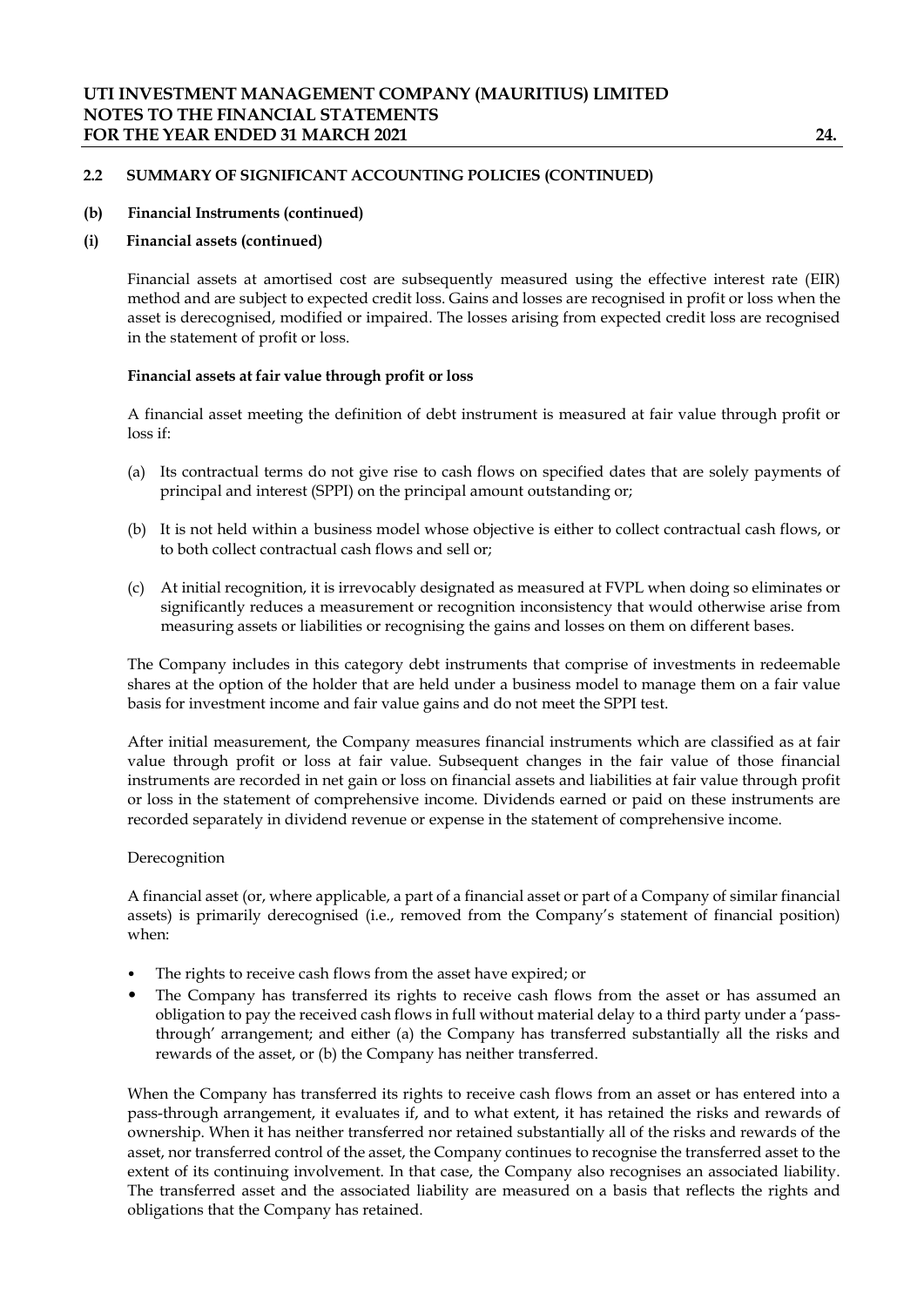## (b) Financial Instruments (continued)

## (i) Financial assets (continued)

Derecognition (Continued)

Continuing involvement that takes the form of a guarantee over the transferred asset is measured at the lower of the original carrying amount of the asset and the maximum amount of consideration that the Company could be required to repay.

#### Impairment of financial assets

The Company recognises an allowance for expected credit losses (ECLs) for all receivables with third parties. ECLs are based on the difference between the contractual cash flows due and all the cash flows that the Company expects to receive.

ECLs are recognised in two stages. For credit exposures for which there has not been a significant increase in credit risk since initial recognition, ECLs are provided for credit losses that result from default events that are possible within the next 12-months (a 12-month ECL). For those credit exposures for which there has been a significant increase in credit risk since initial recognition, a loss allowance is required for credit losses expected over the remaining life of the exposure, irrespective of the timing of the default (a lifetime ECL). The Company does not have such instruments.

For trade receivables, the Company applies a simplified approach in calculating ECLs. Therefore, the Company does not track changes in credit risk, but instead recognises a loss allowance based on lifetime ECLs at each reporting date. The Company determined based on historical experience and expectations that the ECL on its trade receivable is insignificant and was not recorded.

The Company considers a financial asset in default when contractual payments are 90 days past due. However, in certain cases, the Company may also consider a financial asset to be in default when internal or external information indicates that the Company is unlikely to receive the outstanding contractual amounts in full before taking into account any credit enhancements held by the Company. A financial asset is written off when there is no reasonable expectation of recovering the contractual cash flows.

## (ii) Financial liabilities

#### Initial recognition and measurement

Financial liabilities are classified, at initial recognition, as financial liabilities at fair value through profit or loss or as derivatives designated as hedging instruments in an effective hedge, as appropriate.

Financial liabilities at amortised cost are recognised initially at fair value net of directly attributable transaction costs.

The Company's financial liabilities include trade and other payables which are classified as financial liabilities at amortised cost and are initially recognised at fair value net of directly attributable transaction costs.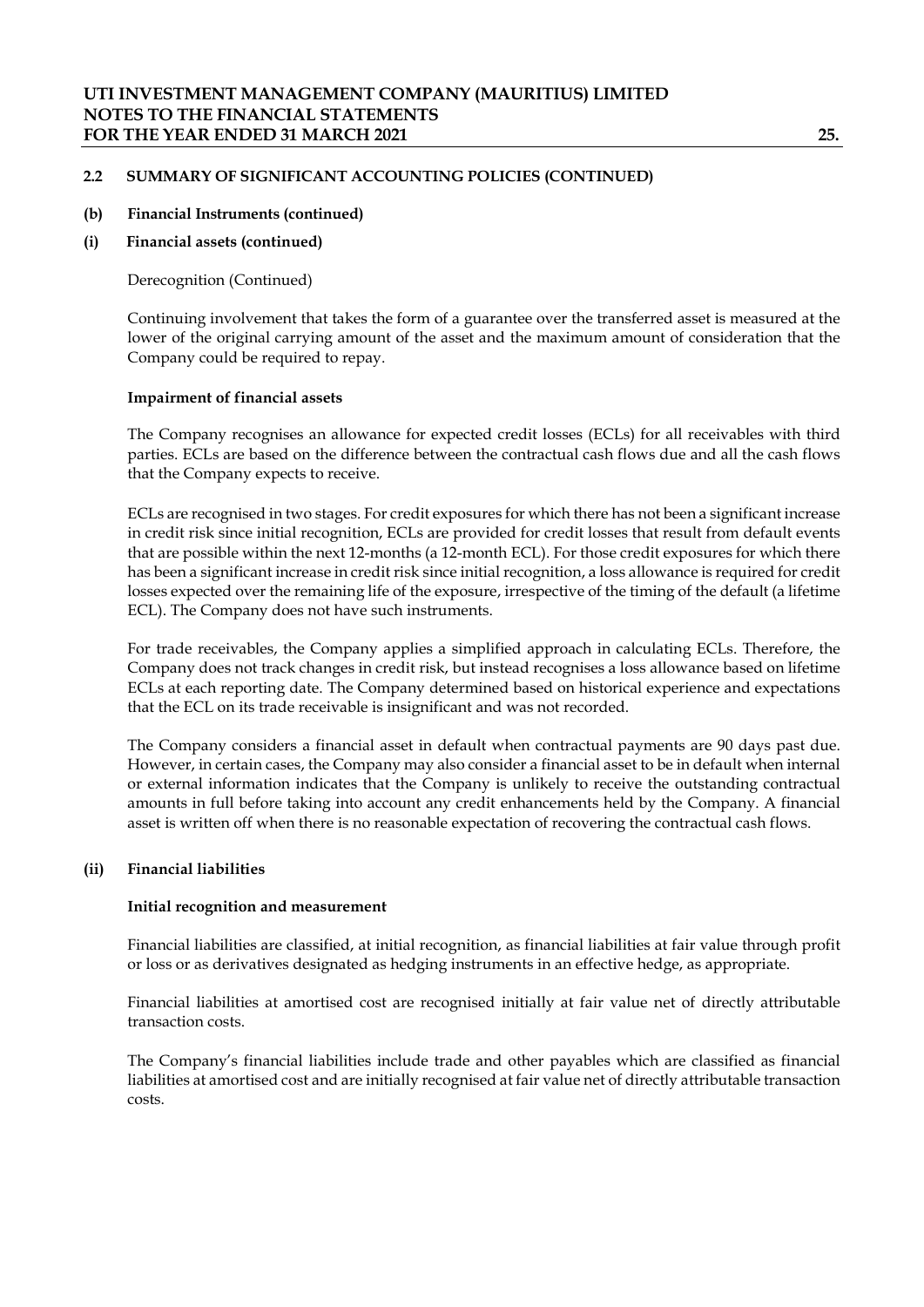(b) Financial Instruments (continued)

#### (ii) Financial liabilities (continued)

#### Subsequent measurement

The measurement of financial liabilities depends on their classification, as described below:

#### Financial liabilities at amortised cost

After initial recognition, the financial liabilities other than those classified at fair value through profit or loss are subsequently measured at amortised cost using the EIR method. Gains and losses are recognised in profit or loss when the liabilities are derecognised as well as through the EIR amortisation process. Amortised cost is calculated by taking into account any discount or premium on acquisition and fees or costs that are an integral part of the EIR. The EIR amortisation is recognised in profit or loss.

#### Derecognition

A financial liability is derecognised when the obligation under the liability is discharged or cancelled or expires. When an existing financial liability is replaced by another from the same lender on substantially different terms, or the terms of an existing liability are substantially modified, such an exchange or modification is treated as the derecognition of the original liability and the recognition of a new liability. The difference in the respective carrying amounts is recognised in the statement of profit or loss.

## (c) Offsetting of financial instruments

Financial assets and financial liabilities are offset and the net amount is reported in the statement of financial position if there is a currently enforceable legal right to offset the recognised amounts and there is an intention to settle on a net basis, to realise the assets and settle the liabilities simultaneously.

#### (d) Cash and cash equivalents

Cash in the statement of financial position comprises of cash at bank. Cash equivalents are short term, highly liquid investments that are readily convertible to known amounts of cash and which are subject to an insignificant risk of change in value.

#### (e) Revenue Recognition

The Company provides investment management services to the funds as stated in note 13 in consideration for investment management fees. Revenue is recognised when control of the service is transferred to the customer at an amount that reflects the consideration to which the Company is expected to be entitled in exchange for the service.

The investment management fees the Company is entitled to are calculated based on predetermined percentages with reference to the Asset Under Management of the respective funds. As a result, investment management fee represents variable consideration and is recognised once it is highly probable that it will not be subject to significant reversal and is allocated to the distinct service periods. Management fees are recognised over time in the period in which the services are rendered as the customer simultaneously receives and consumes the benefits provided by the Company.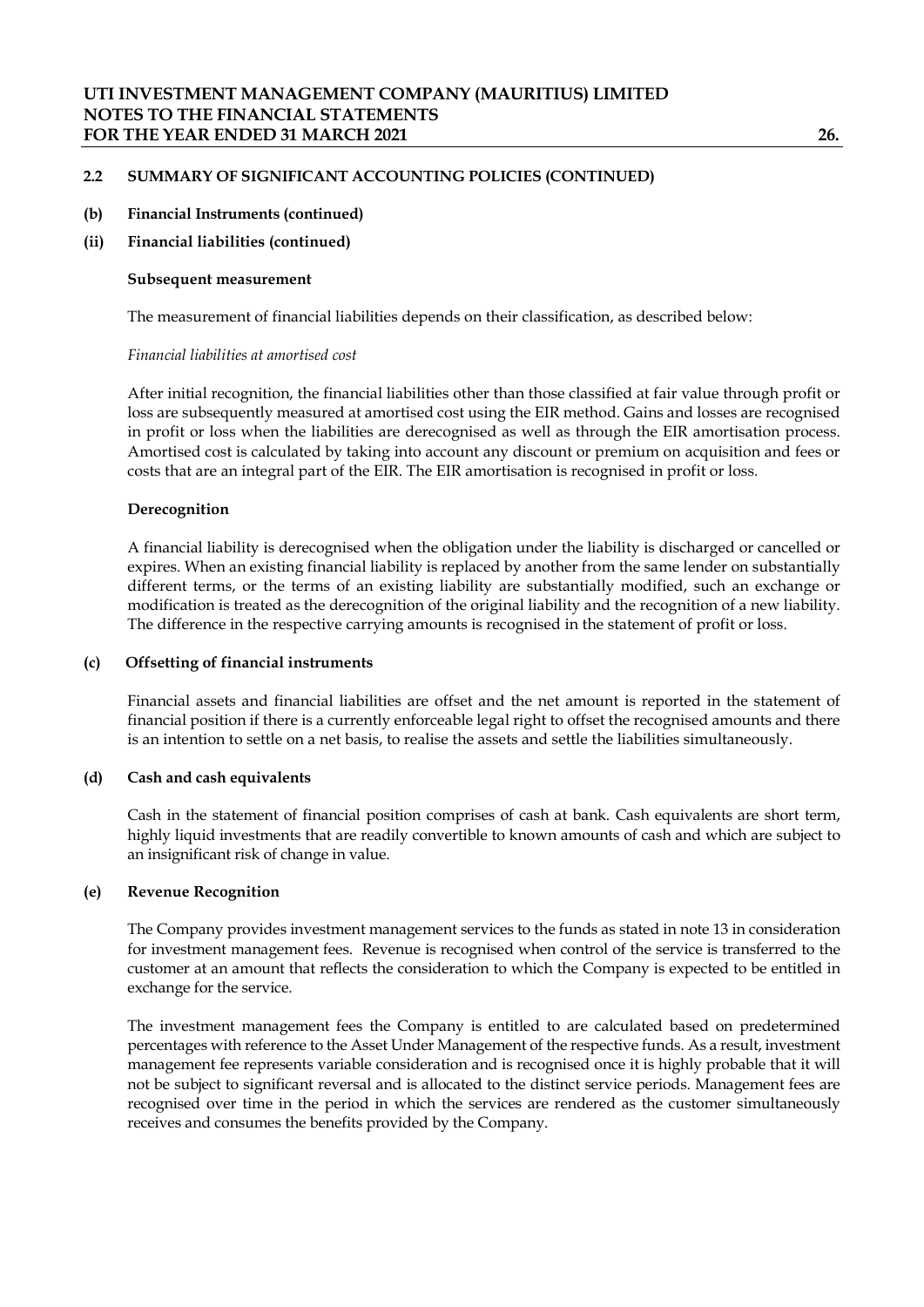## (f) Expenses

All expenses are accounted for in profit or loss on the accrual basis. Investment management fees, investment advisory fees and marketing and advertising fees have been accounted for in accordance with the substance of the relevant agreements in place.

#### (g) Current income tax

Current income tax assets and liabilities for the current period are measured at the amount expected to be recovered from or paid to the taxation authorities. The tax rates and tax laws used to compute the amount are those that are enacted or substantively enacted, at the reporting date in the countries where the Company operates and generates taxable income. Current income tax relating to items recognised directly in equity is recognised in equity and not in profit or loss. Management periodically evaluates positions taken in the tax returns with respect to situations in which applicable tax regulations are subject to interpretation and establishes provisions where appropriate.

#### Deferred tax

Deferred income tax is provided using the liability method on temporary differences at the reporting date between the tax bases of assets and liabilities and other carrying amounts for financial reporting purposes at the reporting date.

The principal temporary difference arises from tax losses carried forward. Deferred tax assets are recognised to the extent that it is probable that future taxable profit will be available against which the temporary differences can be utilised.

#### (h) Provisions

Provisions are recognised when the Company has a legal or constructive obligation as a result of past events, it is probable that an outflow of resources, embodying economic benefits, will be required to settle the obligation and a reliable estimate of the amount of the obligation can be made.

## (i) Equity instruments

Equity instruments are recorded at the proceeds received, net of direct issue costs.

## 3. ADOPTION OF NEW AND REVISED IFRS STANDARDS

#### New and amended standards and interpretations

The accounting policies adopted are consistent with those of the previous financial year, except that the Company has adopted the following new and amended standards and interpretations issued by the International Accounting Standards Board (IASB) or the IFRS Interpretations Committee (previously IFRIC) as of 1 January 2020:

#### (i) Amendments to IAS 1 and IAS 8 Definition of Material

The amendments provide a new definition of material that states, "information is material if omitting, misstating or obscuring it could reasonably be expected to influence decisions that the primary users of general purpose financial statements make on the basis of those financial statements, which provide financial information about a specific reporting entity." The amendments clarify that materiality will depend on the nature or magnitude of information, either individually or in combination with other information, in the context of the financial statements. A misstatement of information is material if it could reasonably be expected to influence decisions made by the primary users. These amendments had no impact on the financial statements of, nor is there expected to be any future impact to the Company.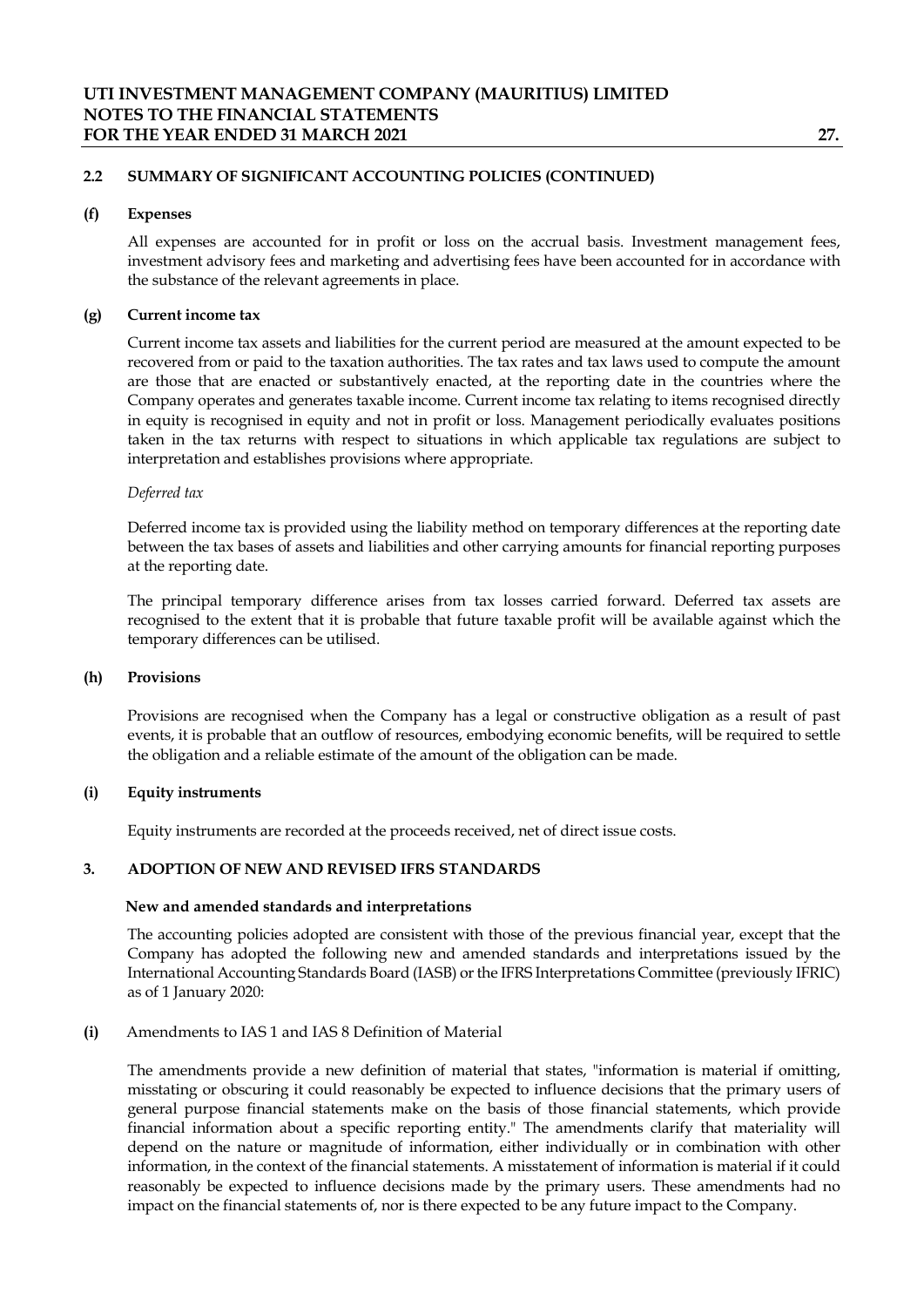# 3. ADOPTION OF NEW AND REVISED IFRS STANDARDS (CONTINUED)

## New and amended standards and interpretations (continued)

#### (ii) Conceptual Framework for Financial Reporting issued on 29 March 2018

The Conceptual Framework is not a standard, and none of the concepts contained therein override the concepts or requirements in any standard. The purpose of the Conceptual Framework is to assist the IASB in developing standards, to help preparers develop consistent accounting policies where there is no applicable standard in place and to assist all parties to understand and interpret the standards. This will affect those entities which developed their accounting policies based on the Conceptual Framework. The revised Conceptual Framework includes some new concepts, updated definitions and recognition criteria for assets and liabilities and clarifies some important concepts. These amendments had no impact on the financial statements of the Company.

## Standards and interpretations recently issued but not yet effective for the year

A number of new standards, amendments to standards and interpretations have been issued but are not yet effective for the Company's financial statements, and have not been applied in preparing these financial statements.

(i) IAS 1 Presentation of Financial Statements

In January 2020, the IASB issued Classification of Liabilities as Current or Non-Current, which amends IAS 1. The amendments promote consistency in applying the classification by helping entities determine whether, in the statement of financial position, debt and other liabilities with an uncertain settlement date should be classified as current (due or potentially due to be settled within one year) or non-current. In July 2020, the IASB deferred the effective date to annual periods beginning on or after 1 January 2023, subject to European Union endorsement. The Company is evaluating the impact of the amendments on the Company's financial statements.

(ii) IAS 37 Provisions, Contingent Liabilities and Contingent Assets

In May 2020, the IASB issued Onerous Contracts—Cost of Fulfilling a Contract, which amends IAS 37. The amendments specify which costs an entity should include in determining the cost of fulfilling a contract to assess whether the contract is onerous. These amendments are effective for annual periods beginning on contract to assess whether the contract is onerous. These amendments are effective for annual periods beginning on or after 1 January 2022, subject to European Union endorsement. The Company is evaluating the impact of the amendments on the Company's financial statements.

(iii) Annual Improvements to IFRS Standards 2018-2020 Cycle – In May 2020, the IASB issued the following amendments to applicable IFRS standards:

IFRS 9 Financial Instruments - Fees in the '10 per cent' test for derecognition of financial liabilities

As part of its 2018-2020 annual improvements to IFRS standards process the IASB issued amendment to IFRS 9. The amendment clarifies the fees that an entity includes when assessing whether the terms of a new or modified financial liability are substantially different from the terms of the original financial liability. These fees include only those paid or received between the borrower and the lender, including fees paid or received by either the borrower or lender on the other's behalf. An entity applies the amendment to financial liabilities that are modified or exchanged on or after the beginning of the annual reporting period in which the entity first applies the amendment.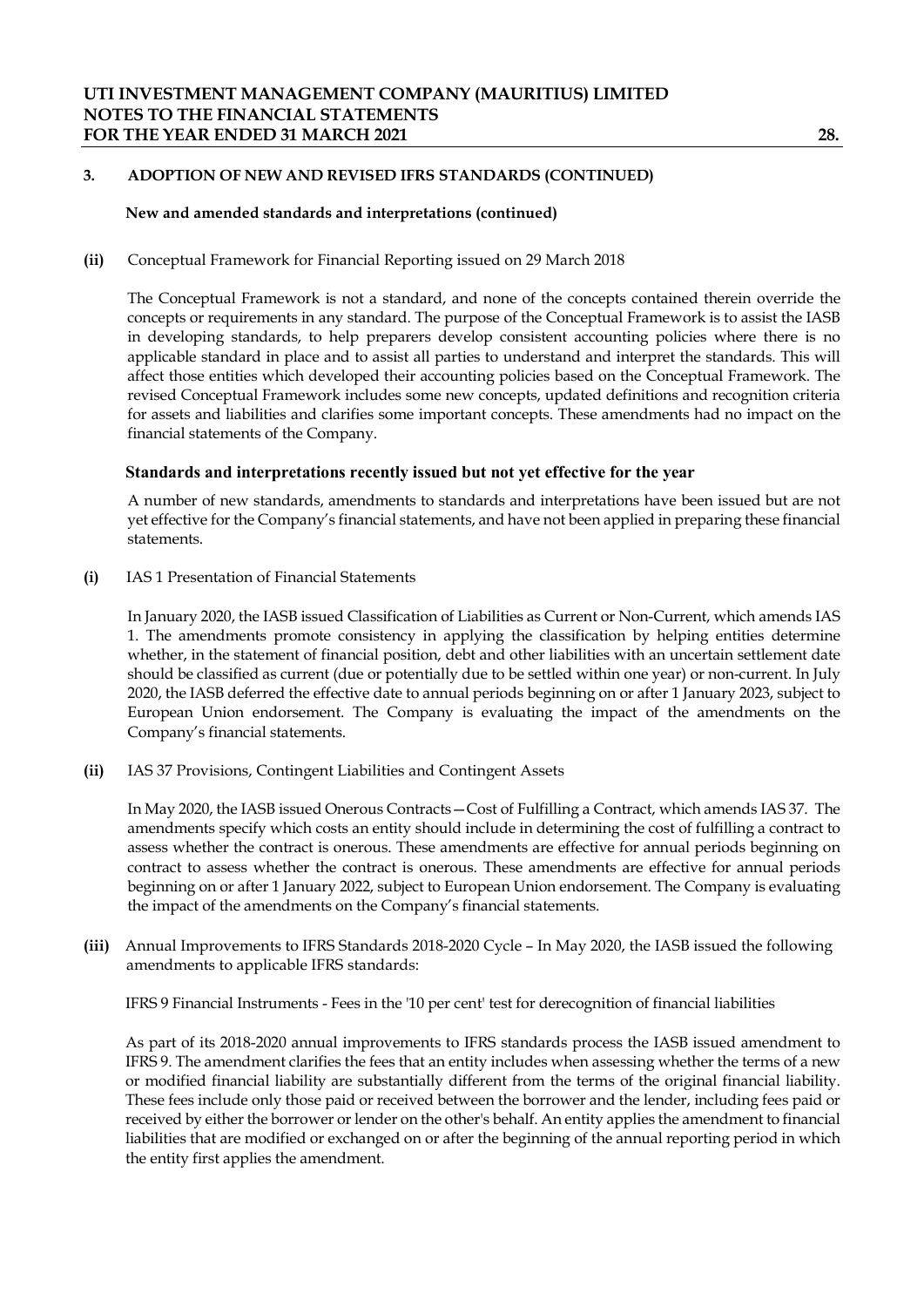## 3. ADOPTION OF NEW AND REVISED IFRS STANDARDS (CONTINUED)

## New and amended standards and interpretations (continued)

(iii) Annual Improvements to IFRS Standards 2018-2020 Cycle – In May 2020, the IASB issued the following amendments to applicable IFRS standards (continued):

The amendment is effective for annual reporting periods beginning on or after 1 January 2022 with earlier adoption permitted. The Company will apply the amendments to financial liabilities that are modified or exchanged on or after the beginning of the annual reporting period in which the entity first applies the amendment.

The amendments are not expected to have a material impact on the Company.

## 4. SIGNIFICANT ACCOUNTING JUDGEMENTS, ESTIMATES AND ASSUMPTIONS

The preparation of the Company's financial statements requires management to make judgements, estimates and assumptions that affect the reported amounts of revenues, expenses, assets and liabilities, and the disclosure of contingent liabilities, at the end of the reporting period. However, uncertainty about these assumptions and estimates could result in outcomes that require a material adjustment to the carrying amount of the asset or liability affected in future periods.

## Determination of functional currency

The determination of the functional currency of the Company is critical since recording of transactions and exchange differences arising therefrom are dependent on the functional currency selected. As described in note 2.2a, the directors have considered those factors described therein and have determined that the functional currency of the Company is the United States Dollar (USD).

#### Determination of fair values

The Company measures fair values using the following fair value hierarchy that reflects the significance of the inputs used in making the measurements.

- Level 1: Quoted price (unadjusted in an active market for an identical instrument.).
- Level 2: Valuation techniques based on observable inputs, either directly (i.e. as prices) or indirectly (i.e, derived from prices). This category includes instruments valued using: quoted prices in active markets for similar instruments; quoted prices for identical or similar instruments in markets that are considered less than active; or other valuation techniques for which all significant inputs are directly or indirectly observable from market data.
- Level 3: Valuation technique using significant unobservable inputs. This category includes all instruments for which the valuation technique includes inputs not based on observable data and the unobservable inputs have a significant effect on the instrument's valuation. This category includes instruments that are valued based on quota prices for similar instruments for which significant unobservable adjustments or assumptions are required to reflect differences between the instruments.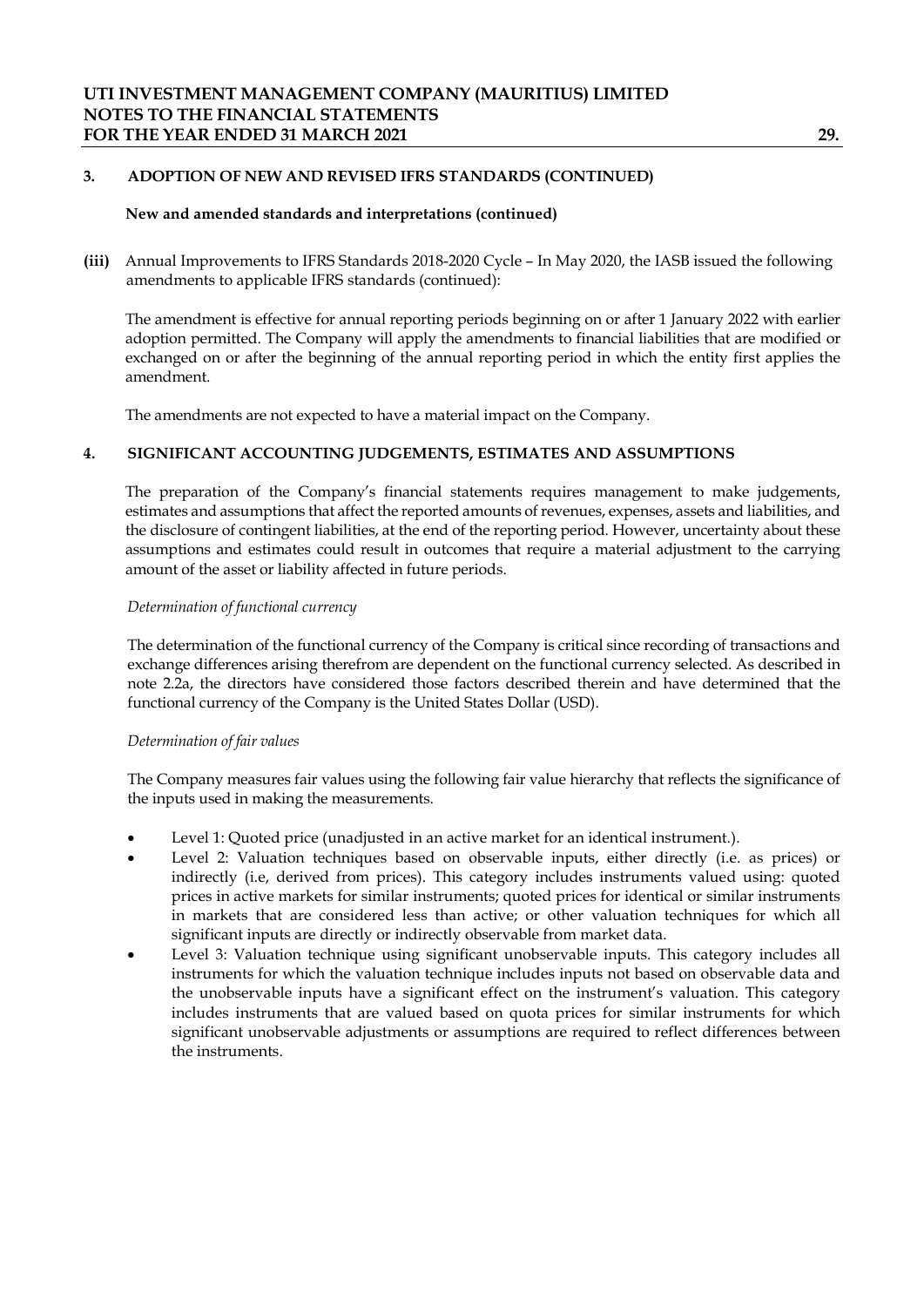# 4. SIGNIFICANT ACCOUNTING JUDGEMENTS, ESTIMATES AND ASSUMPTIONS (CONTINUED)

#### Determination of fair values (continued)

Fair value of financial assets and financial liabilities that are traded in active markets are based on quoted prices or dealers price quotations. For all other financial instruments, the Company determines fair values using valuation techniques. Valuation techniques include using trading multiples of comparable listed companies and other valuation models. The objective of valuation techniques is to arrive at a fair value determination that reflects the price of the financial instrument at the reporting date that would have been determined by market participants acting at arm's length. The valuation techniques take into account the most updated information and estimates available to the company on the reporting date. Because of the uncertainties inherent in estimating fair value for private equity investments, care is applied in exercising judgment and making the necessary estimates. Techniques would be applied consistently from period to period, except where a change would result in better estimates of fair value. The Company invests only in UTI India Dynamics Equity Fund, which is an open-ended fund incorporated in Ireland and which invests in a diversified portfolio of equities and equity related securities which are listed on the Mumbai Stock Exchange and the National Stock Exchange. The Company uses the Net Asset Value (NAV) per share to evaluate the fair value of its investment as at year end. The NAV is calculated by State Street, who is the administrator, secretary and the custodian of the investee company. The NAV is calculated on a daily basis and is available on Bloomberg.

#### Going concern

The Directors have made an assessment of the Company's ability to continue as a going concern and are satisfied that the Company has the resources to continue in business for the foreseeable future. Furthermore, the directors are not aware of any material uncertainties that may cast significant doubt on the Company's ability to continue as a going concern. The directors have made a re-assessment in light of COVID-19 outbreak and determined that the going concern basis remains appropriate for the financial year ended 31 March 2021.

## 5. FINANCIAL ASSETS AT FAIR VALUE THROUGH PROFIT OR LOSS

|                                                                   | 2021       | 2020       |
|-------------------------------------------------------------------|------------|------------|
|                                                                   | <b>USD</b> | <b>USD</b> |
| At 1 April                                                        | 1,048,267  | 1,412,669  |
| Net unrealized gain/(loss) from financial assets at fair<br>value | 924,504    | (364, 402) |
| At March                                                          | 1,972,771  | 1,048,267  |

On 01 August 2015, the Company acquired 101,420 unquoted shares in UTI India Dynamics Equity Fund, a company incorporated in Ireland, at USD 9.86 per share. The shares in UTI Dynamics Equity Fund are redeemable at the option of the holder.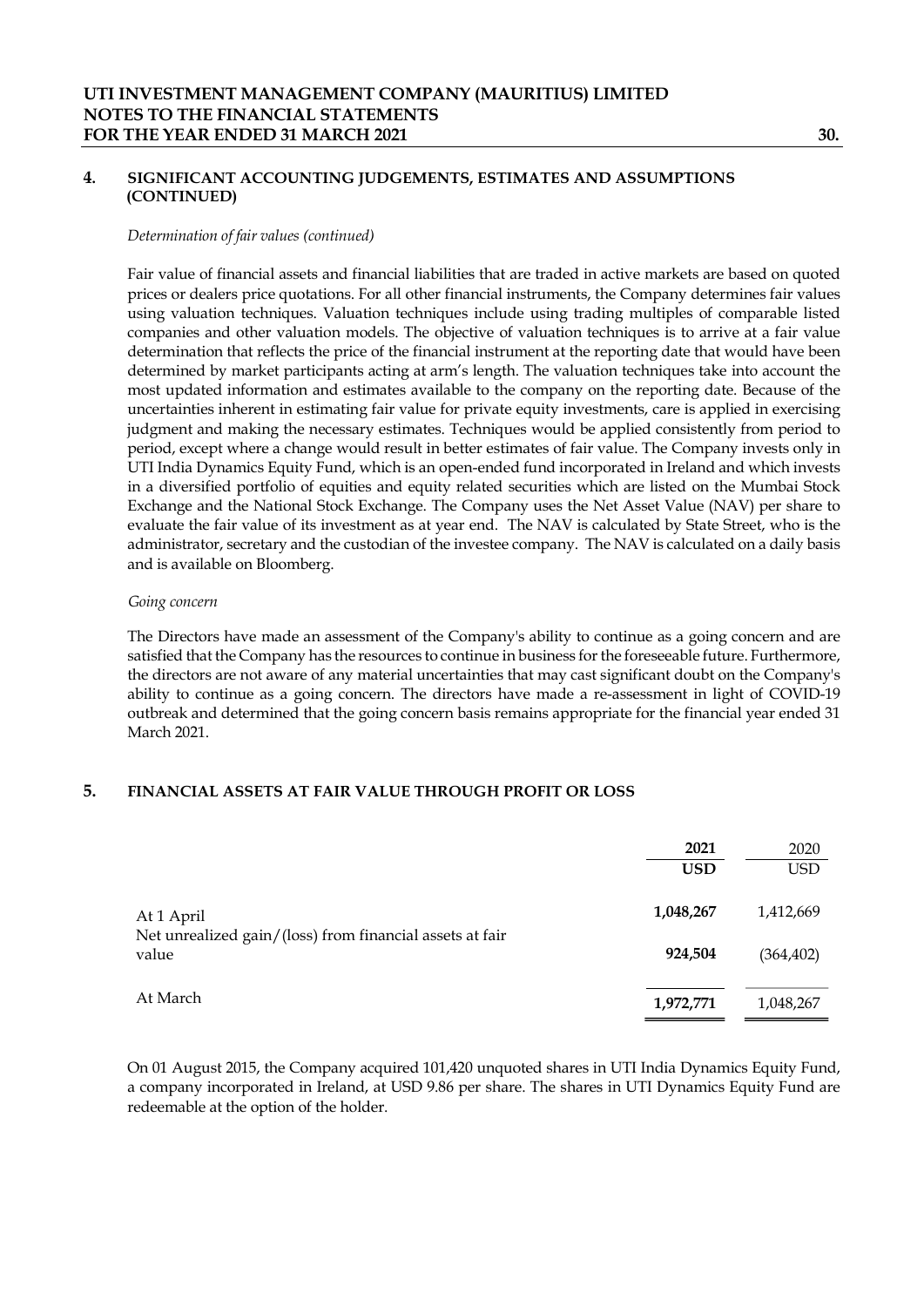# UTI INVESTMENT MANAGEMENT COMPANY (MAURITIUS) LIMITED NOTES TO THE FINANCIAL STATEMENTS FOR THE YEAR ENDED 31 MARCH 2021 31.

## 6. TRADE RECEIVABLES AND OTHER ASSETS

|                                      | 2021       | 2020       |
|--------------------------------------|------------|------------|
|                                      | <b>USD</b> | <b>USD</b> |
|                                      |            |            |
| Prepayments                          | 1,375      | 1,400      |
| Management fees receivable (note 14) | 683,288    | 678,695    |
| Administration fees prepaid          | 11,298     | 11,250     |
|                                      | 695,961    | 691,345    |

Management fees receivable represent amounts due from Shinsei UTI India Fund (Mauritius) Limited, The UTI Rainbow Fund Limited, and UTI International Wealth Creator 4 which are unsecured, interest free and repayable as per the terms defined in note 13.

# 7. ISSUED CAPITAL

|                               | 2021   | 2020   |
|-------------------------------|--------|--------|
|                               | USD    | USD    |
| Issued and fully paid:        |        |        |
| Ordinary shares of USD 1 each | 50,000 | 50,000 |

Each ordinary share shall confer on the holder the right to one vote on a poll at a meeting of the Company on any resolution, the right to an equal share in dividends authorised by the Board and the right to an equal share in the distribution of the surplus assets of the Company.

# 8. TRADE AND OTHER PAYABLES

|                                   | 2021<br><b>USD</b> | 2020<br><b>USD</b> |
|-----------------------------------|--------------------|--------------------|
| Management fees payable (note 14) | 46,448             | 59,363             |
| Advisory fees payable (note 14)   | 140,842            | 118,104            |
| Marketing fees (note 14)          | 71,168             | 55,652             |
| Other accruals                    | 20,892             | 15,866             |
|                                   | 279,350            | 248,985            |

Management fees payable represent amount due to UTI Asset Management Company Limited, advisory fee payable represents amount due to New Life Holdings Limited and marketing fees represent amount due to UTI International (Singapore) Private Limited. These fees are unsecured, interest free and repayable as per the terms defined in note 13.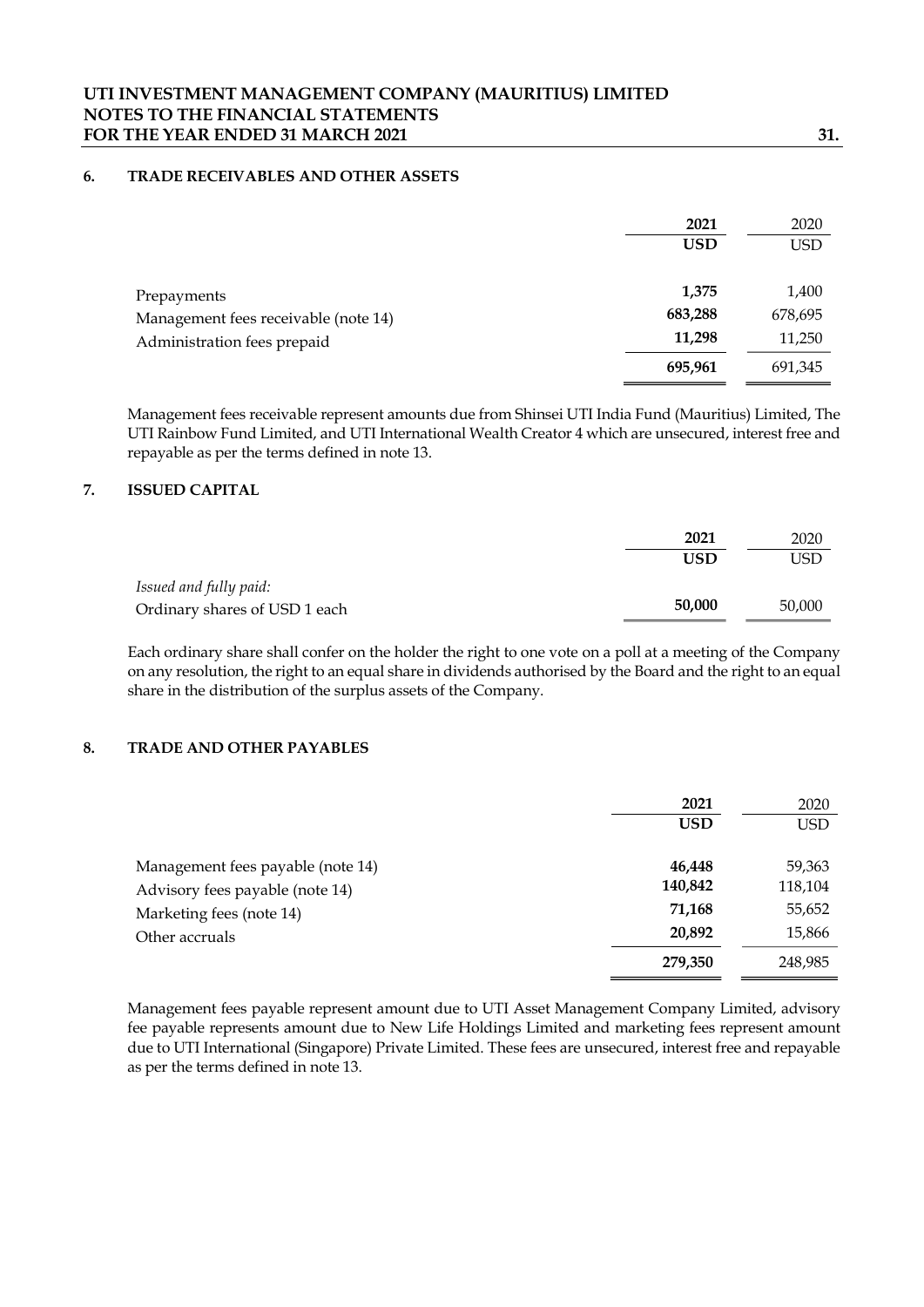# 9. INCOME TAX

The Financial Services Commission ("FSC") issued a Category 1 Global Business Licence ("GBL1") to the company on 5 December 2006. Further to the changes made by the Finance (Miscellaneous Provisions) Act 2018 ("FMPA 2018") to the Financial Services Act ("FSA"), the FSC is no longer empowered to issue any GBL1 as from 1 January 2019. Instead, the FSC may issue a Global Business Licence ("GBL") if the company satisfies certain conditions. The company will be deemed to hold a GBL as from 1 July 2021 under section 96A(1)(b) of the FSA. As from 1 July 2021, the company will not be allowed to compute its foreign tax according to a presumed amount of 80% of the Mauritian tax of the relevant foreign sourced income. Furthermore, transactions with GBL corporations and non-residents will not necessarily be considered to be foreign sourced income. Effective as from 1 January 2019, the company may apply a partial exemption on its foreign dividend income, interest income and profits from foreign permanent establishments: the partial exemption is computed at 80% of the relevant foreign sourced income. The partial exemption is not mandatory: the company may apply the credit system if it so wishes.

The Company holds a Category 1 Global Business Licence for the purpose of the Financial Services Act 2007. The Company being a holder of a Category 1, Global Business Licence, is liable to income tax in Mauritius on its taxable profit arising from its world-wide income at the rate of 15%. The Company's foreign sourced income is eligible for a foreign tax credit which is computed as the higher of the Mauritian tax and the foreign tax on the respective foreign sourced income. The foreign tax for a GBL 1 company is based on either the foreign tax charged by the foreign country or a presumed amount of foreign tax: the presumed amount of foreign tax is based on 80% of the Mauritian tax on the relevant foreign sourced income. In computing its total foreign tax credit, the Company is allowed to pool all its foreign sourced income. Capital gains are outside the scope of the Mauritian tax net while trading profits made by the Company from the sale of shares are exempt from tax.

As at 31 March 2021, the Company has a tax liability of USD 7,259 (2020: USD 8,853) for the year under review.

During the year under review, the Company paid USD 33,198 (2020: USD 32,905) pertaining to tax liability for year ended 31 March 2021 and for Advance Payment System for year ended 31 March 2021.

The foregoing is based on current interpretation and practice and is subject to any future changes in Indian or Mauritian tax laws and in the treaty between India and Mauritius.

| (i)  | Tax payable                                     | 2021       | 2020       |
|------|-------------------------------------------------|------------|------------|
|      |                                                 | <b>USD</b> | <b>USD</b> |
|      | Taxes payable, beginning of the year at 1 April | 8,853      | 9,443      |
|      | Charge for the year                             | 31,604     | 32,315     |
|      | Tax paid during the year                        | (33, 198)  | (32, 905)  |
|      | Tax payable end of the year at 31 March         | 7,259      | 8,853      |
|      |                                                 |            |            |
|      |                                                 | 2021       | 2020       |
|      |                                                 | <b>USD</b> | <b>USD</b> |
| (ii) | Tax charge:                                     |            |            |
|      | Income tax expense                              | 31,604     | 32,315     |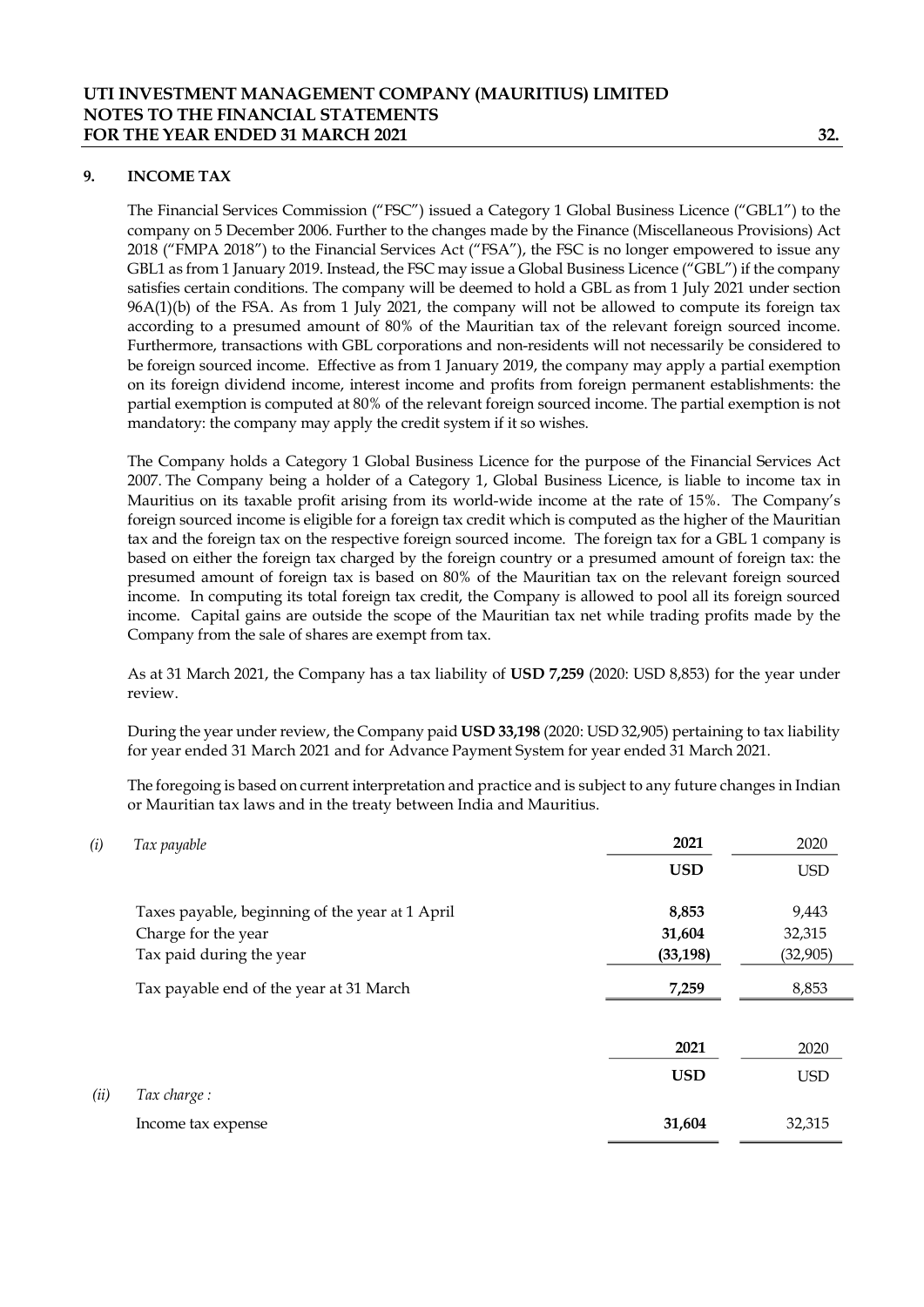## 9. INCOME TAX (CONTINUED)

A numerical reconciliation between the profit for the year and the actual income tax charge is shown below:

| (iii) | Tax reconciliation:               | 2021       | 2020       |
|-------|-----------------------------------|------------|------------|
|       |                                   | <b>USD</b> | <b>USD</b> |
|       | Profit before tax                 | 1,945,813  | 726,217    |
|       | Tax at $15\%$<br>Effect of:       | 291,872    | 108,932    |
|       | Non-deductible expenses           |            | 54,660     |
|       | Non-taxable income                | (133, 849) | (1,288)    |
|       | Over-provision in previous period |            | (145)      |
|       | Deemed foreign tax credit         | (126, 419) | (129, 844) |
|       | Income tax expense                | 31,604     | 32,315     |

## 10. FINANCIAL RISK MANAGEMENT OBJECTIVES AND POLICIES

#### Financial risk factors

The Company's activities expose it to a variety of financial risks such as market risk, credit risk and liquidity risk. The Company's overall risk management programme focuses on the unpredictability of financial markets and seeks to minimise potential adverse effects on the Company's financial performance.

#### Market risk

Market risk is the risk that the fair value or future cash flows of a financial instrument will fluctuate because of changes in market prices and includes interest rate risk and foreign currency risk.

## Currency risk

Currency risk is the risk that the value of a financial instrument will fluctuate due to changes in foreign exchange rates. The Company's trade receivables are partly denominated in United States Dollars (USD) and Japanese Yen (JPY) as shown in the currency profile below. Consequently, the Company is exposed to the risk that the exchange rate of the USD relative to JPY may change in a manner, which has a material effect on the reported values of its assets denominated in JPY.

#### Currency profile

The currency profile of the Company's financial assets and liabilities is summarised as follows:

|                      | Financial  | Financial   | Financial | Financial   |
|----------------------|------------|-------------|-----------|-------------|
|                      | assets     | liabilities | assets    | liabilities |
|                      | 2021       | 2021        | 2020      | 2020        |
|                      | <b>USD</b> | <b>USD</b>  | USD       | USD         |
| Japanese Yen         | 332,118    |             | 409.274   |             |
| United States dollar | 4,472,401  | 279,350     | 2,420,105 | 248,985     |
|                      | 4,804,519  | 279,350     | 2,829,379 | 248,985     |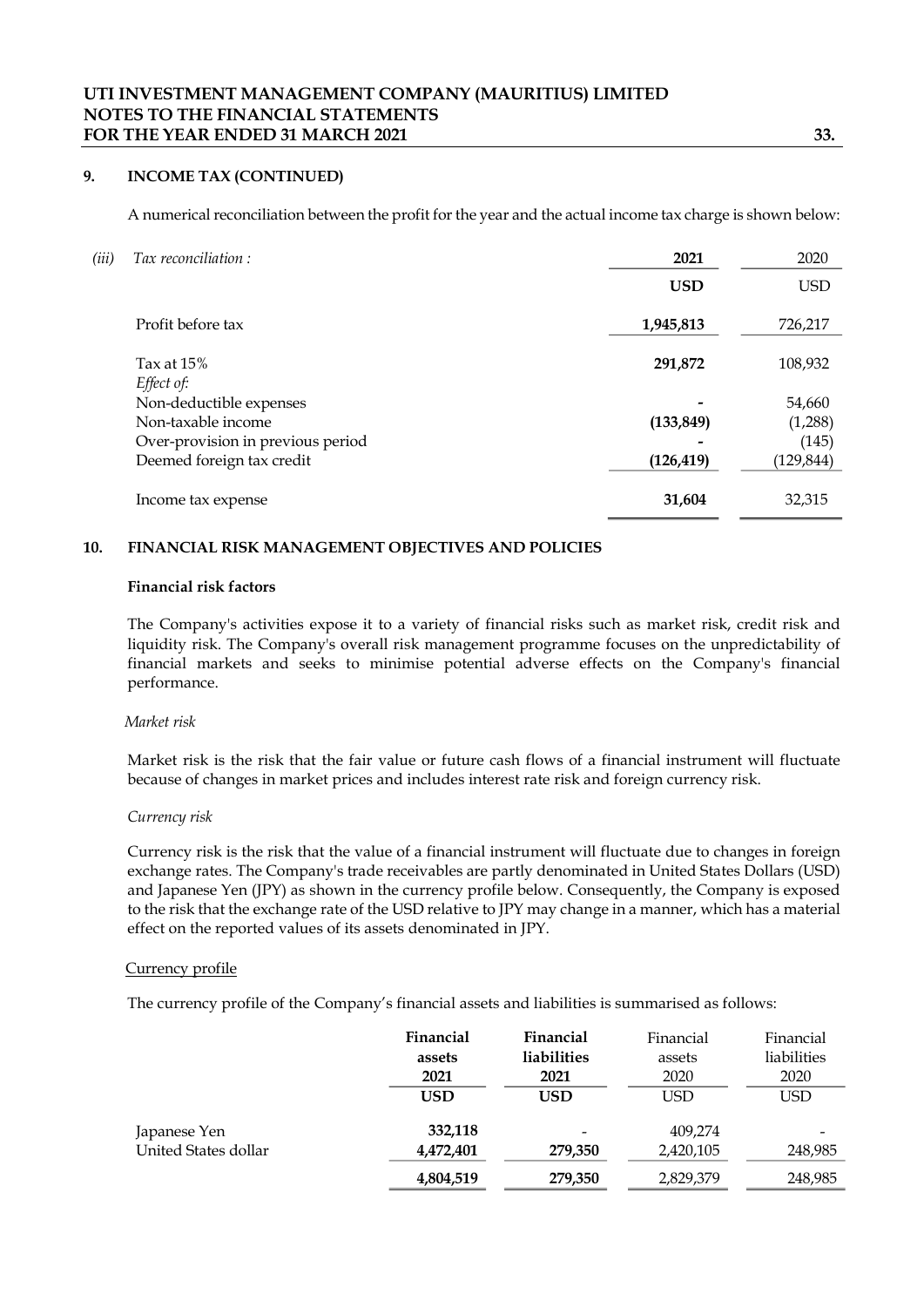## 10. FINANCIAL RISK MANAGEMENT OBJECTIVES AND POLICIES (CONTINUED)

## Financial risk factors (Continued)

Prepayments of USD 12,673 (2020: USD 12,650) have been excluded from financial assets.

The sensitivity analysis show how the value of a financial instrument will fluctuate due to changes in foreign exchange rates against the USD, the functional currency of the Company.

| Change in        |                                                        |
|------------------|--------------------------------------------------------|
| currency         | <b>Effect on</b><br>profit<br>before tax<br><b>USD</b> |
| $+10%$<br>$-10%$ | 33,212<br>(33,212)                                     |
| Change in        |                                                        |
|                  | Effect on<br>profit<br>before tax<br><b>USD</b>        |
| $+10%$           | 40,927<br>(40, 927)                                    |
|                  | currency<br>$-10\%$                                    |

## Interest rate risk

Interest rate risk is the risk that the fair value or future cash flows of a financial instrument will fluctuate because of changes in market interest rates.

Interest rate risk arises from the possibility that changes in interest rates will affect future cash flows or the fair values of financial instruments. Increases and decreases in prevailing interest rates generally translate into decreases and increases in fair values of those instruments.

The Company does not have any significant financial assets or liabilities with floating interest rate at the reporting date and therefore, the Company is not exposed to any significant interest rate risk.

## Price risk

Price risk is the risk that value of the instrument will fluctuate as a result of changes in market prices for listed equity investments or net asset value for unlisted equity investments, whether caused by factors specific to an individual investment, its issuer or all factors affecting all instruments traded in the market or net assets. The Company has investments that are fair valued at the net asset value at the reporting date.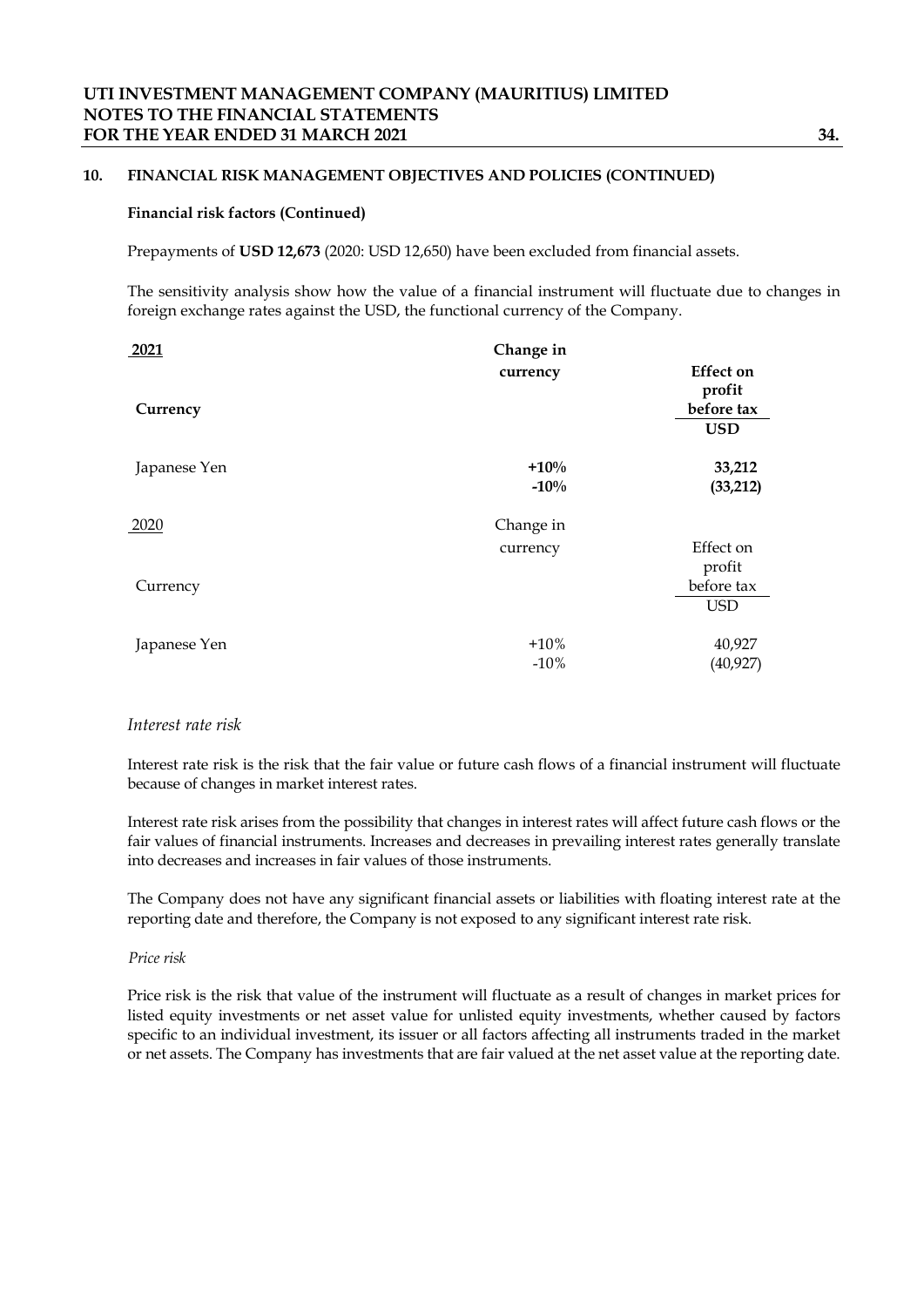## 10. FINANCIAL RISK MANAGEMENT OBJECTIVES AND POLICIES (CONTINUED)

#### Financial risk factors (Continued)

Price risk (Continued)

#### Sensitivity analysis

The following table indicates the approximate change in the Company's profit before tax and equity in response to reasonably possible changes in net asset value (NAV).

|                                                                      | 2021                                      |                                          |
|----------------------------------------------------------------------|-------------------------------------------|------------------------------------------|
|                                                                      | Change in<br>relevant<br>NAV per<br>share | <b>Effect on</b><br>profit and<br>equity |
|                                                                      |                                           | <b>USD</b>                               |
| Stock price:<br>in respect of financial assets at fair value through |                                           |                                          |
| profit or loss                                                       | $+10%$<br>$-10%$                          | 197,277<br>(197, 277)                    |
|                                                                      |                                           | 2020                                     |
|                                                                      | Change in<br>relevant                     | Effect on<br>profit and                  |
|                                                                      | NAV per<br>share                          | equity<br><b>USD</b>                     |
| Stock price:<br>in respect of financial assets at fair value through |                                           |                                          |
| profit or loss                                                       | $+10%$<br>$-10%$                          | 104,827<br>(104, 827)                    |

The sensitivity analysis has been determined assuming that the reasonably possible changes in net asset value had occurred at the reporting date and had been applied to the exposure to price risk in existence at that date assuming that all other variables remain constants. The stated changes represent management's assessment of reasonably possible changes in net asset value over the period until the next annual reporting date.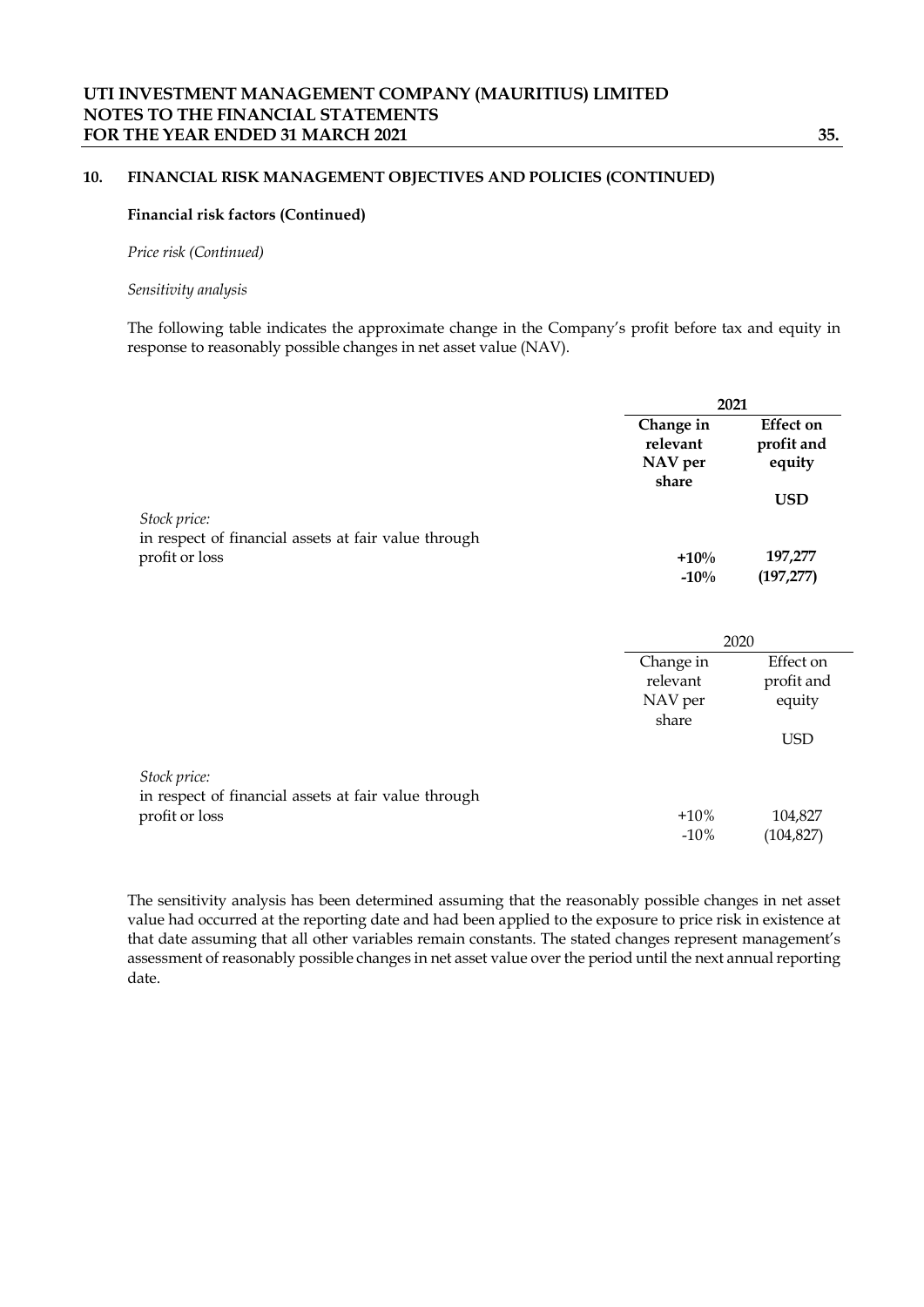## 10. FINANCIAL RISK MANAGEMENT OBJECTIVES AND POLICIES (Continued)

#### Financial risk factors (Continued)

#### Credit risk

Credit risk is the risk of financial loss to the Company if the Company or counterparty to a financial instrument fails to meet its contractual obligations.

With respect to credit risk arising from financial assets which comprise of trade receivables and cash at bank and investment in redeemable shares, the Company's exposure to credit risk arises from the default of the counterparty, with a maximum exposure equal to the carrying amount of these financial assets.

Receivable balances are monitored on an ongoing basis. The maximum exposure is the carrying amount at the reporting date as disclosed below:

|                                                                  | Carrying   | <b>Current of</b><br>which:<br>neither<br>impaired or | Less than  | <b>Between</b><br>91 and 180 | More than  |
|------------------------------------------------------------------|------------|-------------------------------------------------------|------------|------------------------------|------------|
|                                                                  | Amount     | past due                                              | 90 days    | days                         | 180 days   |
|                                                                  | <b>USD</b> | <b>USD</b>                                            | <b>USD</b> | <b>USD</b>                   | <b>USD</b> |
| At 31 March 2021<br><b>Trade receivables</b><br>and other assets | 683,288    |                                                       | 444,256    | 100,671                      | 138,361    |
| Cash at Bank                                                     | 2,116,277  | 2,116,277                                             |            |                              |            |
| Financial assets at<br>fair value through                        |            |                                                       |            |                              |            |
| <b>Profit or loss</b>                                            | 1,972,771  | 1,972,771                                             |            |                              |            |
| At 31 March 2020                                                 |            |                                                       |            |                              |            |
| Trade receivables<br>and other assets                            | 678,695    |                                                       | 576,151    | 102,544                      |            |
| Cash at Bank                                                     | 1,102,417  | 1,102,417                                             |            |                              |            |
| Financial assets at<br>fair value through                        |            |                                                       |            |                              |            |
| Profit or loss                                                   | 1,048,267  | 1,048,267                                             |            |                              |            |

Cash is held with a reputable bank. Trade receivables consist of management fees from UTI Shinsei Fund Limited, The UTI Rainbow Fund Limited and UTI International Wealth Creator 4 for which the Company acts as investment manager. The Company did not recognise any expected credit losses on its financial assets carried at amortised cost due to the insignificance of the amount. The Company has assessed the expected credit loss by considering the financial position and the ability of the debtor to settle the balances if demanded at the reporting date.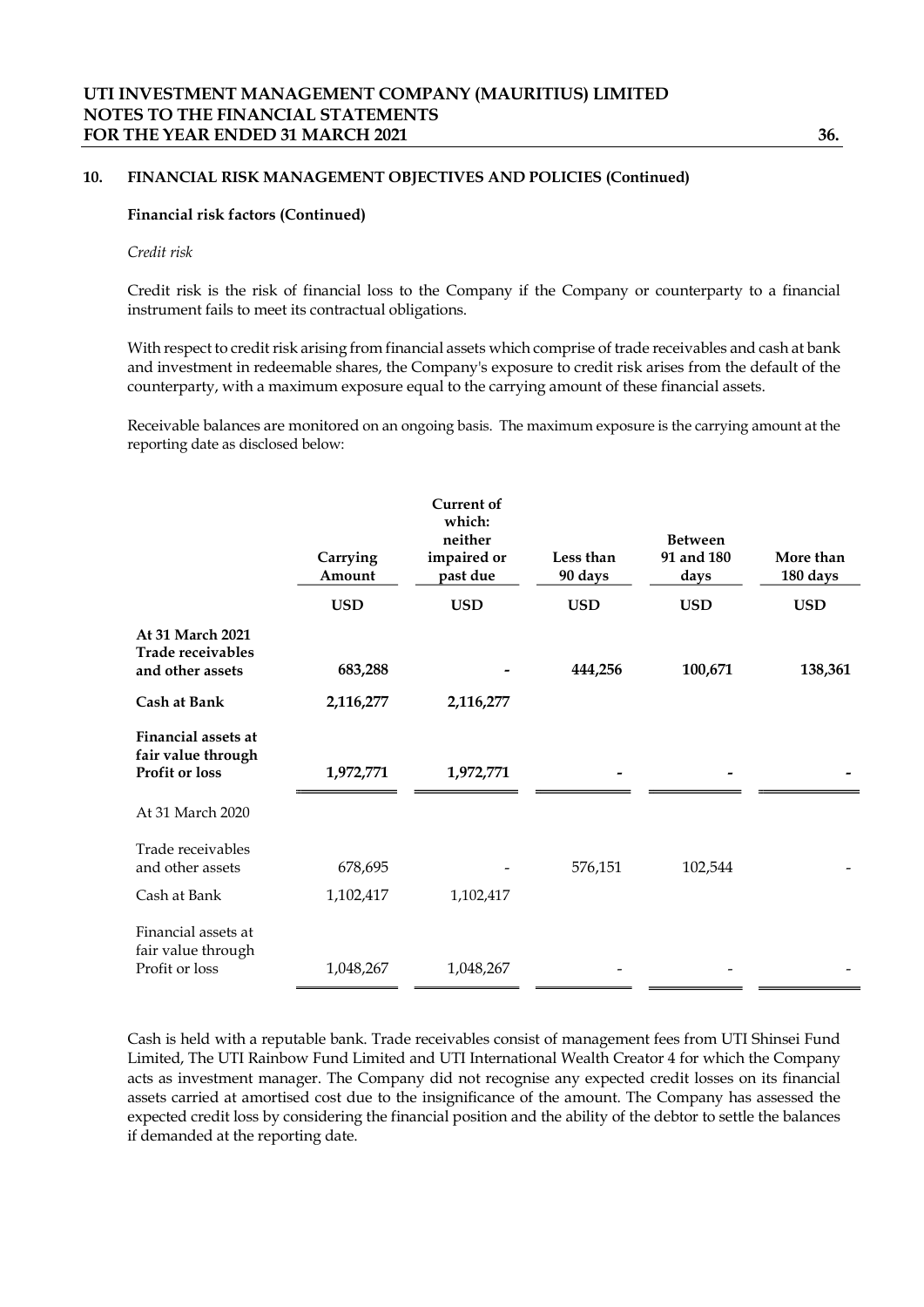## 10. FINANCIAL RISK MANAGEMENT OBJECTIVES AND POLICIES (Continued)

## Financial risk factors (Continued)

#### Liquidity risk

Liquidity risk is the risk that the Company may not be able to settle or meet its obligations on time or at a reasonable price. In the management of liquidity risk, the Company monitors and maintains a level of cash deemed adequate to meet its cash flow obligations.

The Company manages liquidity risk by maintaining adequate reserves, by continuously monitoring forecast and actual cash flows and matching the maturity profiles of the financial assets and liabilities. The table below illustrates the aged analysis of the Company's financial liabilities.

|                                         |                            |                                    | 31 March 2021                                |                                     |                            |
|-----------------------------------------|----------------------------|------------------------------------|----------------------------------------------|-------------------------------------|----------------------------|
|                                         | On<br>demand<br><b>USD</b> | Less than<br>90 days<br><b>USD</b> | <b>Between</b><br>90 -180 days<br><b>USD</b> | More than<br>180 days<br><b>USD</b> | <b>Total</b><br><b>USD</b> |
| Liabilities<br>Trade and other payables | 20,892                     | 258,458                            | -                                            | $\overline{\phantom{a}}$            | 279,350                    |
|                                         |                            |                                    | 31 March 2020                                |                                     |                            |
|                                         | <b>On</b>                  | Less than                          | <b>Between</b>                               | More than                           |                            |
|                                         | demand                     | 90 days                            | 90 -180 days                                 | 180 days                            | Total                      |
|                                         | <b>USD</b>                 | <b>USD</b>                         | USD                                          | <b>USD</b>                          | <b>USD</b>                 |
| Liabilities<br>Trade and other payables | 15,866                     | 233,119                            |                                              | $\overline{\phantom{a}}$            | 248,985                    |

#### 11. CAPITAL MANAGEMENT

The primary objective of the Company's capital management is to ensure that it maintains a strong credit rating and healthy capital ratios in order to support its business and maximise shareholder value.

The Company manages its capital structure and makes adjustments to it, in light of changes in economic conditions. To maintain or adjust the capital structure, the Company may adjust dividend payment to shareholders, or issue shares, or extend the payment period for the supplier (Investment Advisors), or accelerate receipt from the debtors (Funds which the Company manages).

The Company is subject to externally imposed capital requirements as the Regulator requires the Company to have at all times unimpaired stated capital of MUR 1,000,000 or any equivalent amount (Equivalent to approximately USD 29,000) which was met at the reporting date. The Company is regulated by the Financial Services Commission. No changes were made in the objectives, policies or processes during the year end 31 March 2021.

## 12. FAIR VALUE

Investments in redeemable shares are carried at fair value described in Note 5. The Company's other financial assets and liabilities include cash at bank, trade receivable and trade and other payables which are realised or settled within a short-term period and therefore their carrying amounts approximate their fair values.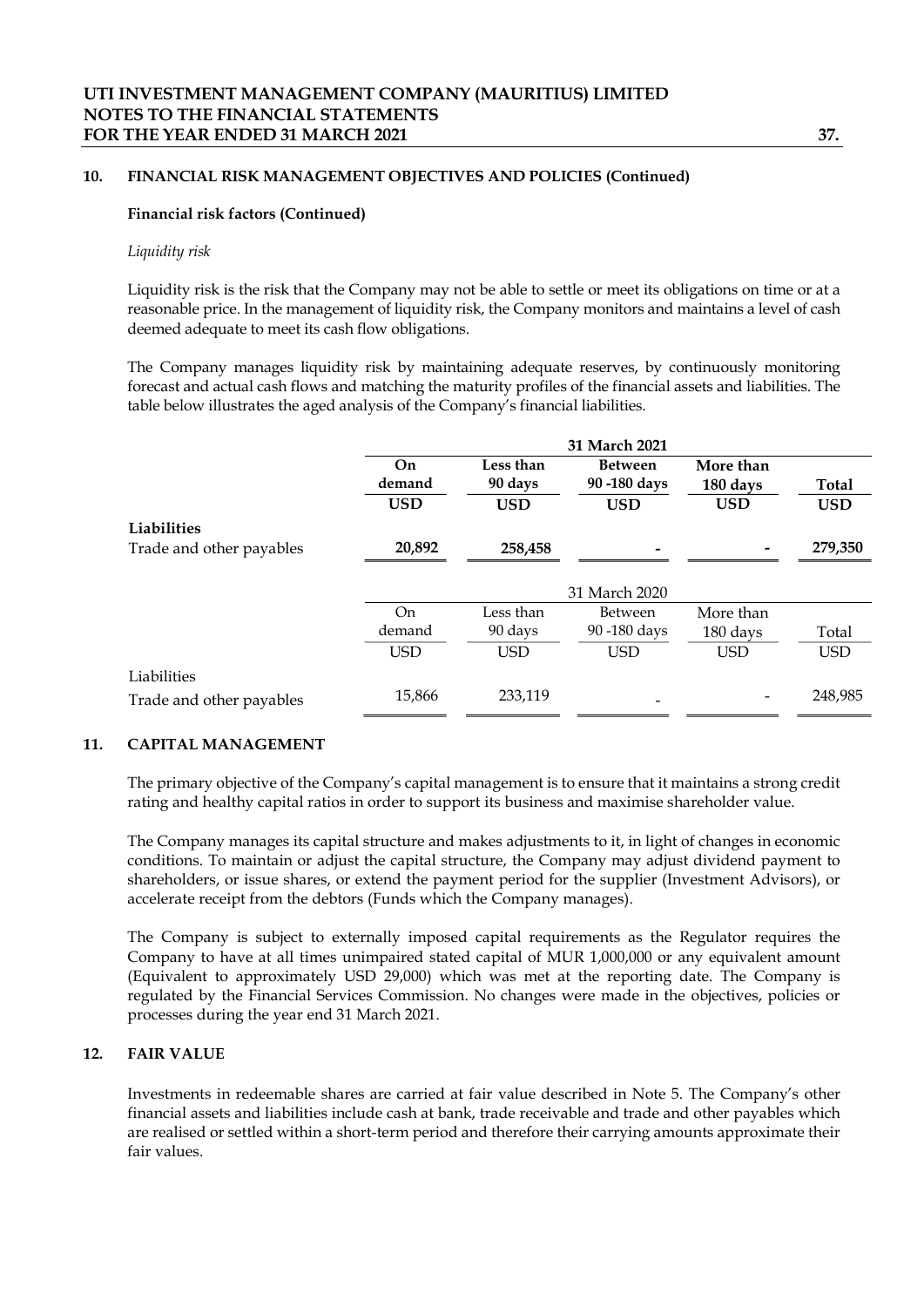## 12. FAIR VALUE (CONTINUED)

#### Fair value hierarchy

Fair value measurements are classified into a fair value hierarchy by reference to the observability and significance of the inputs used in measuring fair value. The hierarchy prioritises the inputs to valuation techniques used to measure fair value based on their observable or unobservable nature.

The three levels are as follows:

Level 1 - valued using quoted prices in active markets for identical assets.

Level 2 - valued by reference to valuation techniques using observable inputs other than quoted prices included within level 1.

Level 3 - valued by reference to valuation techniques using inputs that are not based on observable market data.

| 2021                                                           | <b>Level 1</b> | Level 2    | Level 3    | <b>Total</b> |
|----------------------------------------------------------------|----------------|------------|------------|--------------|
|                                                                | <b>USD</b>     | <b>USD</b> | <b>USD</b> | <b>USD</b>   |
| Financial assets at fair value<br>through profit or loss       | -              | 1,972,771  |            | 1,972,771    |
| 2020                                                           | Level 1        | Level 2    | Level 3    | Total        |
|                                                                | <b>USD</b>     | <b>USD</b> | <b>USD</b> | <b>USD</b>   |
| Financial<br>assets at fair<br>value<br>through profit or loss |                | 1,048,267  |            | 1,048,267    |

The Company uses the Net Asset Value (NAV) per share to evaluate the fair value of its investment as at year end. The NAV is calculated by State Street, who is the administrator, secretary and the custodian of the investee company. The NAV is calculated and is posted on Bloomberg on a daily basis and is the price at which redemptions are made.

## 13. FEES AND AGREEMENTS

#### Administrator

Vistra Alternative Investment (Mauritius) Limited, a company incorporated in the Republic of Mauritius, has been appointed as administrator of the Company for which it charges an annual fee of USD 15,008 (2020: USD 15,000).

## Investment management fees

The Company entered into agreement with Shinsei UTI India Fund (Mauritius) Limited, UTI Rainbow Fund Limited and UTI International Wealth Creator 4 (collectively known as the "Funds"), companies incorporated in the Republic of Mauritius, whereby the Company provides investment management services to the Funds.

Investment management fees from Shinsei UTI India Fund (Mauritius) Limited are based on 0.7% per annum on the daily Asset Under Management ("AUM") and Investment management fees from UTI Rainbow Fund Limited are based on 1.25% per annum on the daily AUM for Share Class J. The investment management fees are accrued on monthly basis and are payable on the 1st business day of each month.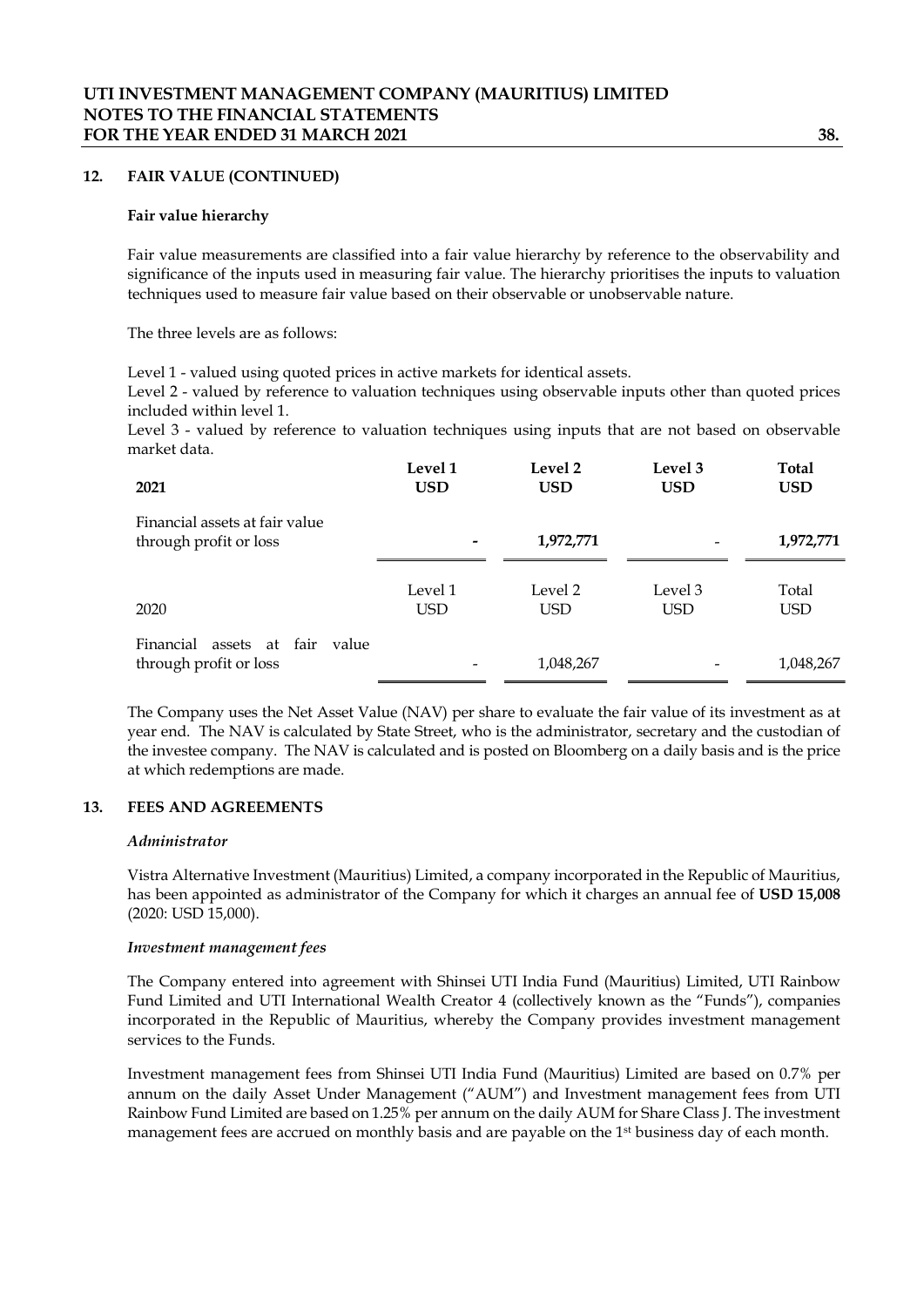## 13. FEES AND AGREEMENTS (CONTINUED)

#### Investment management fees (Continued)

Investment management fee from UTI International Wealth Creator 4 is equal to a fixed fee at an annual rate of the opening Gross Assets Value plus capital movement for the month of the Class 1 Shares calculated and accrued at each valuation day basis and payable upon request. The annual rate decreases when the Gross Assets Value increases as prescribed in the Addendum of the Investment Management Agreement dated 17 November 2016. However, as from 1st October 2020 there has been a change in the investment management fee calculation. An amount of 15bps shall be charged when the combined Fund AUM is below INR 30,000,000 and an amount of 10bps shall be charged when the combined fund AUM is above INR 30,000,000,. The investment management fees are accrued on monthly basis and are payable on the 1st business day of each month.

#### Advisory fees

The Company entered into an agreement with Mauritius New Life Holding (the "Advisor"), a company incorporated in the Republic of Mauritius, whereby the Advisor provides advisory services to the Company. Advisory fees are based on 0.2% of the average AUM quarterly balances of UTI Shinsei India Fund (Mauritius) Limited. The advisory fees are payable on or prior to the 5th business day in the subsequent month for work performed over the prior 3-month period.

#### Management fees

The Company entered into an agreement with UTI Asset Management Limited (the "Manager"), a company incorporated in Republic of India, whereby the Manager provides managerial advice to the Company. Management fees are based on 0.8% per annum on the daily AUM for Share Class J of UTI Rainbow Fund Limited and 0.1% per annum of the daily AUM of Shinsei UTI India Fund (Mauritius) Limited. The management fees expense are accrued and aggregated on a monthly basis and is payable within 7 days of the following month.

#### Marketing fees

The Company entered into an agreement with UTI International (Singapore) Private Limited (the "Marketing Manager"), a company incorporated in Singapore, whereby the Marketing Manager provides marketing services to the Company. Marketing fees are based on an annual rate of 0.15% on AUM of Shinsei UTI India Fund (Mauritius) Limited. The marketing fees are charged on a monthly basis and are payable in arrears within 7 business days of the following month.

#### 14. RELATED PARTY DISCLOSURES

During the year ended 31 March 2021, the Company transacted with related entities. Details of the nature, volume of transactions and the balance with the related entities are as follows:

#### (a) Management fee receivable - Shinsei UTI India Fund (Mauritius) Limited (the "Fund")

|                                                                                     | 2021                                | 2020                                |
|-------------------------------------------------------------------------------------|-------------------------------------|-------------------------------------|
|                                                                                     | <b>USD</b>                          | USD                                 |
| Balance at 1 April<br>Amount credited to profit or loss<br>Received during the year | 409,274<br>1,660,533<br>(1,737,690) | 297,900<br>1,713,720<br>(1,602,346) |
| Balance at 31 March                                                                 | 332,117                             | 409,274                             |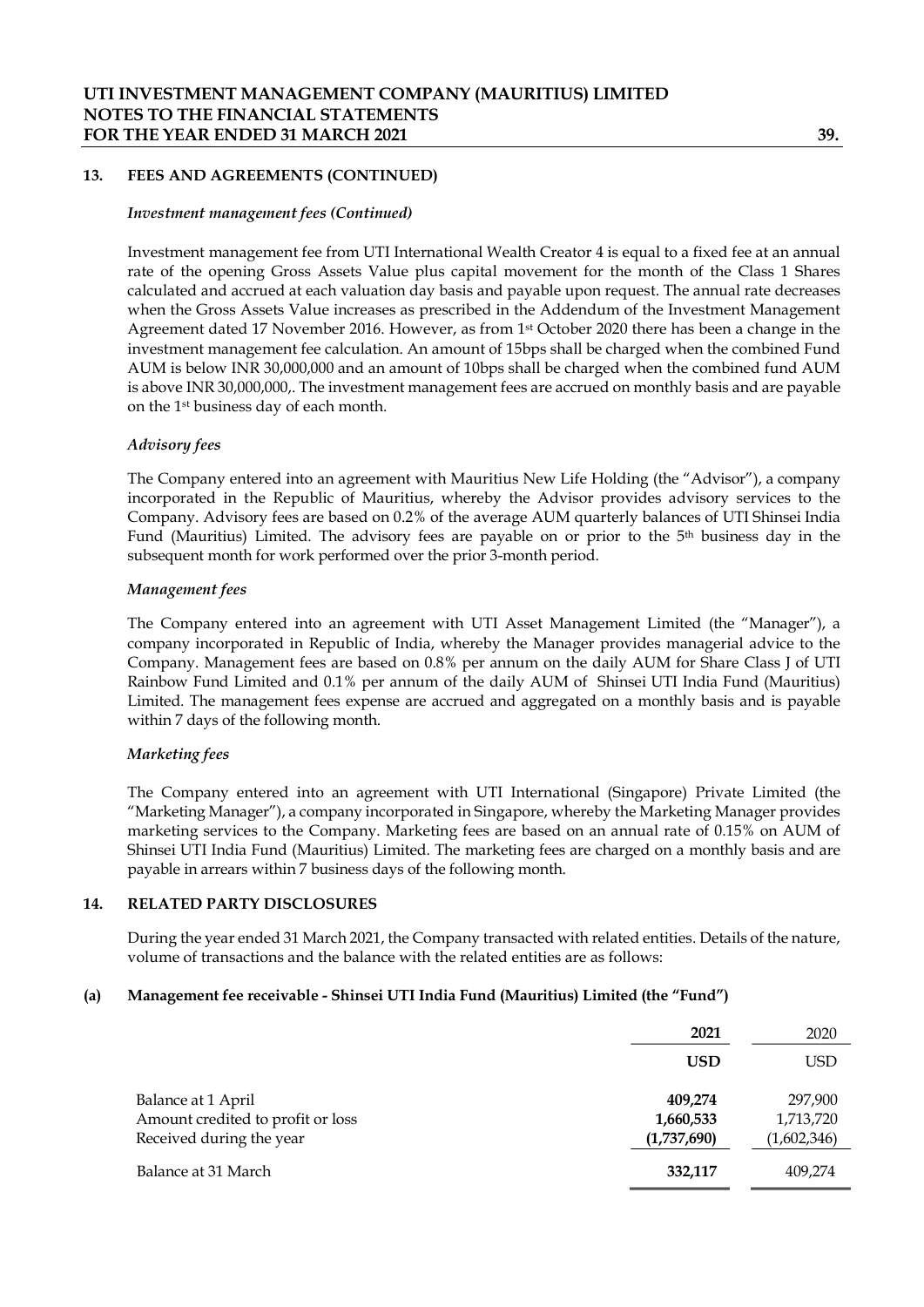# 14. RELATED PARTY DISCLOSURES (CONTINUED)

# (b) Management fee receivable - The UTI Rainbow Fund Limited (the "Fund")

|                                                                                     | 2021                          | 2020                          |
|-------------------------------------------------------------------------------------|-------------------------------|-------------------------------|
|                                                                                     | <b>USD</b>                    | USD                           |
| Balance at 1 April<br>Amount credited to profit or loss<br>Received during the year | 32,729<br>85,953<br>(97, 470) | 10,402<br>109,236<br>(86,909) |
| Balance at 31 March                                                                 | 21,212                        | 32.729                        |

# (c) Management fee receivable – UTI International Wealth Creator 4 (the "Fund")

|                                                                                     | 2021                             | 2020                             |
|-------------------------------------------------------------------------------------|----------------------------------|----------------------------------|
|                                                                                     | <b>USD</b>                       | <b>USD</b>                       |
| Balance at 1 April<br>Amount credited to profit or loss<br>Received during the year | 236,692<br>402,304<br>(309, 037) | 102,982<br>454,312<br>(320, 602) |
| Balance at 31 March                                                                 | 329,959                          | 236,692                          |

# (d) Management fee payable - UTI Asset Management Company Pvt. Ltd (the "Manager")

|                                                                          | 2021                 | 2020       |
|--------------------------------------------------------------------------|----------------------|------------|
|                                                                          | <b>USD</b>           | <b>USD</b> |
| Balance at 1 April                                                       | 59,363               | 19,120     |
| Amount credited to profit or loss                                        | 239,790<br>(252,705) | 249,356    |
| Received during the year<br>Realised gain                                |                      | (209, 113) |
| Balance at 31 March                                                      | 46,448               | 59,363     |
| (e)<br>Advisory fees payable - New Life Holdings Limited (the "Advisor") |                      |            |
|                                                                          | 2021                 | 2020       |
|                                                                          | <b>USD</b>           | <b>USD</b> |
| Balance at 1 April                                                       | 118,104              | 114,093    |
| Amount credited to profit or loss                                        | 475,299              | 491,578    |
| Received during the year                                                 | (452, 561)           | (487, 565) |
| Balance at 31 March                                                      | 140,842              | 118,104    |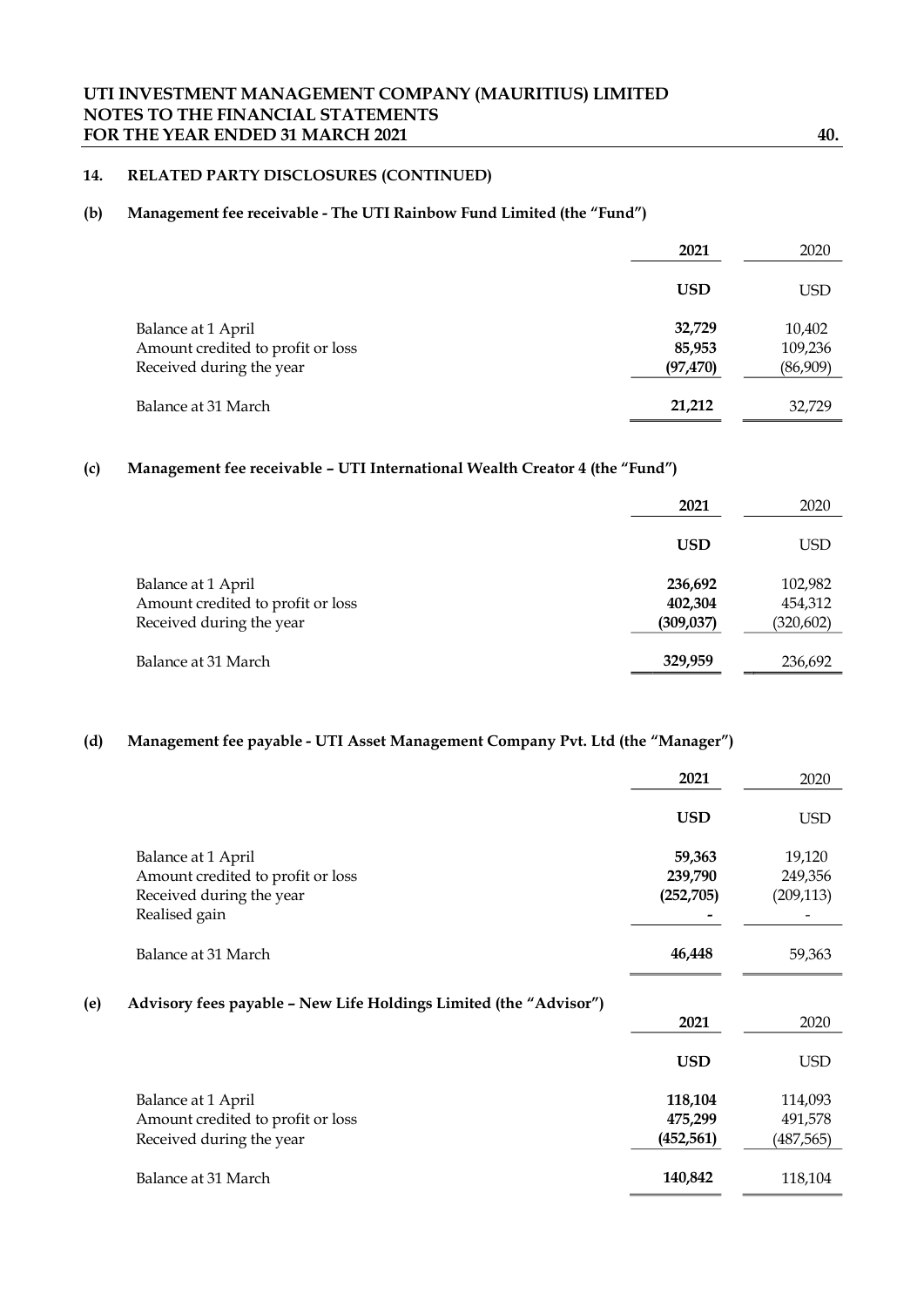## 14. RELATED PARTY DISCLOSURES (CONTINUED)

## (f) Marketing fee payable - UTI International (Singapore) Private Limited (the "Marketing Manager")

|                                                                                     | 2021                            | 2020                            |
|-------------------------------------------------------------------------------------|---------------------------------|---------------------------------|
|                                                                                     | <b>USD</b>                      | <b>USD</b>                      |
| Balance at 1 April<br>Amount credited to profit or loss<br>Received during the year | 55,652<br>356,949<br>(341, 433) | 28,680<br>371,523<br>(344, 551) |
| Balance at 31 March                                                                 | 71,168                          | 55,652                          |

#### (g) Key management personnel

Mrs Sweeteebye Balloo and Mrs Patricia Sin Mew Cheung are related to Vistra Alternative Investment (Mauritius) Limited (the "Administrator"). The Administrator provides key management personnel services along with other services to the Company. The transactions with the Administrator were as follows:

|                                                                                              | 2021                         | 2020                         |
|----------------------------------------------------------------------------------------------|------------------------------|------------------------------|
|                                                                                              | <b>USD</b>                   | <b>USD</b>                   |
| Amount prepaid at 1 April<br>Administration fee charged for the year<br>Paid during the year | 11,250<br>(15,008)<br>15,031 | 11,250<br>(15,000)<br>15,000 |
| Balance at 31 March                                                                          | 11,273                       | 11,250                       |

#### 15. HOLDING AND ULTIMATE HOLDING COMPANY

The Company's holding is UTI International Limited, a company incorporated in Guernsey. The ultimate holding company is UTI Asset Management Company Pvt. Ltd, a company incorporated in India.

# 16. Dividend

During the year ended 31 March 2021, no dividend was declared and paid to the sole ordinary shareholder, UTI International Ltd. (2020: USD 500,000 (USD 10 per share)).

## 17. COVID-19

The outbreak of Covid-19 in early 2020 caused major disruptions to both social and economic activities. To date, global financial markets have witnessed a high level of volatility. The Company receives management fees from the fund its manages. The management fees are based on the Net Asset Value ("NAV") of the fund and thus evolution of the prices of the investments that the funds hold as well as the level of subscription and redemption in the shares may affect the management fees.